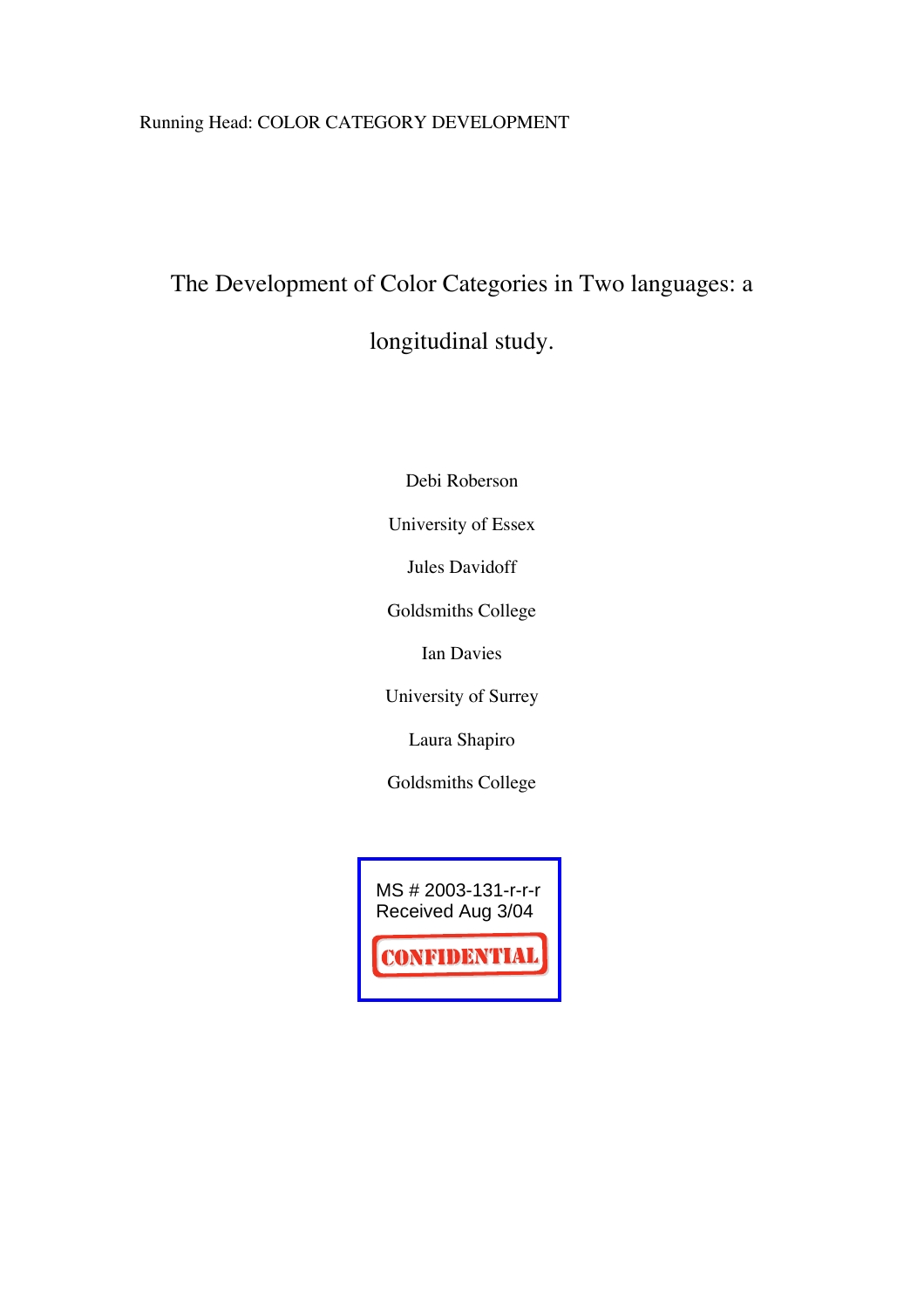#### Abstract

This study unites investigations into the linguistic relativity of color categories with research on children's color category acquisition. Color naming and comprehension, together with children's ability to remember colors were tracked in two populations over a three-year period. A group of children from a semi-nomadic equatorial African culture, whose language contains five color terms, was compared to a group of English children. Despite large differences in visual environment, language and education, there were notable similarities in the pattern of term acquisition. Children from both cultures appeared to acquire color vocabulary slowly and with great individual variation. Those who knew no color terms made recognition errors based on perceptual distance, and the influence of naming on memory increased with age for both groups. The results suggest that an initial perceptually driven color continuum is progressively organized into category sets appropriate to each culture and language.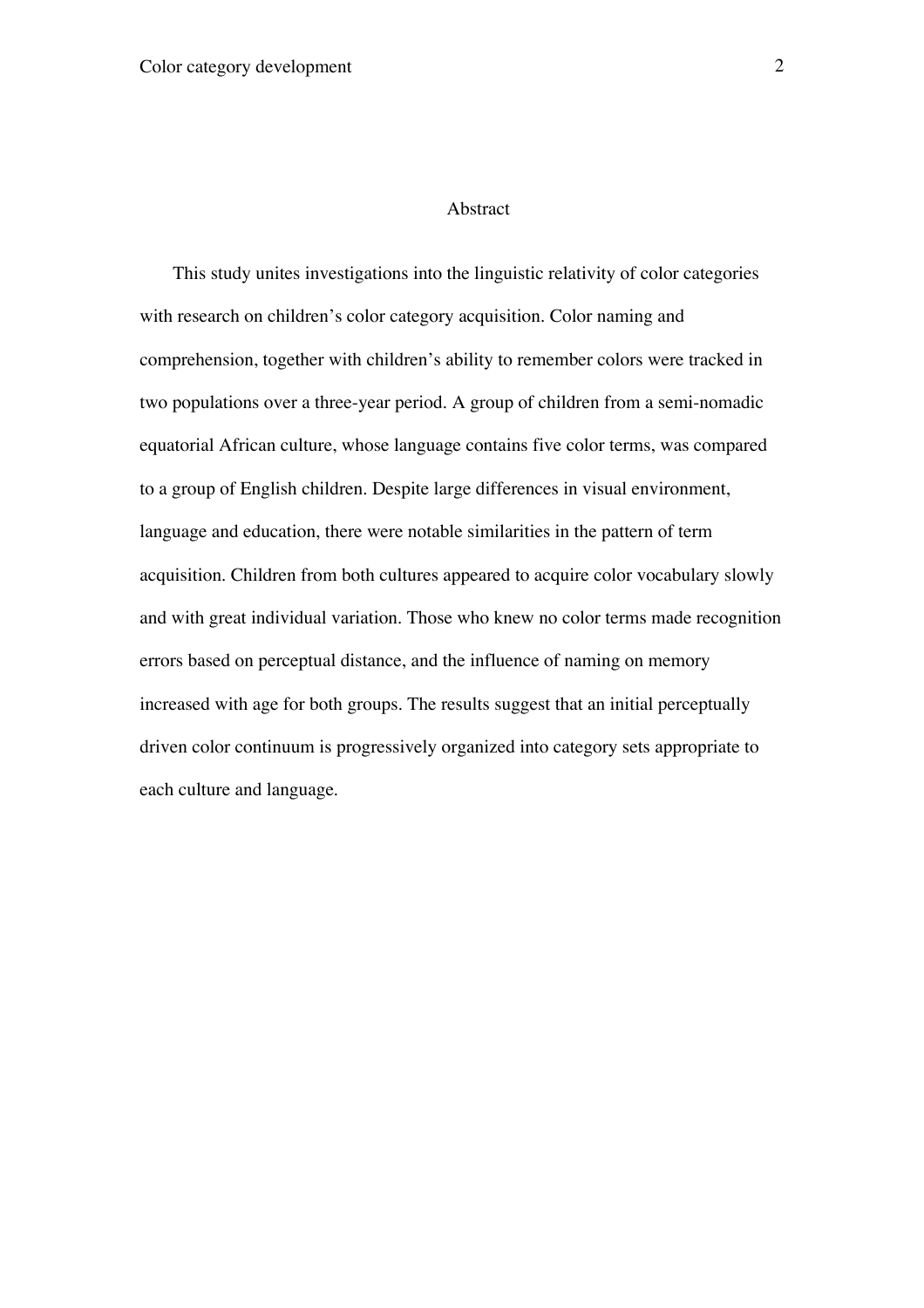The development of color categories in two languages: A longitudinal study.

Although the physiological basis of color vision is essentially the same for all humans with normal trichromatic color vision (Mollon, 1999), there is considerable diversity in the way that different languages segment the continuum of visible colors. Some languages are reported to use as few as two terms to describe all colors (Rosch, 1972); others use many more (Kay, Berlin & Merrifield, 1991; MacLaury, 1987). The variability exists even for those terms deemed by Berlin and Kay (1969) to be 'basic' (monolexemic, present in the idiolect of all observers and not subsumed within the meaning of other terms). Once one considers secondary terms there is far greater diversity. Nevertheless, despite these diverse naming systems there are empirical data that support the proposal for pan-human cognitive universals in color categorization transcending terminological differences (Heider & Olivier, 1972; Rosch, 1972). Rosch (1973) further argued that these universal categories are each based on the same focal colors regardless of the number of terms in the speaker's language.

The view that there is between-culture agreement as to the fundamental names (basic color terms or BCTs) and that these derive from the structure of the visual system, which is shared between all humans, remains prevalent. Indeed, some recent studies of languages having eleven basic categories (Sturges & Whitfield, 1997; Guest & Van Laar, 2000; Lin, Luo, MacDonald & Tarrant, 2001) have provided some support for the pre-eminence of category centers, or 'foci'. However there is no correspondence between BCTs and any processes yet found in the visual system (Boynton, 1997, Webster et al., 2000; Valberg, 2001); nameability is an important feature of color sets, independent of any perceptual qualities of focality (Guest & Van Laar, 2002) and cross-cultural studies have found no increased salience for the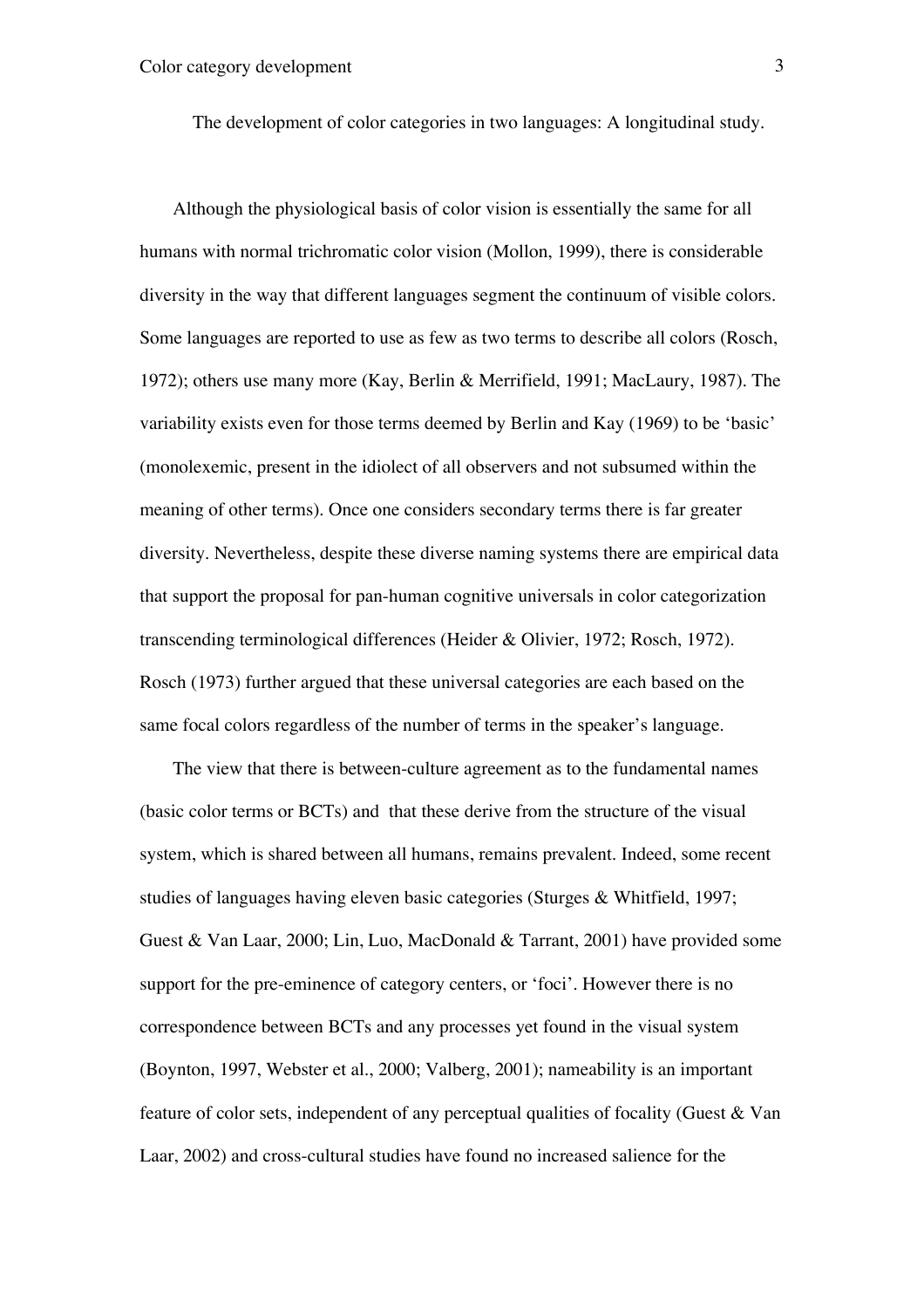proposed universal 'focal' colors (Davidoff, Davies & Roberson, 1999; Jameson & Alvarado, 2003a). The present study, therefore, reopens the debate on innate, panhuman cognitive universals in color categorization (the Universalist hypothesis) by turning to a new source of evidence. It examines the acquisition of color terms.

The studies reported here bring together two well-researched fields of investigation into color categorization. The first field concerns a broad range of recent studies that have reported effects of language on a variety of cognitive tasks (number systems: Gumperz & Levinson, 1997; spatial relations: Levinson, 1996; Bowerman & Choi, 2001; artifact categories: Malt & Johnson, 1998; Malt, Sloman & Gennari, 2003; modes of motion: Gennari, et al., 2000; time: Boroditsky, 2001; shape: Lucy, 1992; Roberson, Davidoff & Shapiro, 2002 and grammatical gender: Sera et al., 1994, 2002). In particular, a number of studies with adults have shown effects of language on color categorization (Kay & Kempton, 1984; Pilling, Wiggett, Özgen, & Davies, 2003; Roberson & Davidoff, 2000; Roberson, Davies & Davidoff, 2000). For example, Roberson et al. (2000) reported studies with adults in a remote huntergatherer tribe in Papua New Guinea. Those studies found substantial differences in perceptual judgments and memory performance between a language with eleven BCTs and one with only five (Berinmo). Contrary to the influential view that language and cognitive organization can be independent (Rosch, 1972, 1973), these differences suggest that language not only facilitates memory performance, but also affects the perceived similarity of stimuli (the Relativist hypothesis), a result also found by Kay and Kempton (1984).

A second, and largely independent, field of study has examined the tardy acquisition of color terms by children (Rosch, 1971; Andrick & Tager-Flusberg, 1986; Mervis, Bertrand & Pani, 1995; Soja, 1994; Sandhoffer & Smith, 1999). These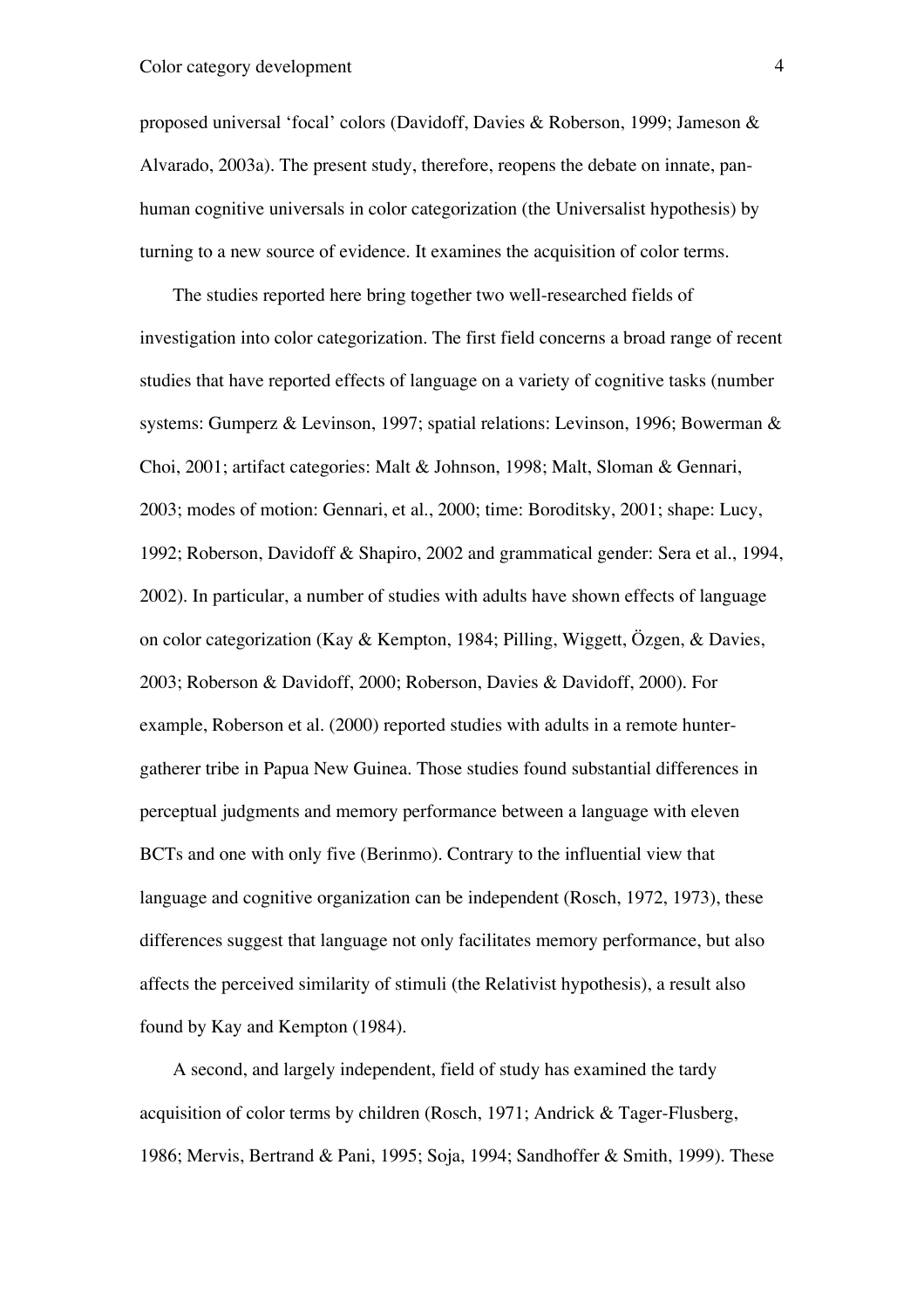studies considered the acquisition of color terms in English speaking children for whom the set of basic terms to be acquired would be just those that are presumed to be universally present before the correct acquisition of the linguistic terms. Thus, given the evidence that primary categories appear to be in place at 4 months of age (Bornstein, Kessen & Weiskopf, 1976), the relatively late acquisition of color terms has puzzled many researchers. Bornstein (1985) found that three-year-old children were slow to learn paired associates to colors relative to abstract shapes, and Sandhoffer and Smith (1999) found that young children were both slower to comprehend color terms than size terms and to match items on the basis of color (but see Pitchford & Mullen, 2001).

Estimates of the age at which children acquire a minimum color vocabulary (4 basic terms) have consistently dropped from the 7-8 years of age estimated by Binet and Simon (1908; cited in Bornstein, 1985) to 2-3 years (Shatz et al., 1996; Andrick & Tager-Flusberg, 1986). Indeed, several studies have argued that, with constant intensive training, children as young as 1.5 years can produce and use some color terms accurately (Cruse, 1977; Mervis et al., 1995). However, Rice (1980) reported that hundreds of trials were needed to achieve this outcome, compared to the single presentation learning demonstrated for object terms (Carey, 1978), and without such intensive input, estimates of the age at which children acquire color terms falls between two and six years, depending on the number of terms examined and the measures of knowledge taken. These studies used a variety of methodologies and either examined only a single measure (naming or comprehension), or the acquisition of only a small subset of terms over a very short period of time. We therefore introduce strict controls on our response measures, examining both naming and comprehension systematically over a three year period in order to establish a more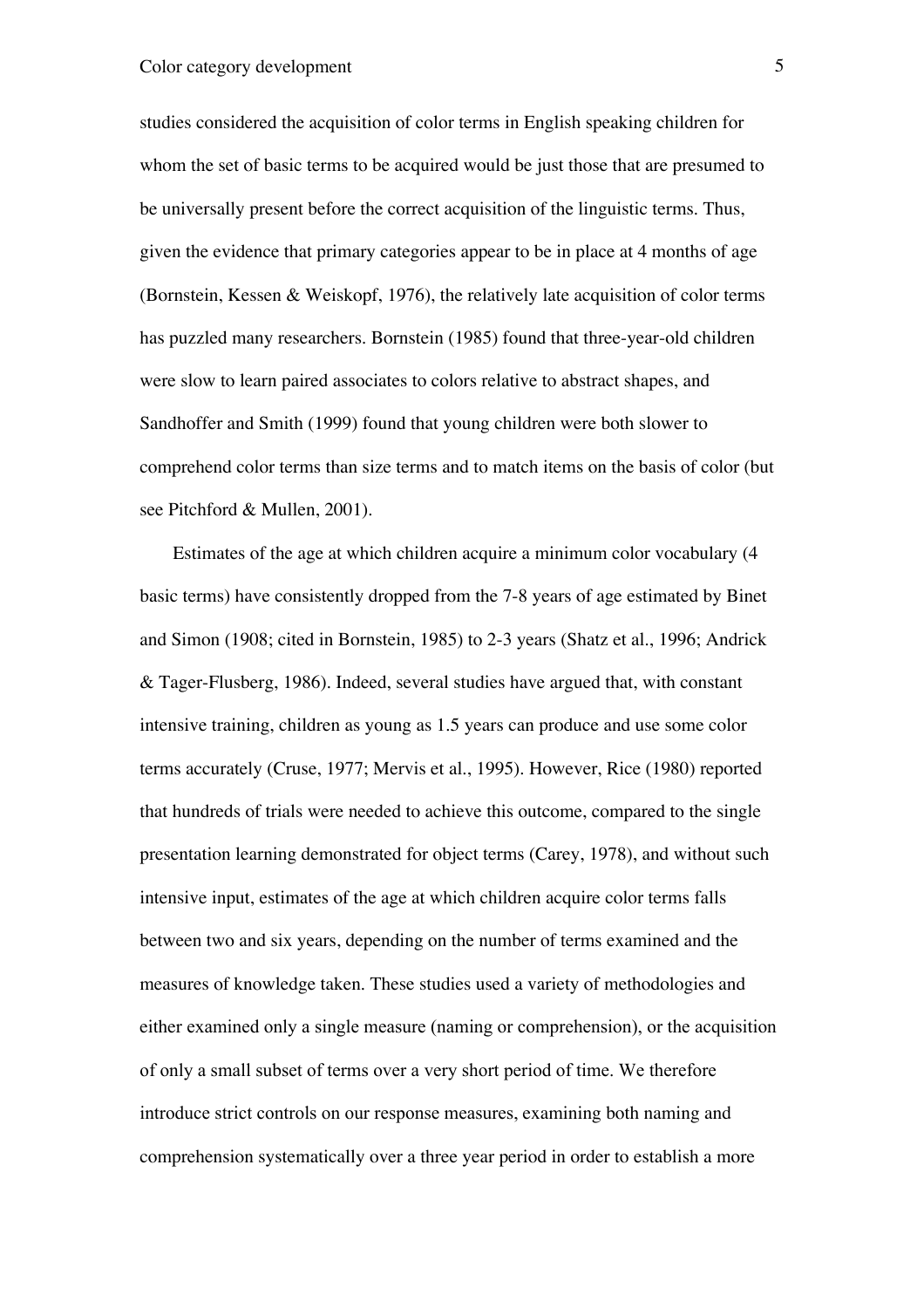reliable measure of children's color term acquisition.

A related and unanswered question, raised initially by Bornstein (1985), concerns how color term acquisition differs in speakers of different languages. In the framework of a presumed innate, universal fixed set of color categories, Bornstein (1985) predicted that acquiring color terms would be even more difficult for children learning a language in which the universal set must be over-written by a new set, even if there were fewer terms to be learnt. They might have to assimilate their existing hue-based universal categories into a new and orthogonal set of linguistic categories based on another dimension, such as lightness in the case of the Dani reported by Rosch (1972). Similarly, Bowerman and Choi (2003) suggest that, the more robust and pre-potent the pre-linguistic organization of the perceived world is, the greater the resistance that language acquisition would have to overcome in order to re-structure mental life. Thus, while Davidoff et al. (1999) presented compelling evidence for linguistic influence on color categories in adults, the acquisition of a set of name categories that are different to the presumed set of innate, universal categories might show a different developmental pattern to that of English speaking children.

We set out to address these questions in a study that included two groups speaking different languages. One group of young English children were tested initially before they entered pre-school and subsequently through three years of formal education. The other group of children were also followed longitudinally and belonged to the Himba: a semi-nomadic cattle-herding tribe in northern Namibia. Himba people speak a dialect of the Herero language but cultural isolation over the last hundred years has resulted in a variety of cultural and linguistic differences. While villages have a permanent base to which they return in the short rainy season, they move around a series of temporary 'bush camps' during the dry season to find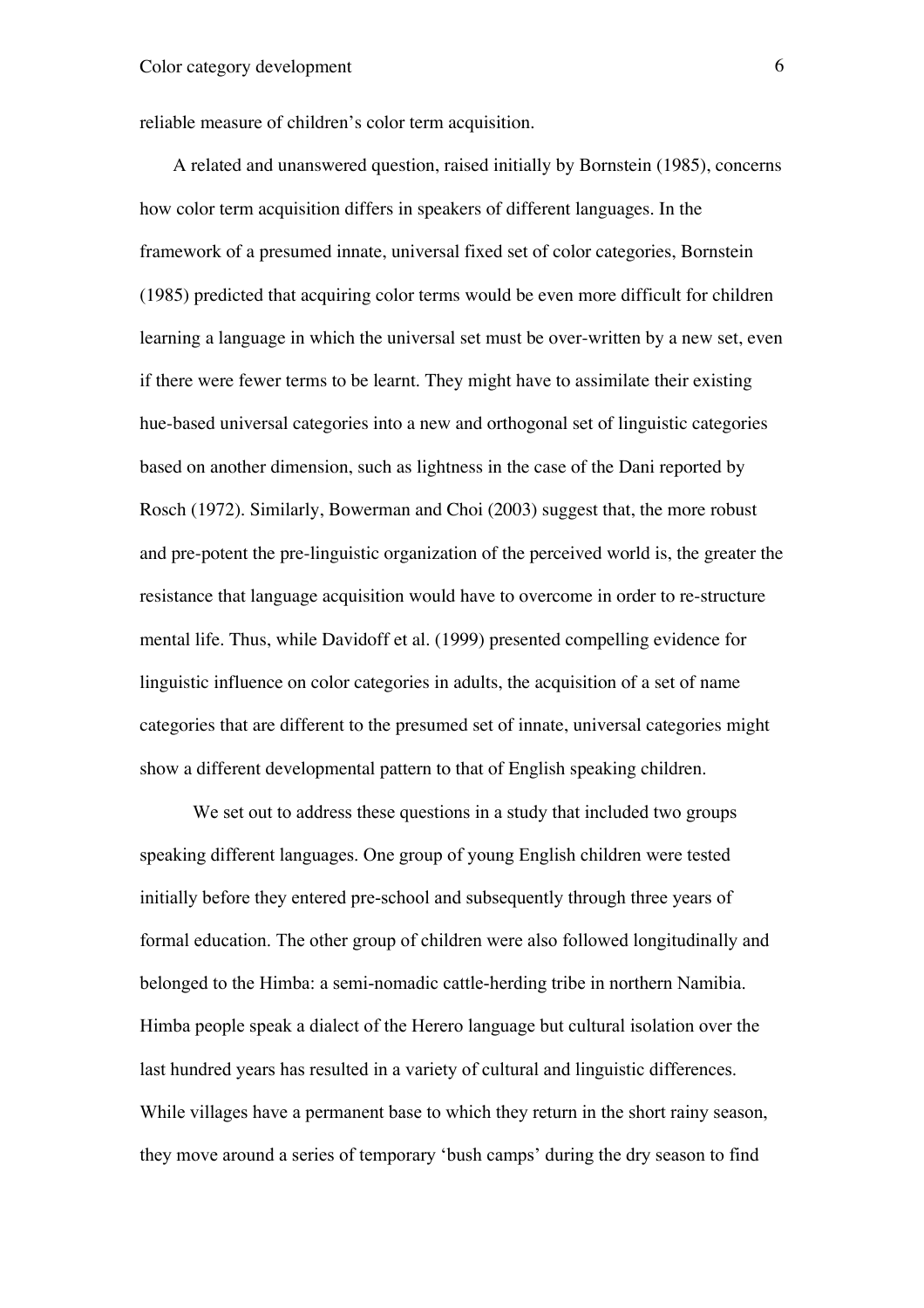grass and water for their cattle. The area has few natural resources and their homes, clothes, tools and artifacts are made from cattle products. Contact with the outside world is sporadic and, for a number of the youngest children tested, the experimenter was the first white person they had encountered. Few of the children received any formal education during the period of the study. For those that did, school attendance was restricted to brief periods and color terms were not included in the curriculum. Himba has five BCTs according to the criteria of Kay et al. (1991), although one, *burou*, is a recently borrowed term from Herero. They are monolexemic, not subsumed under the meaning of other terms, not restricted to a narrow class of objects and understood by all observers. The five terms are: *serandu* (broadly *red* with *orange* and *pink), dumbu* (broadly *beige* with *yellow* and some light *green), zoozu* (broadly all dark colors and *black*)*, vapa* (broadly all light colors and *white*) and*. burou* (broadly *green* with *blue* and *purple*)*.*

The present study seeks to answer questions concerning color category acquisition, primarily from analyses of the child's color term knowledge and memory errors. There are different predictions for errors made during early color term acquisition depending on their origin. If there is a predetermined, universal set of 11 pre-linguistic cognitive categories then children who have yet to learn any of the appropriate labels for their language should show similar patterns of memory errors, inasmuch as these reflect an inevitable organization of color. Within-category confusions should be more common than across-category confusions even with equal difference steps between stimuli (measured in a perceptually uniform metric such as the L<sup>\*a\*b\*</sup> dimensions of C.I.E. space; Wyszecki & Stiles, 1982). Crucially, these patterns would resemble the organization of color by adult English speakers into eleven basic categories. So, if children start with a predetermined set of perceptual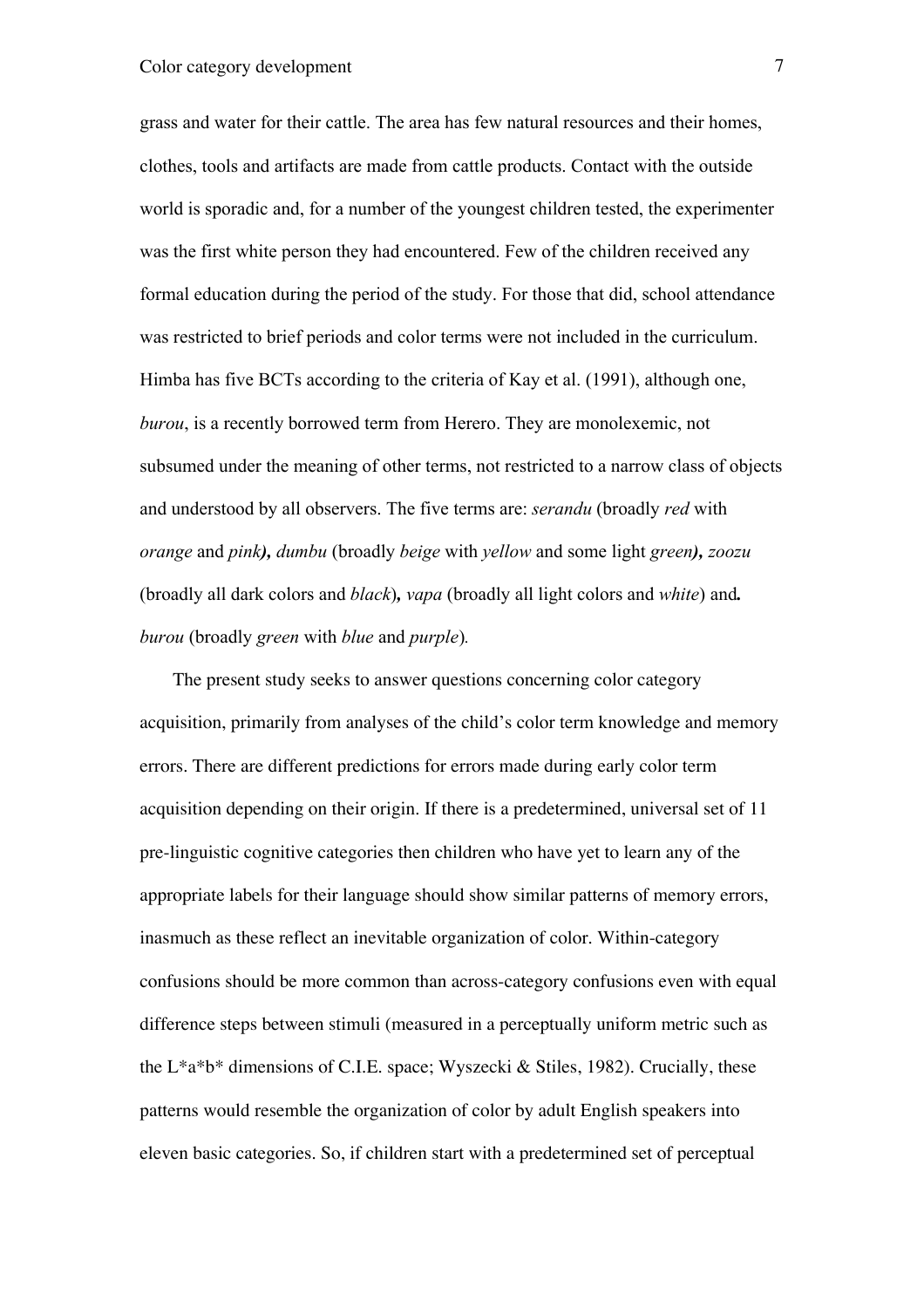color categories, English children learning color terms need only to learn to map a set of labels onto their existing color categories. As they also receive extensive training in a cultural environment where these are highly salient, English children should learn the universal set of color categories before Himba children learn their linguistic set. Himba children would not only lack explicit instruction, but also be disadvantaged by having to override the universal set in order to learn the set appropriate to their own language.

An alternative account suggests that errors derive from the color terms in the speaker's language. Children might acquire some familiarity with the set of categories appropriate to their language and culture before they learn to apply any terms correctly. In this case, one might expect to see a reflection of the different adult patterns of naming in the cognitive organization of color even for those children who have yet to succeed in naming color stimuli. At later stages, the pattern of errors should be clearly dependent on the color terms in the speaker's language. In addition, young children's error-prone performance in color naming may itself influence their cognitive representation of color. If, as Slobin (1996, 2003) suggests, "thinking for speaking" maintains some patterns of association at a high level of activation, this may contribute to the difficulty children have in overcoming initial naming errors or overextensions. However, this account would require a different explanation for memory errors made by children who definitely know no color terms. Without a predetermined organization, initial errors must depend on perceptual similarity. Confusions would be made to nearest perceptual neighbors regardless of category. Hence both groups of children who know no color terms in their own language would be expected to make similar errors. As children acquire color terms the effects of categorization (i.e., greater within than between-category similarity) would become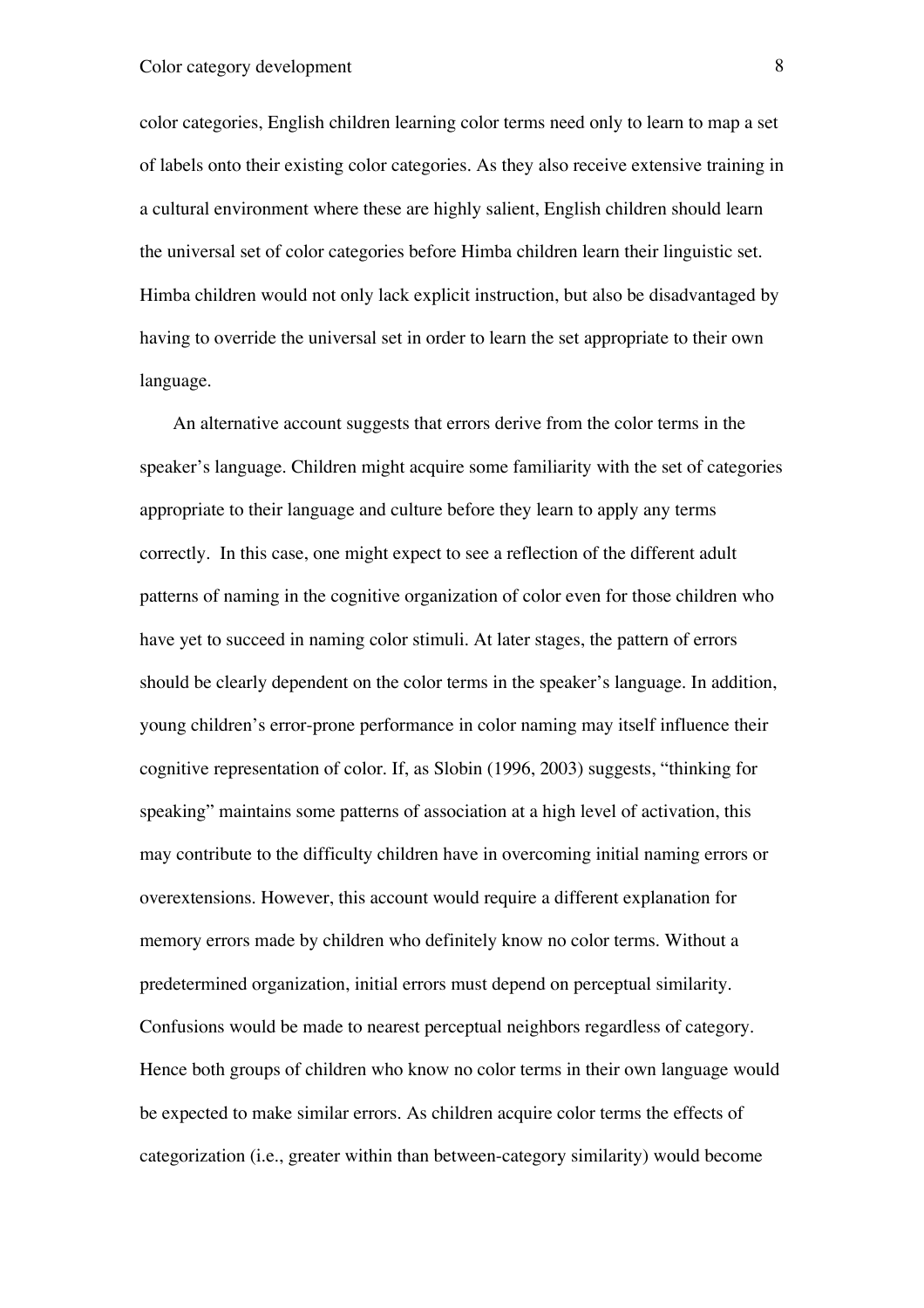more important than perceptual similarity.

Previous studies with English speaking children (Andrick & Tager-Flusberg, 1986; Sandhoffer & Smith, 1999) found considerable discrepancy between children's productive naming of color stimuli and their comprehension of color terms. It could be that productive naming is a more difficult task, since the number of available responses is potentially infinite. Moreover, Zelazo and colleagues (Zelazo & Reznick, 1991; Zelazo, Frye & Rapus, 1996) found an asynchronous pattern of knowledge development in young children, depending on the modality of response required. Where verbal and manual responding were contrasted, children often pointed to a correct choice, but said the incorrect one. Such behavior might be particularly evident in a population of children, like the Himba, if they are learning to overwrite universal cognitive categories with a new set of linguistic ones. The present study therefore, in addition to eliciting the lexical color terms that children knew, examined both productive and comprehension measures of children's color term knowledge. We took a composite measure of term attainment first proposed by Soja (1994) that includes both correct naming of stimuli and correct indication of appropriate stimuli when asked to point to stimuli that would be called by a particular name (e.g., '*red*').

In summary, the study had two principal aims. The first aim was to compare universal and relativist hypotheses of color categorization by comparing children's acquisition of color categories over time in two different languages and cultures in order to establish whether the pattern of acquisition relates to the appropriate set of adult categories. Important data would come, in particular, from children's memory confusions at the first time of testing before they appropriately label colors. The second aim, in light of the widely varying reports of children's acquisition of color concepts, was to systematically compare the similarities and differences of the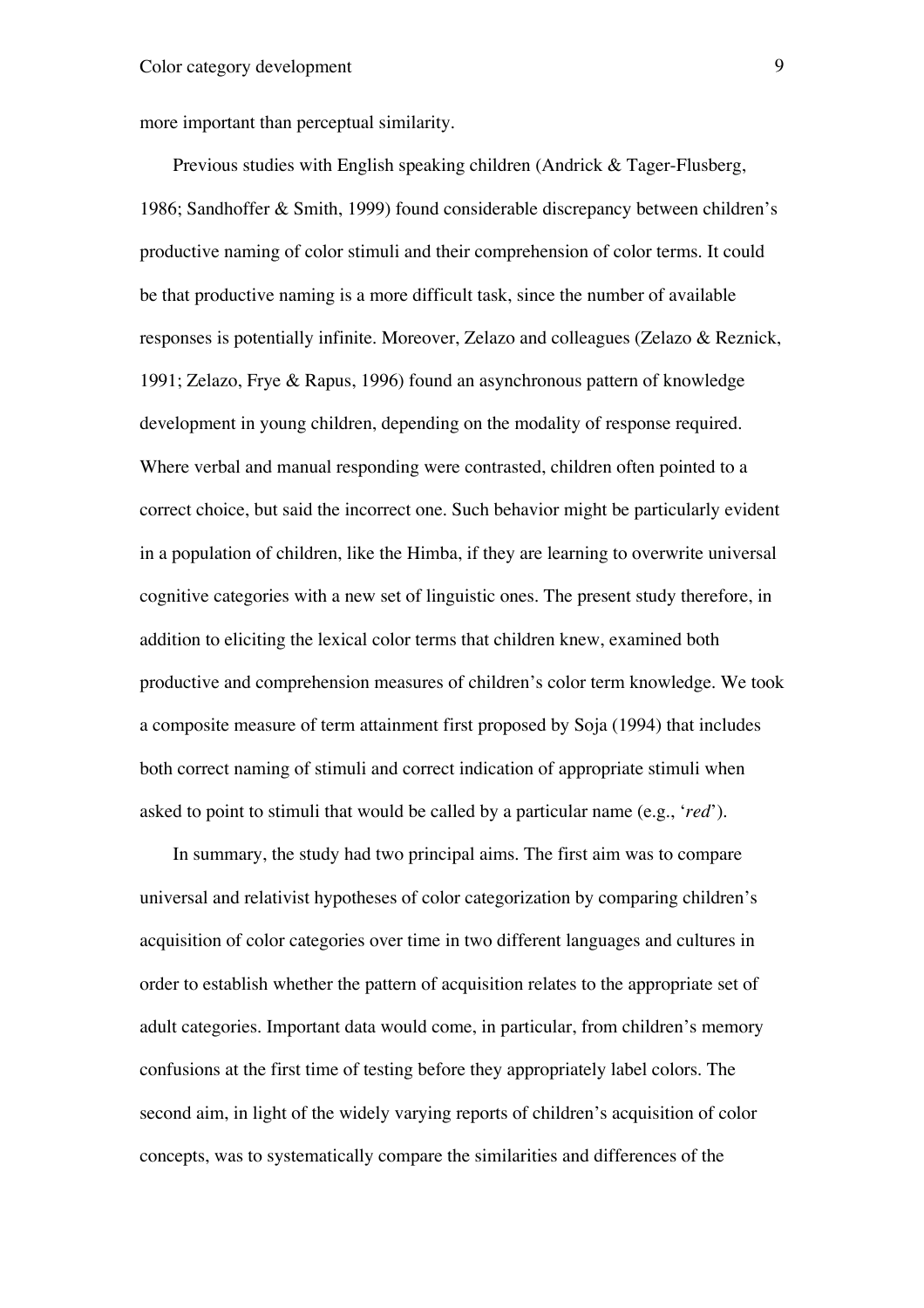learning trajectories of children from two different cultures as they acquired their appropriate set of color categories, by tracking naming and comprehension of color terms and cognitive organization of color longitudinally over a three-year period.

#### Method

#### *Participants.*

The English children were: 32 three-year-olds (12 males, 20 females), mean age 37.9 months; 36 four-year-olds (14 males, 22 females), mean age 47.5 months. The Himba children were: 42 three-year-olds (25 males, 17 females) estimated<sup>1</sup> mean age 40 months and 27 four-year-olds (13 males, 14 females) estimated mean age 50 months. Of the sixty-nine Himba children, 63 became the longitudinal sample, completing all 6 tests (30 males and 33 females). These children were tested on each occasion in their home villages in northern Namibia. All had received no schooling at the first time of testing. At the  $6<sup>th</sup>$  time of testing, 34 children had attended a newly introduced mobile school for a period of between 6 months and 1 year. The remaining children had never attended school. Of the thirty-two three-year-old English children, twenty-eight became the longitudinal sample, completing all 6 tests (11 males and 17 females). These children were tested in their own home on the first occasion and subsequently in pre-school and then at primary school in Witham, UK. Six Himba children and eight English children moved home during the course of the study and became unavailable for further testing. All children, in both populations, had normal color vision as assessed by the City Color Vision Test (Fletcher, 1980). In addition, 24 adult English volunteers and 24 adult Himba speakers (paid for their participation) with normal color vision named the 22 stimuli.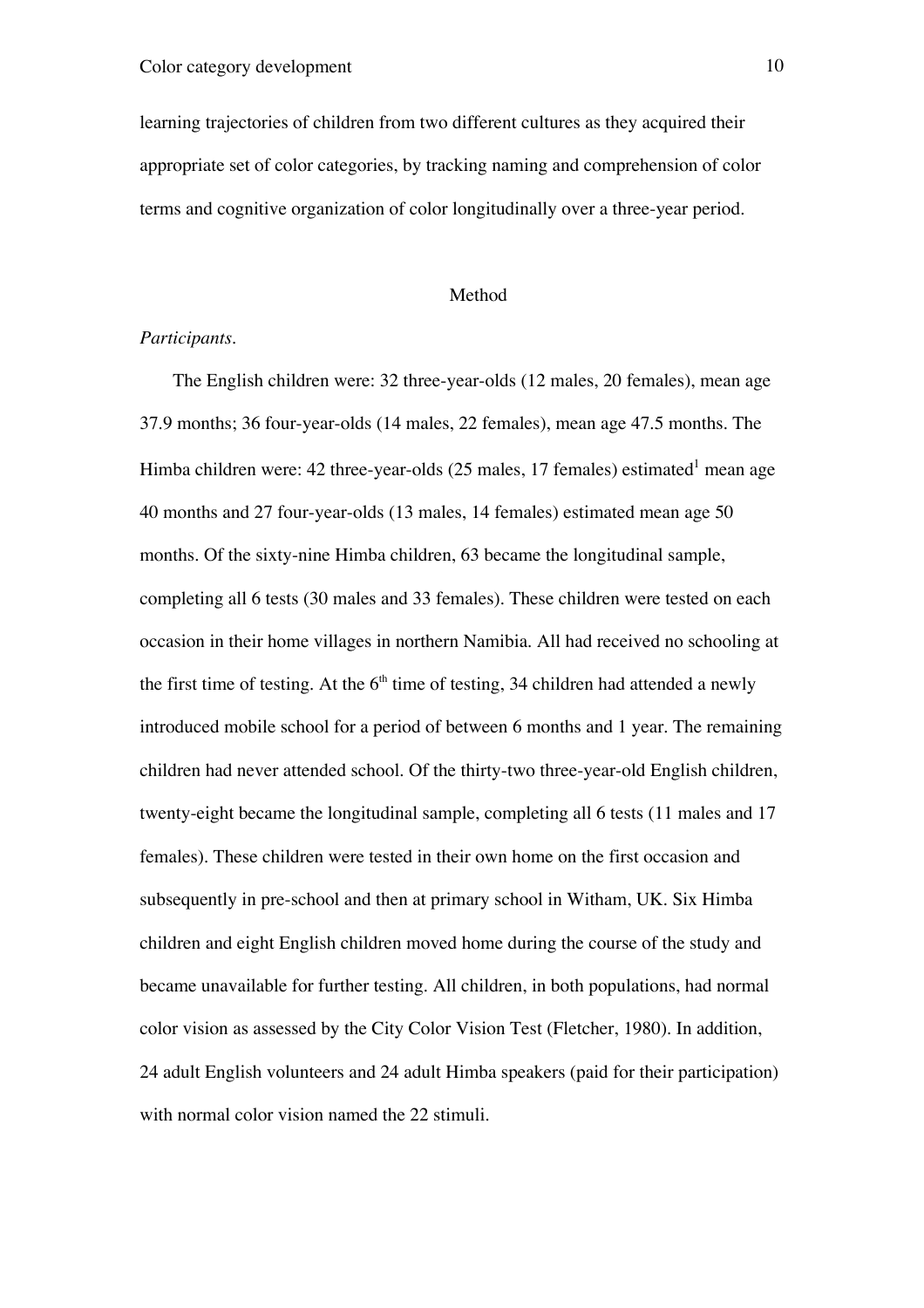All Himba children were rewarded for their participation with gifts of maize flour for their families and small toys. English children received stickers. *Materials.*

 The stimulus set consisted of two identical sets of 22 Color Aid matt surface colored squares measuring 2 inches square and backed with stiff card. Eleven of the stimuli were the best examples (focal colors) of the English basic categories *black, white, gray, red, green, blue, yellow, pink, orange, purple and brown*. The other eleven were chosen to be intermediate between each of the chromatic categories (e.g., half way between *pink* and *orange*), given the arrangement of color in a spherical three-dimensional space. Appendix A gives the designations and C.I.E. L\*a\*b\* coordinates for each color.

Figure 1 shows the distribution of Himba color terms used by adults to name a range of 160 Munsell stimuli varying in hue (horizontal axis) and lightness (vertical axis) compared to the terms used by English adults. Together these terms were used to name 86.2% of the stimuli.

In addition a number of secondary terms, particular to the Himba dialect and normally used specifically to describe the color of animal hides (cattle, goats etc.) were also used by a number of observers (*vinde, vahe, kuze, honi*). These represented 8.6% of total names given.

For Himba speakers, those tiles most central to each of the five categories were calculated on the basis of adult naming agreement. For three categories (*serandu*, *zoozu* and *dumbu*), more than one tile was considered to be a best example on the basis of adult naming agreement (3 for *serandu*, 2 each for *zoozu* and *burou*). The nine tiles designated as best examples are hereafter referred to as 'focals' since this terminology has been consistently used in past research (e.g., Rosch, 1972, 1973).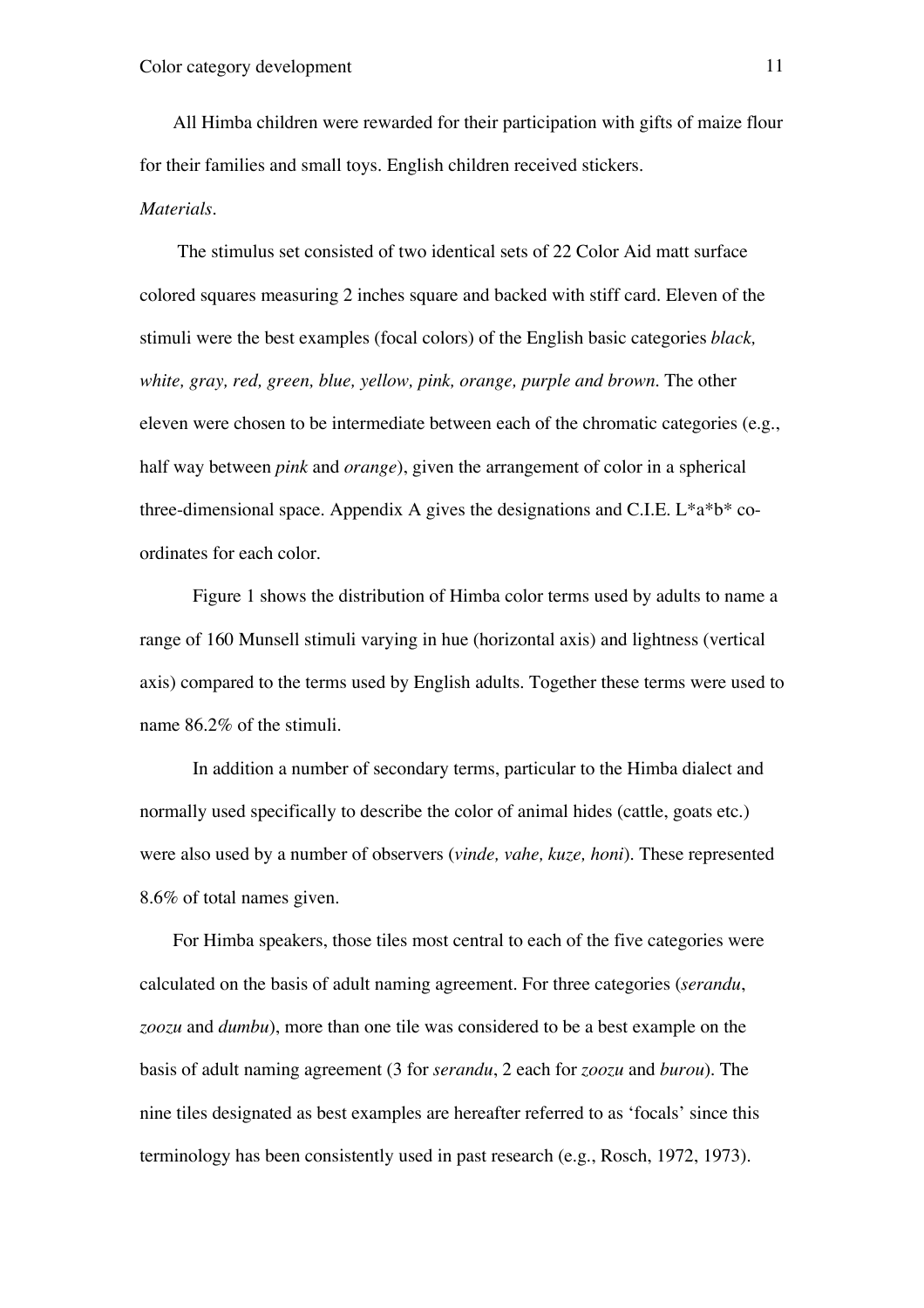However, the criterion used here (consensus of adult naming agreement) does not necessarily imply that these are the only good examples of adult Himba categories. Adult speakers of Himba, like the Berinmo participants tested by Roberson et al. (2000) and the Dugum Dani participants tested by Rosch (1972) showed little agreement when asked to select the best examples of their basic categories from a much larger set of colors (160). The categories of these languages may not have a single focal point for all speakers. Indeed, even for English speakers there is variability in choices of best example.

#### *Procedure.*

English children were tested by the Experimenter in their own home, in the first instance and subsequently in a quiet corner of their pre-school / primary school. Children were tested seated at a table near a window in conditions of natural daylight. Himba children were tested by the Experimenter with the help of an interpreter, in their home villages, seated at a table in shaded natural daylight. All responses were recorded by the Experimenter in the order in which they were given.

The children were asked to complete four tasks on all test sessions. The first was a listing task in which children were asked to "tell me all the colors that you know". Children who did not respond were encouraged "do you know the names of any colors?" Color naming and comprehension were tested with two tasks, one productive, in which children were shown each tile, one at a time, and asked - "what color is this?" followed by a comprehension task in which all 22 tiles were laid, in random order, in front of the child and they were asked - "show me a *red* / *serandu* one". When the child had made a selection, this was noted by the experimenter and the child was asked "is there another *red* / *serandu* one?" This procedure continued until the child responded negatively. Children were classified as knowing a term when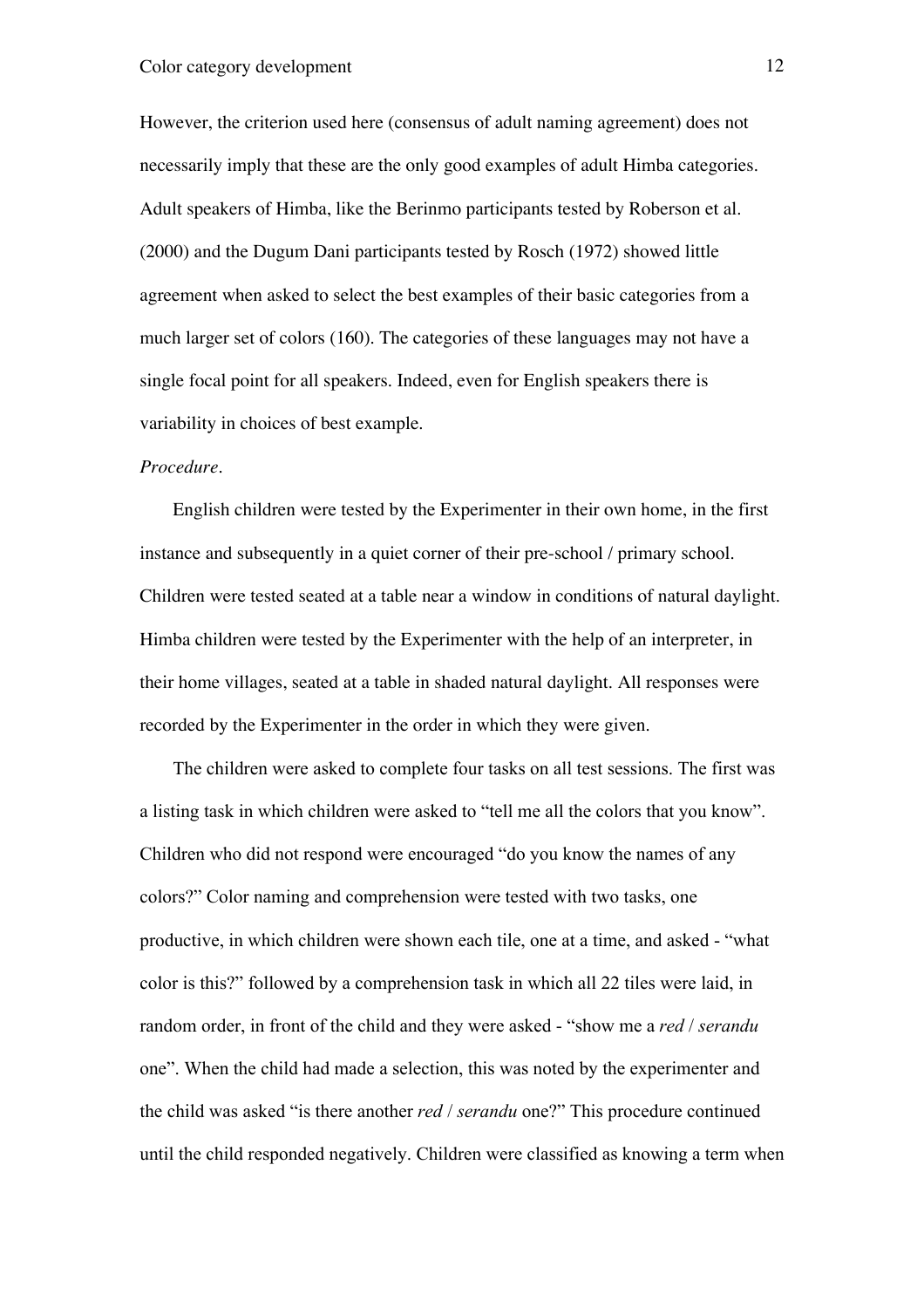they both correctly named the focal and pointed correctly to it when asked in the comprehension task, with the proviso that they not point to it in response to more than one other term (based on Soja, 1994 and Pitchford & Mullen, 2001). The lenient criterion of accepting one wrong selection was chosen since the continued questioning by an adult might encourage children to choose tiles more than once. All children also completed a memory task in which the complete array of 22 tiles was laid out in random order, in front of the child and then covered up. The child was shown a tile (from an identical set) for 5 seconds and told that the same colored tile was 'hiding' under the cloth. The tile was then removed and the array of 22 exposed without delay. The child was asked to find the color that they had just seen. Two practice trials were given, with feedback, using tiles not included in the set of 22, to establish that children understood the task. Reaction times were not formally measured on the recognition memory task, as stimuli were hand-presented. Informal measurement confirmed, however, that responses were typically made within 15 seconds of uncovering the test array, by children in both populations. The list task was always completed first and the naming task was always completed before the comprehension task. Order of tasks for the memory and naming/comprehension tasks was counterbalanced across participants and across test sessions.

#### Results

#### *A) First testing*

#### *a) Children who know no color terms.*

Children were considered as knowing a color term if they passed both the naming and comprehension tests. Table 1 shows the distribution of term knowledge at the first test. Our first analyses are restricted to those children who knew no color terms, since it is in this group of children that the predictions of universal BCTs can be most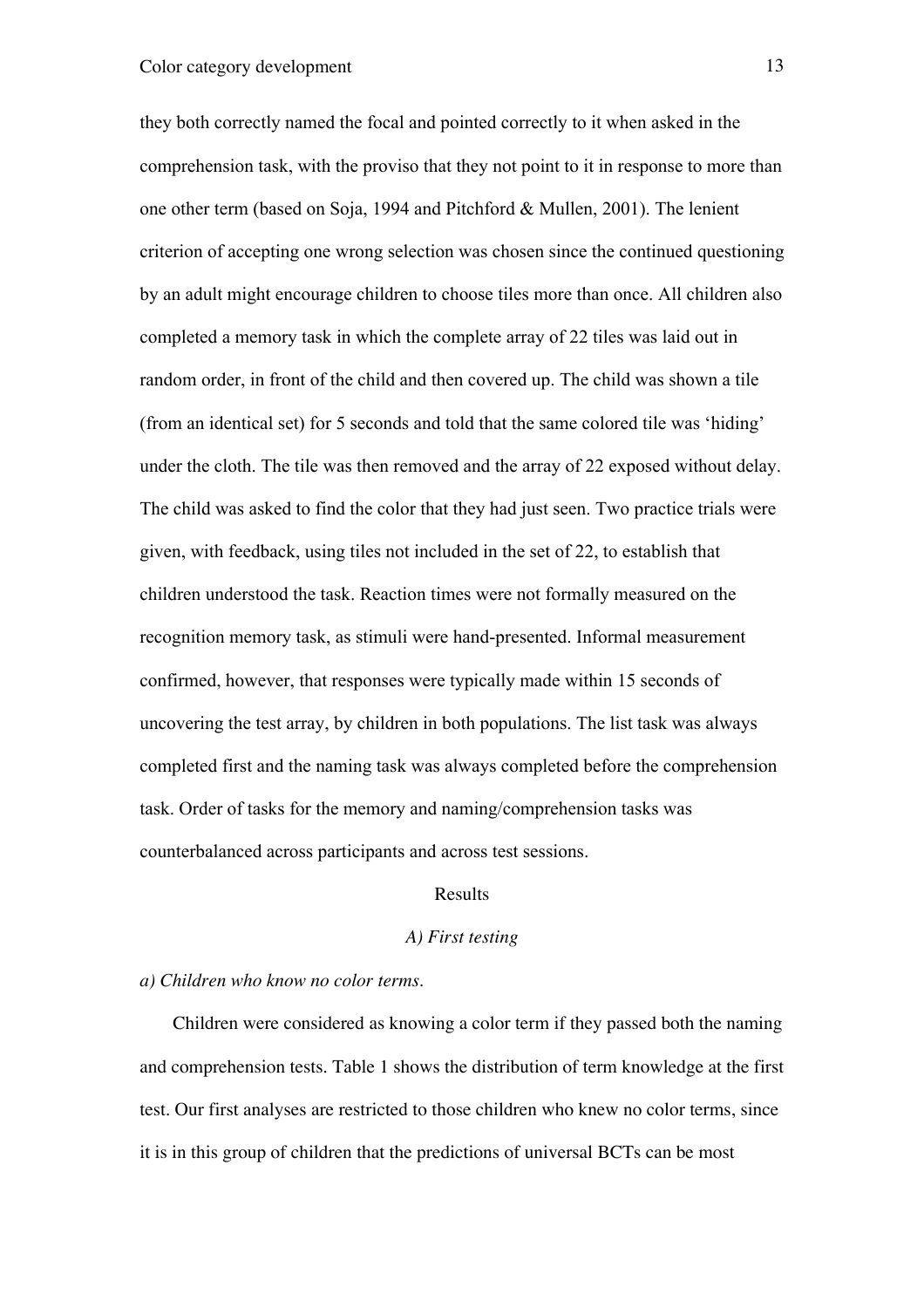clearly tested. We will consider children who knew one or more color terms in the following section. Nine English children (6 girls, 3 boys) and twenty-six Himba children (11 girls, 15 boys) failed to pass the combined naming and comprehension criteria for any of their color terms at first testing. Of the nine English children, only one failed both tasks for all eleven focal items. The remaining eight passed either the naming or the comprehension task for a mean of 1.78 focal items (range  $= 1 - 7$ ). Similarly, for the Himba children, only one failed both tasks for all nine focal items. The remaining twenty-five children passed either the naming or the comprehension task for a mean of 1.89 focal items (range  $= 1 - 8$ ) and may have some partial knowledge of the appropriate set of categories for their language and culture. Thus, our strict criteria for allocating children as knowing no color terms are conservative for the prediction that their memory error patterns will be based on perceptual distance.

#### *i) Memory confusions*.

The strong proposal that color categories are universal, innate and independent of language would predict that both Himba and English children who knew no color terms would share the same set of cognitive categories (those that correspond to the English basic categories). Such organization of color categories should be evidenced by similar confusions in memory between the two populations, because colors belonging to the same category should appear more alike than those from different categories. However, it is also the case that items within the same category (two *reds*) are closer to each other in perceptual terms than, say, a *red* and a *green*. A pattern of memory confusions based solely on perceptual distance (rather than categorization) would also find more memory errors for perceptually closer items but there should be differences. For example, naming of poor examples of categories (e.g., *dark orange /*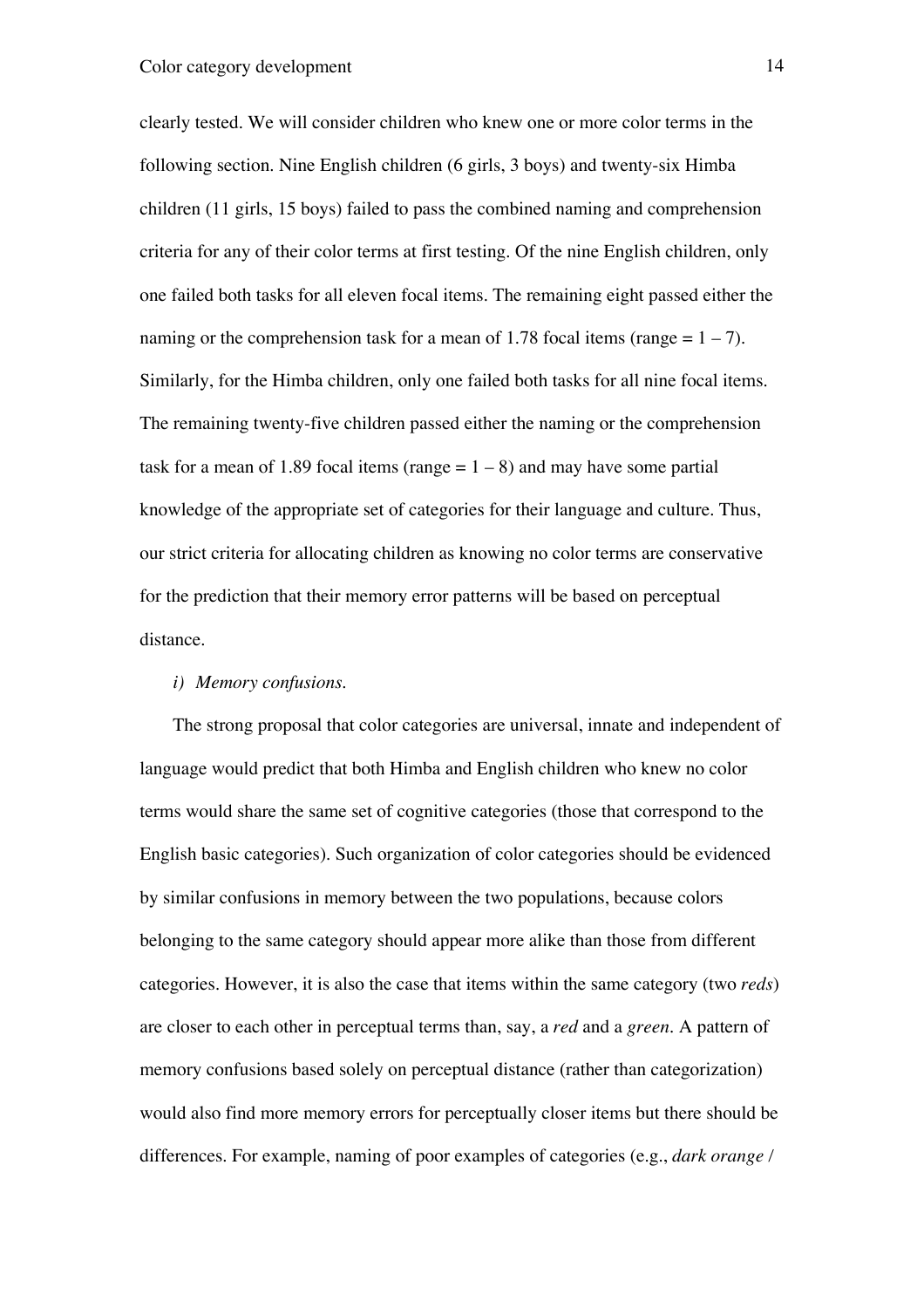*dark blue*) overrides the greater perceptual similarity to an exemplar of another name category (*red / black*) in favor of the categorical name (*orange / blue*). Therefore, we examined memory confusions with respect to both perceptual distance and proposed predetermined categories to see how far each factor would explain the data.

 Separate 22 x 22 dissimilarity matrices were constructed for the memory confusions of English and Himba children. SPSS Replicated Multidimensional Scaling (RMDS, Young & Harris, 1994) was applied to the matrices. In a multidimensional solution of a matrix, were 2 stimuli always confused with each other, they would occupy the same point in space. Were they never confused, they would be placed as far apart as possible (given their relationships to all the other stimuli). In comparing two solutions, RMDS measures the departure from goodness of fit using S stress (squared stress values) that represent the distance that each point in the solution would need to be moved for the two arrays to fit perfectly over each other. Kruskal's (1964) primary approach was used for tied ranks.

The memory confusion matrices for those children who knew no color terms in each population were compared to the confusion matrix that results from judgments based on log perceptual distance  $(\Delta E:$  calculated as the Euclidean distance between each pair of stimuli in the perceptually uniform C.I.E.  $L^*a^*b^*$  space, Wysecki  $\&$ Styles, 1982) and to the matrix derived from name similarity in English (based on adult naming of the 22 stimuli). For the full set of twenty-two stimuli, S stress values for each comparison are given in Figure 2.

The Mantel test was used to compare the relative strength of the relationships between pairs of matrices in (Mantel, 1967; Legrende, 2000). There was a significant relationship between Himba memory and log perceptual distance  $[r = .343, p < .001]$ , English memory and log perceptual distance  $[r = .494, p < .001]$  and also between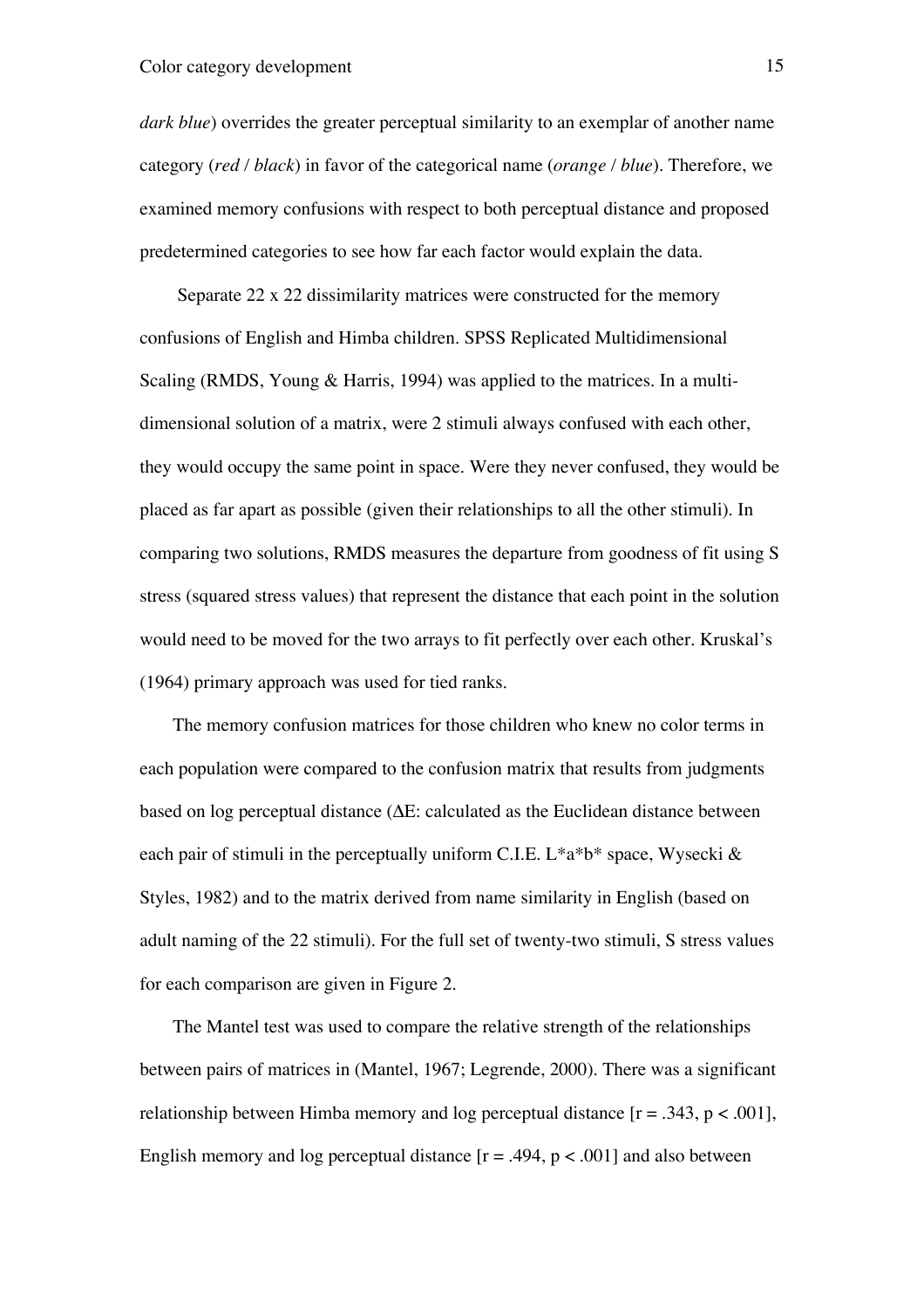English and Himba memory  $[r = .551, p < .001]$ . A Fisher's r' test revealed no significant difference between the strength of these relationships ( $z < 1$ ). Thus for both groups of children who know no color terms, very similar errors were made and these appear to be closely associated with perceptual distance. In contrast, a comparison of the pattern that would be produced by English naming revealed no significant relationship to Himba memory  $[r = .079, p > .2]$ , English memory  $[r = .079, p > .2]$ .061,  $p > 0.2$  or log perceptual distance  $[r = 0.108, p > 0.1]$ .

In summary, memory errors for children knowing no color terms were strongly influenced by perceptual distance. Importantly, the error patterns of both groups of children were clearly *not* influenced by the eleven basic color categories of English. Errors appeared to be based on perceptual distance rather than a particular set of predetermined categories. Navy *blue*, for example, was more often confused with the more perceptually similar *purple* or *black* than with focal *blue*. This point is addressed further in the longitudinal analyses.

## *ii) Memory for focal colors.*

Another prediction of a universalist hypothesis comes from the fact that focal items are presumed to have a natural salience regardless of a particular language's terminology (Rosch, 1973). On this view, the same focal points will exist for languages with fewer terms, even if those terms reflect conjunctive categories, for example: *blue*-with-*green* or *yellow*-with-*green* (Berlin & Kay, 1969). Therefore, stimuli central to the eleven English categories (focal stimuli) should be remembered better than other items, even by individuals who cannot name them. Our stimuli were chosen to contrast naming and memory for the focal points of English color categories to stimuli that lie between these categories. While some of the eleven focal stimuli are also central to Himba categories, some are not; indeed, some colors that are focal for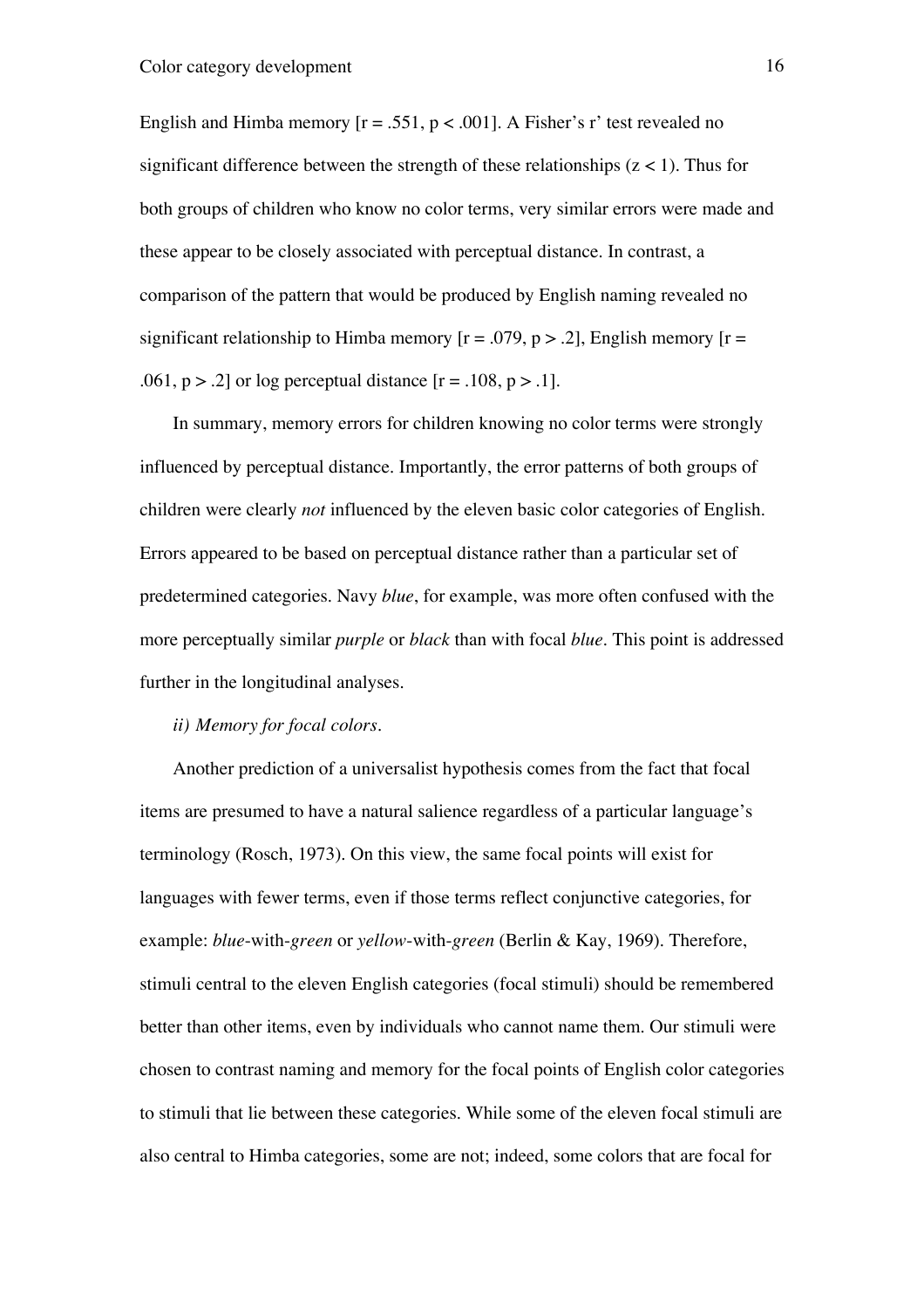Himba are peripheral to English categories. There were thus four different types of focal status amongst the stimuli: tiles that were focal for English only (*gray, brown, orange, purple, green and pink*), tiles that were focal for Himba only (dark navy *blue*, dark *orange*, *orangey-pinky-red*, *greeny-blue*), tiles that were focal for both languages (*black, white, red, yellow, blue*) or tiles that were focal for neither language (the seven remaining stimuli).

Table 2 shows the mean proportion of memory accuracy for both groups for each type of stimulus. A two (Language: English vs. Himba) by four (target type: English focal vs. Himba focal vs. focal in both languages x focal in neither language) ANOVA examined memory accuracy across the four different types of stimulus. There was a significant main effect of Language (English children were more accurate than Himba children): F (1,34) = 14.47,  $\eta^2$  = .426, p = .001, and a significant effect of Target type: F (3,102) = 5.05,  $\eta^2$  = .149, p = .003, but no significant interaction:  $F(3.102) \le 1$ . To further investigate the effect of target type, data from both language groups were combined and a further one way (Target type: English focal vs. Himba focal vs. focal in both languages x focal in neither language) ANOVA conducted. There was a significant effect of Target type:  $F(3,105) = 4.21$ ,  $\eta^2$  = .120, p = .008. Post-hoc Newman-Keuls analysis revealed that only those targets focal in neither language were recognized significantly less often than those focal in both languages ( $p > .01$ ). There were no other significant differences.

#### *iii) List task*.

Although children only offered color terms, there was no consistency about the terms listed. Of the nine English children who knew no color terms, four also listed none. Of the other five, two listed three, one listed five and two listed six terms. Of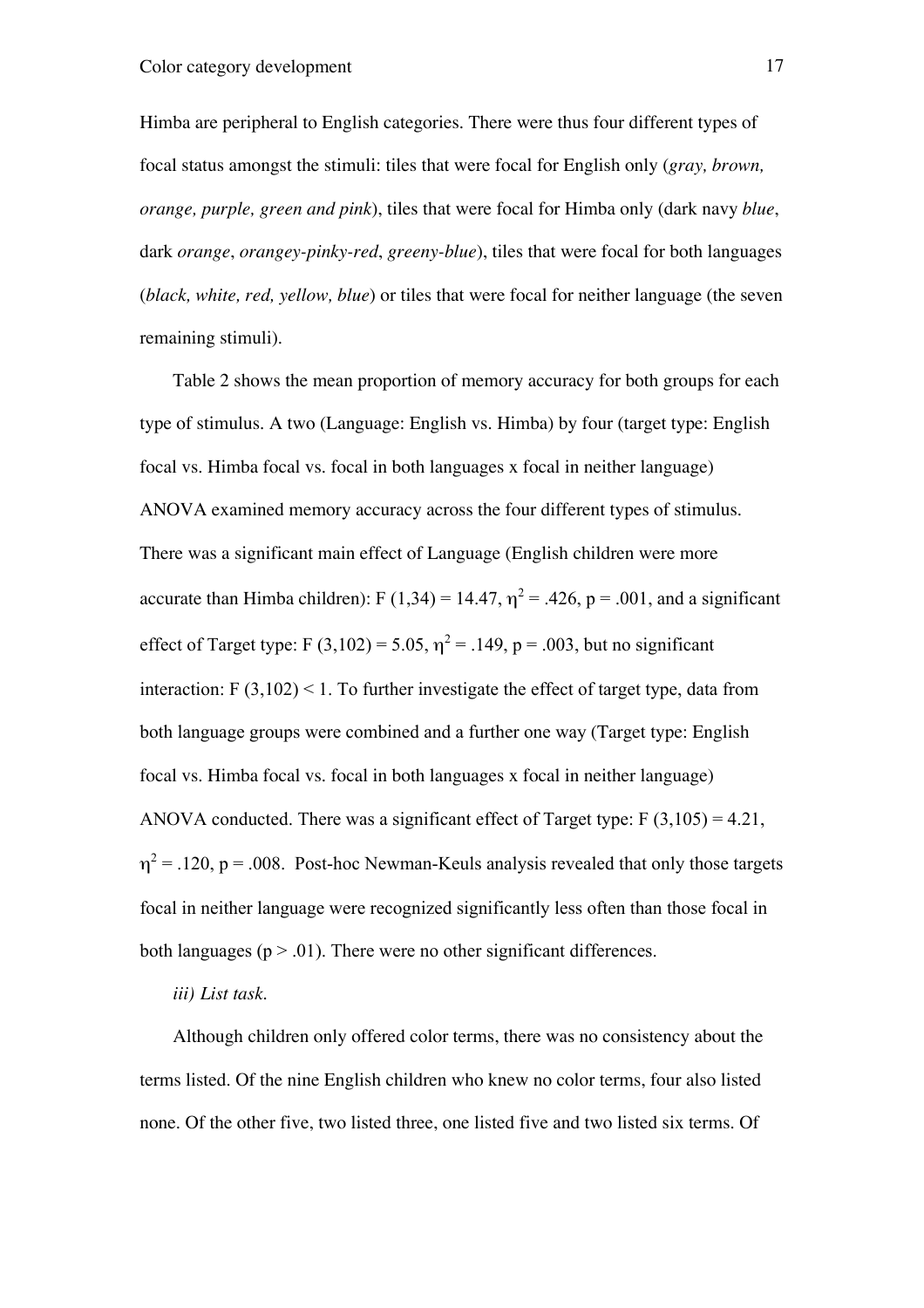the twenty-six Himba children who knew no color terms, twenty-three listed none. One child listed two terms, one listed three and one listed four.

#### **Discussion**

For children with no color term knowledge, both English and Himba children make similar memory errors and, crucially, neither error pattern resembles that derived from the eleven basic terms of English. Furthermore, for these children, there was no specific advantage for colors that were focal to either language. However, colors not focal in either language were recognized significantly less successfully than those focal in either English, or Himba or both languages. Closer examination of the four sets, however, revealed that perceptual distance was not equal across the sets. In particular, the distance of each item from its nearest neighbors  $(\Delta E)$  in the set that were focal in neither language was significantly smaller than those of the other three sets (all ps < .05). 67.5% of errors within the set focal in neither language were for the items with the smallest  $(\Delta E^2)$  differences. Thus, the high rate of errors for this set derives from perceptual confusion and is unrelated to focality. For both groups of children, there was no significant difference in memory accuracy for the other three groups of stimuli despite the fact that some Himba focals are non-focal for English speakers and vice-versa.

Thus, before a child had acquired any color terms there was no evidence of any innate categorical organization. Memory confusions appeared to be based on perceptual distance rather than a particular set of predetermined categories. It would seem that the innate neurophysiological basis for perceptual discrimination is not itself sufficient to provide color categories (see also Gellatly, 1995). Indeed, the argument is stronger in light of the conservative criteria for defining color term knowledge. The majority of children who knew no color terms showed partial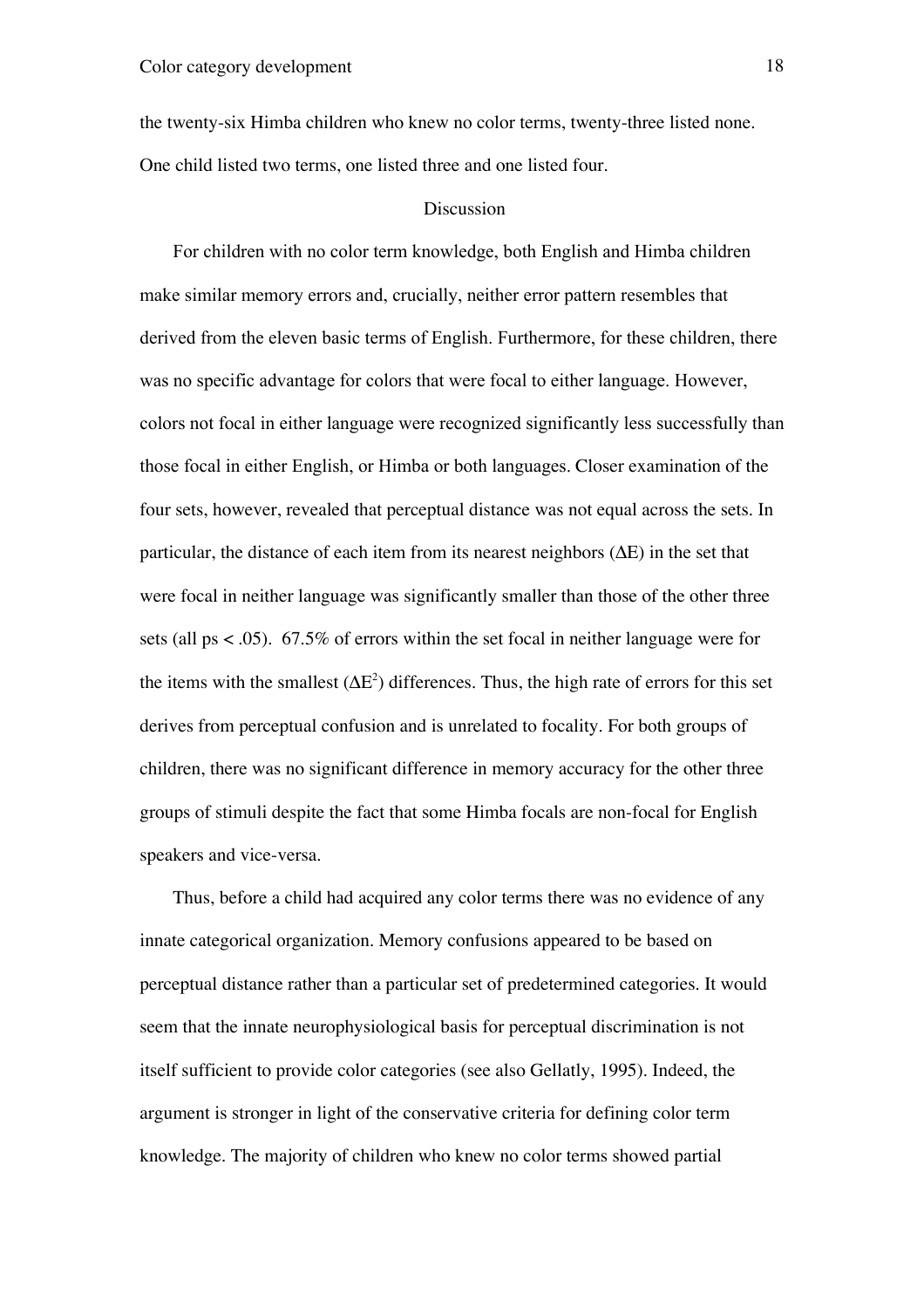knowledge of their own set of color terms and volunteered only color terms in the list task, although these bore no relation to their knowledge. Such partial knowledge might have been expected to drive apart the cognitive organization of color for the two groups and make the memory patterns more closely resemble that of their community's adult naming. Such partial knowledge, however, does not appear to be enough to override perceptual similarity when memory confusions are made. We return to this issue in considering the longitudinal data.

#### *b) Children who know 1 or more color terms*

#### *i) Order of term acquisition.*

Universalist theories (e.g., Kay & McDaniel,1978) predicted, based on fuzzy set theory, that, for English speakers, primary terms (red, yellow, green, blue) would be learnt before secondary (orange, brown, purple, pink), because the primary terms would correspond to neural opponent process responses, while the secondary terms would correspond to combinations of responses. While the physiological basis for this argument has been shown to be false, many researchers continue to infer the case for heightened salience of primary over secondary terms on these grounds (see Saunders & van Brakel, 1997 and Jameson & Alvarado, 2003b for discussions). Indeed, previous studies of English speaking children have not upheld the prediction concerning primary terms (Mervis, Catlin & Rosch, 1975; Shatz et al., 1996).

The English data reported here show a generally similar pattern to that found in Pitchford and Mullen (2001) and overall, children knew more primary (mean = 2.37) than secondary (mean = 1.35) colors,  $[t (58) = 7.45, p < .001]$ . However, when the data were considered for individuals, there was little consistency in which terms were learnt first.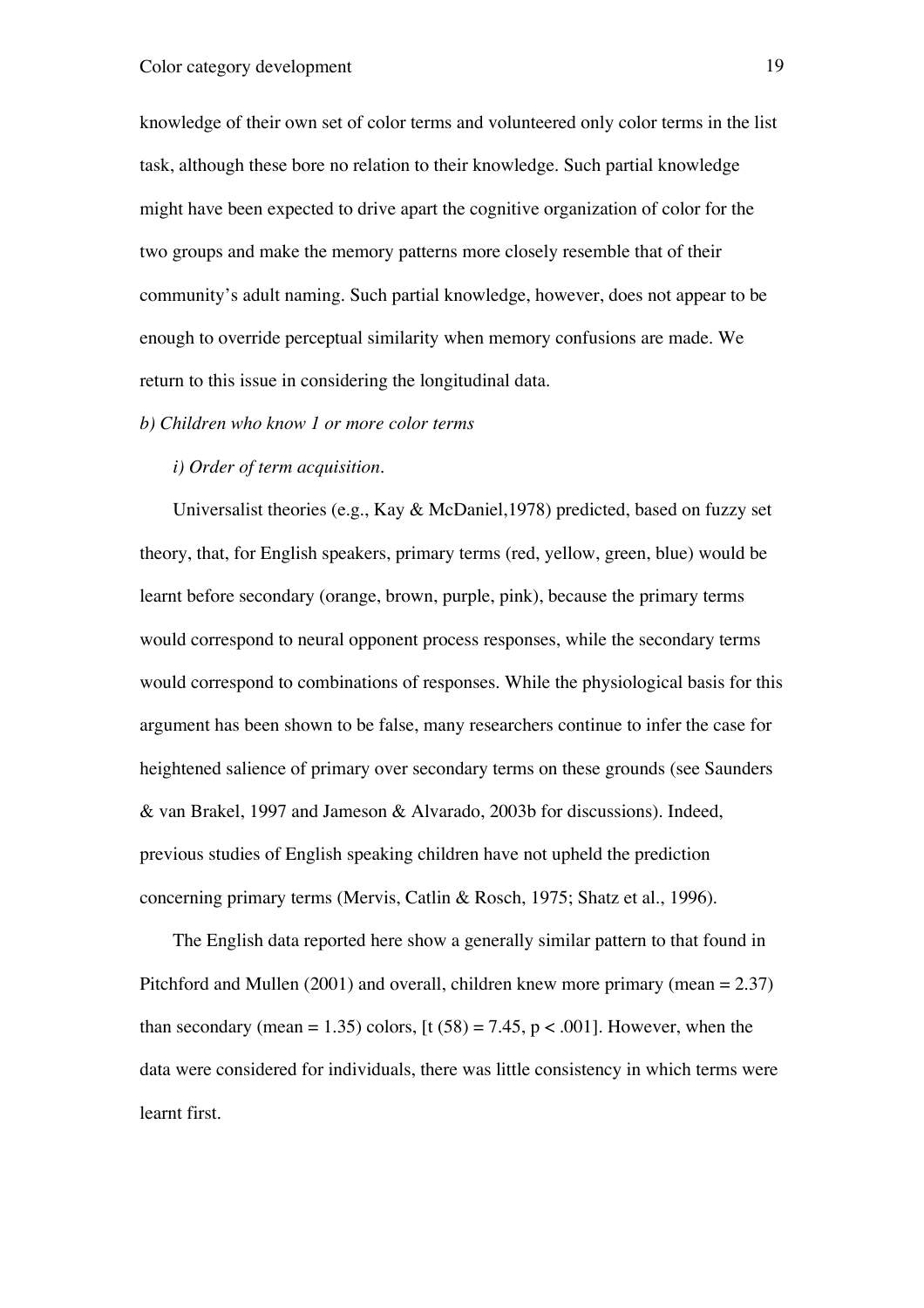For the English sample, of the four children who knew one term, two knew *blue*, one knew *green* and one knew *pink*. Of the two children who knew 2 terms, one knew *yellow* and *red*, the other knew *yellow* and *green*. Three term combinations included: *brown, pink, black; brown, green, black; brown, blue red; yellow, white, green*. None of the eight children who knew 4 terms knew the same four and only two of the twelve children who knew 5 terms knew the same 5. To estimate the degree to which these patterns match the probability that primary terms are generally learned before secondary ones, the data were subject to a Guttman analysis (Hammond, 1990). Only 51 of the 2048 possible random combinations of known terms were observed. When matched to a model in which primary terms appear before secondary, only 3 children's profiles matched the model, while 48 did not, producing a coefficient of reproducibility of only .415 (upwards of .7 is generally considered useful).

Despite the smaller potential variation, a similar pattern was observed among Himba children. Of the sixteen children who knew only one term, seven knew *vapa*, four knew *serandu*, two knew *dumbu*, two knew *zoozu* and one knew *burou*. Of the ten children who knew two terms, five knew *serandu* and *vapa*, two knew *zoozu* and *vapa*, two knew *serandu* and *dumbu* and one knew *dumbu* and *vapa*. Every possible combination was observed for three and four term knowledge and no child knew all five terms.

#### Discussion

For children who knew at least one color term, there was little evidence, in either language, of a predictable order of acquisition. Item dependence was previously noted by Mervis et al., (1975) who reported that more children knew red and orange than knew purple and brown. In the present study, fewer English children knew brown and gray than other terms, supporting the findings of Pitchford and Mullen (2001) but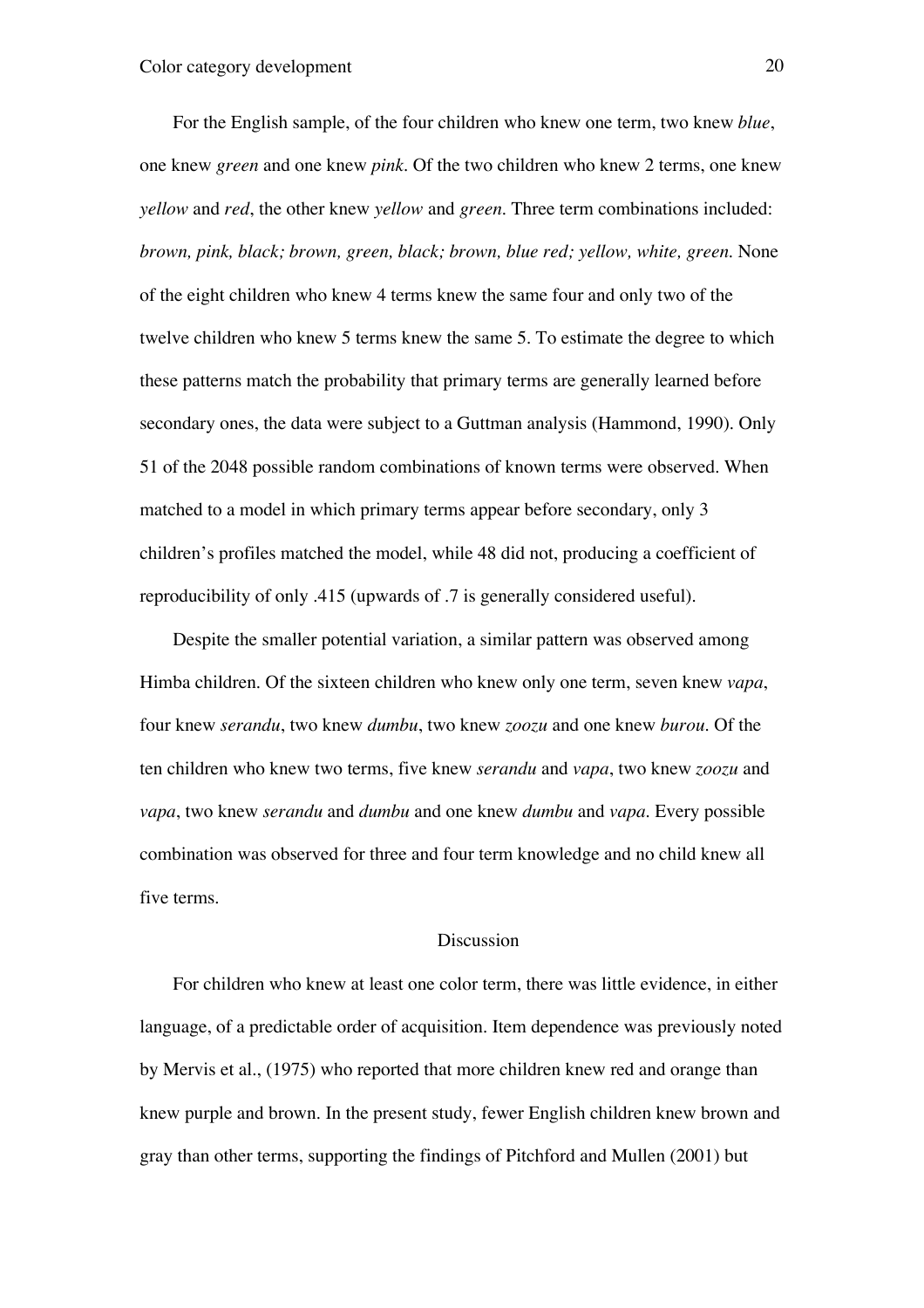three of the English children who knew just three color terms did know brown. Pitchford and Mullen argued that, in addition to restricted lightness levels, these colors have low perceptual salience, relative to other basic colors. Gray and brown, they suggested, are such common colors that they would give little predictive information for object identification and so are harder to learn. It might be that salience could be boosted for some individuals, for instance, by owning a brown dog or a gray cat. However, there is no evidence that children learn color terms from their reliable associations to particular objects. Indeed, it is unlikely given the neuropsychological evidence for a double dissociation in performance on the two tasks (Luzzatti & Davidoff. 1994; Miceli et al, 2001; Davidoff & Roberson, 2004). This issue is considered again in the examination of the longitudinal data.

Another similarity in performance between the two populations concerned the equivalence of naming and comprehension. In their attainment of color terms, we did not observe the predicted asynchrony of knowledge development (comprehension better than naming) found in other areas by Zelazo & Reznick (1991). In other tasks, comprehension may be easier because the name is given to the child and the range of items that can be matched to it is limited to the stimulus set. The naming task may be harder because the child must generate a label from a, potentially, infinite set. However, there are two possible reasons why an asynchronous pattern of knowledge development might not occur here. First, children from both cultures only volunteered color words in response to the question "what color is this", so knowledge of the appropriate lexical category restricted the potentially available set of responses. Second, children may have overextended their choices in color comprehension tasks as well as in naming tasks (a result found by Backsheider & Shatz, 1993). The consistent lack of asynchrony in both populations is an indication that children's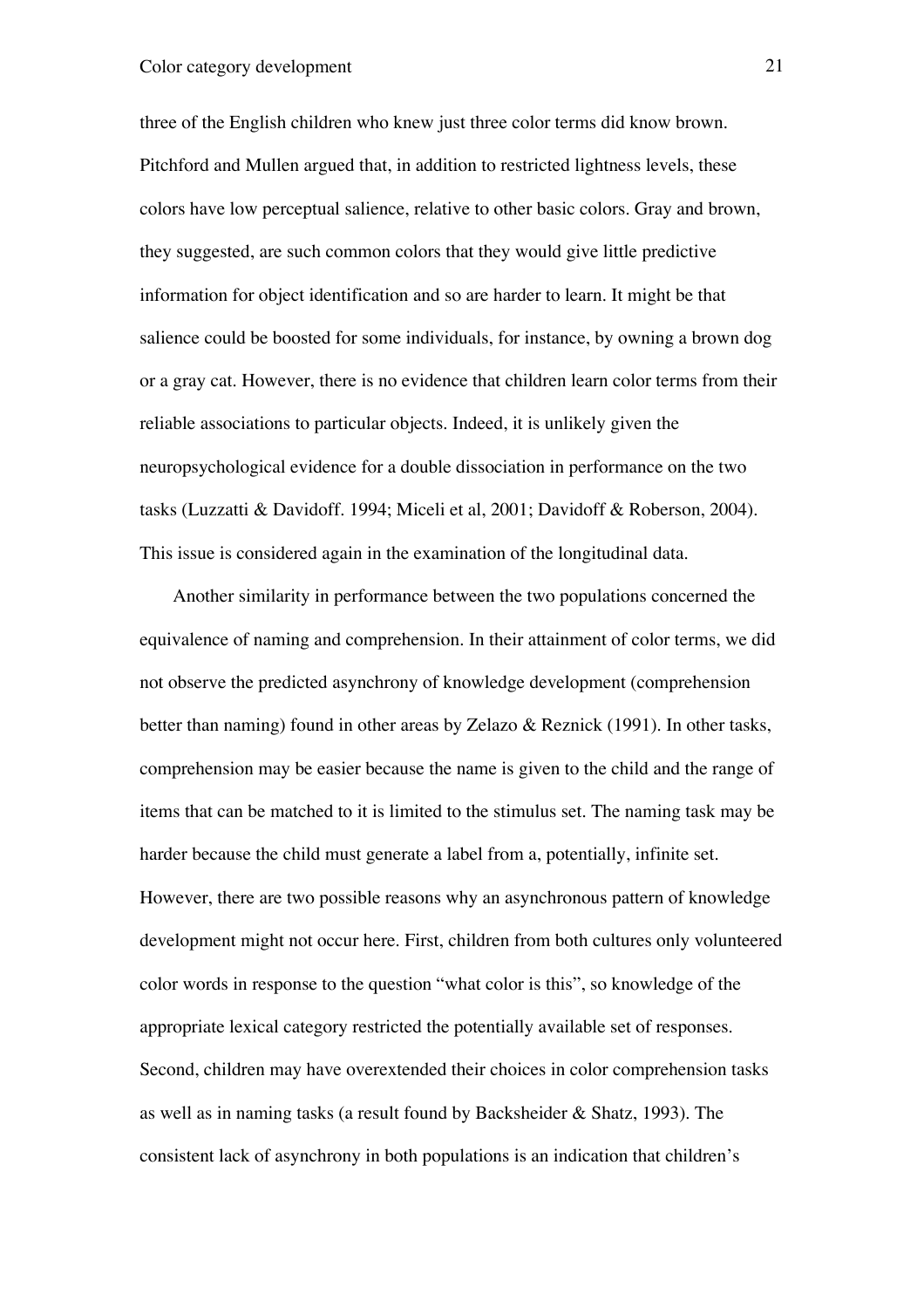difficulties in establishing color categories are at a conceptual level (i.e., where to place boundaries along a continuous dimension) rather than at a lexical level (i.e., selection of the appropriate label for a known group of stimuli).

### *ii) Memory for focal colors*.

Memory for focal colors was tested using the same procedures as with children who knew no color terms. Table 3 shows the mean proportions of memory accuracy for English and Himba children for targets focal only in English, focal only in Himba, focal in both languages or focal in neither language. Accuracy for each different type of target was examined with a 2 (Language: English vs. Himba) by 4 (Target type: English focal vs. Himba focal vs. focal in both languages vs focal in neither language) ANOVA. There were significant main effects of Language [F (1, 99) = 22.65,  $\eta^2$  = .26, p < .001], of Target type [F (3, 297) = 34.79,  $\eta^2 = .35$ , p < .001] as well as a significant interaction between Language and Target type [F (3, 297) = 5.52,  $\eta^2$  = .056,  $p = .001$ . Newman-Keuls pairwise comparisons of the interaction revealed that English children recognized significantly more targets than Himba children of those that were focal in both languages, focal in English and those focal in neither language (all ps < .05). English children recognized significantly more targets that were focal in both languages than any other type (all  $ps < .01$ ) and more targets focal in English than those focal in Himba or in neither language ( $p < .05$ ,  $p < .01$  respectively). Himba children recognized significantly more of those targets focal in both languages than focal in English or in neither language (both  $ps < .01$ ) and more targets focal in Himba than those focal English or in neither language ( $p < .05$ ,  $p < .01$  respectively). Thus, both groups of children recognized more of the stimuli that were focal than those that were not-focal in their own language.

The previous analysis took no account of the effects of color term knowledge on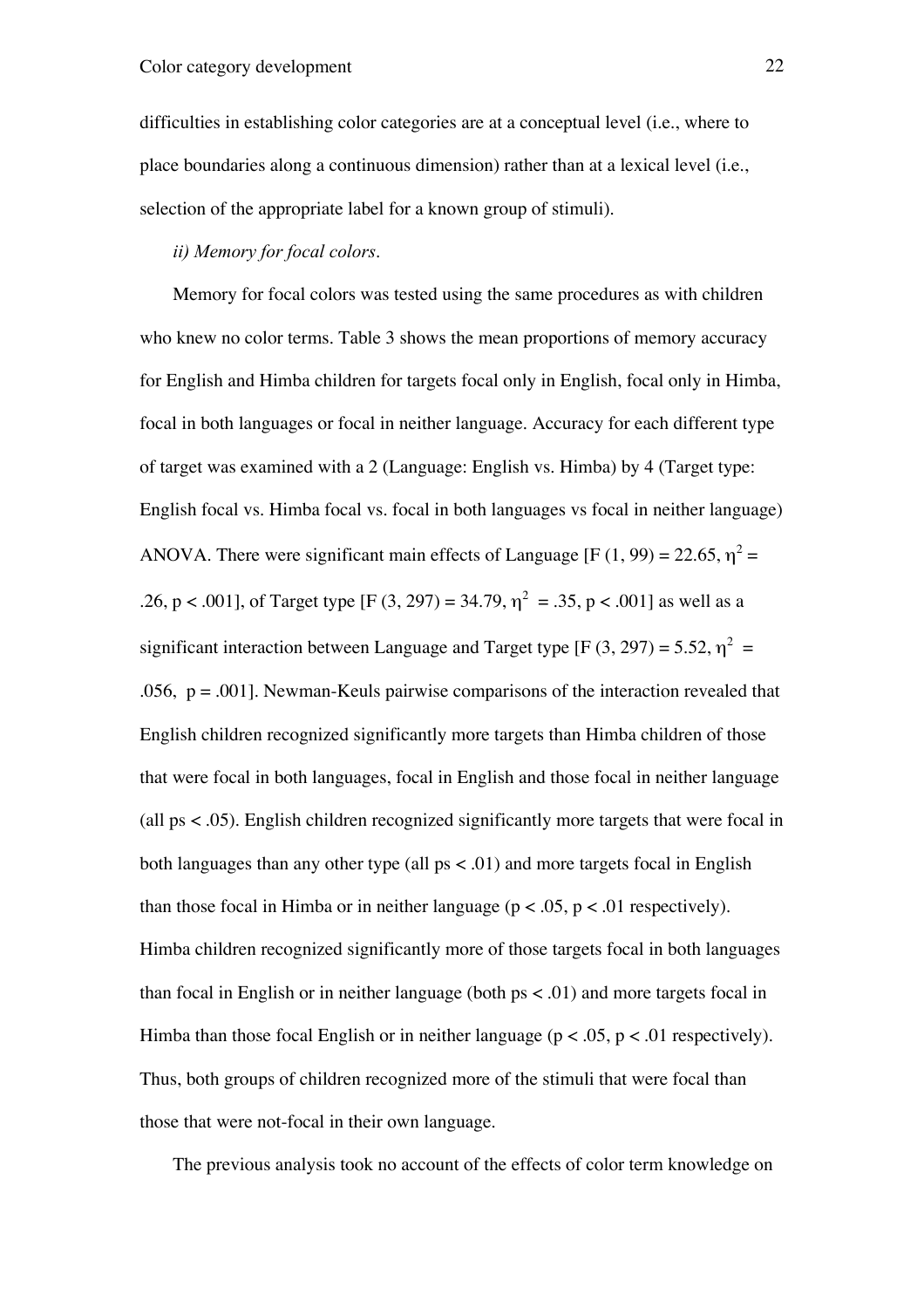memory for focal colors. For a child who knew only one term, there was only one chance to correctly identify the focal tile of the term that they knew, but ten chances to correctly identify the focal tiles of the terms they did not know. The opposite was true for a child knowing ten terms. To examine the effect of term knowledge on memory, we therefore calculated the proportion of correct memory choices for terms known and not known for each child. Figure 3 illustrates memory accuracy for both groups by terms known.

For English children who knew at least one, but not all terms, the proportion of correct identifications for the focal chips was compared in a two (Age: 3 vs. 4) by two (Knowledge: known vs. not known) ANCOVA (with number of terms known as covariant). There was only one reliable effect: a significant effect of knowledge [F  $(1,55) = 18.45$ ,  $\eta^2 = .335$  p < .001]. There were no significant effects of age [F (1,55)  $= 1.943$ ,  $\eta^2 = .035$ , p = 1.69] number of terms known [F (1,55) = 1.663,  $\eta^2 = .027$ , p  $=$  .133] or any interactions [all Fs < 1]. For Himba children who knew at least one, and not all terms, the identical analysis again revealed a very similar pattern of results. There was a significant effect of knowledge [F (1, 48) = 36.41,  $\eta^2 = .758$ , p < .001], but no significant effect of age [F (1,48) = 2.387,  $\eta^2 = .050$ , p = .129], no significant effect of number of terms known  $[F(1.48) < 1]$ , and no significant interactions [all  $Fs < 1$ ]. Thus, the analyses showed, for both populations, that there was a stable relationship between memory accuracy and term knowledge that was unrelated to age. Children in both populations and at both age groups, at all levels of color knowledge, correctly remembered more stimuli for terms that they knew than for those that they did not know.

A calculation of the mean perceptual distance of memory errors also showed an effect of knowledge. Mean error distances are shown in Table 4.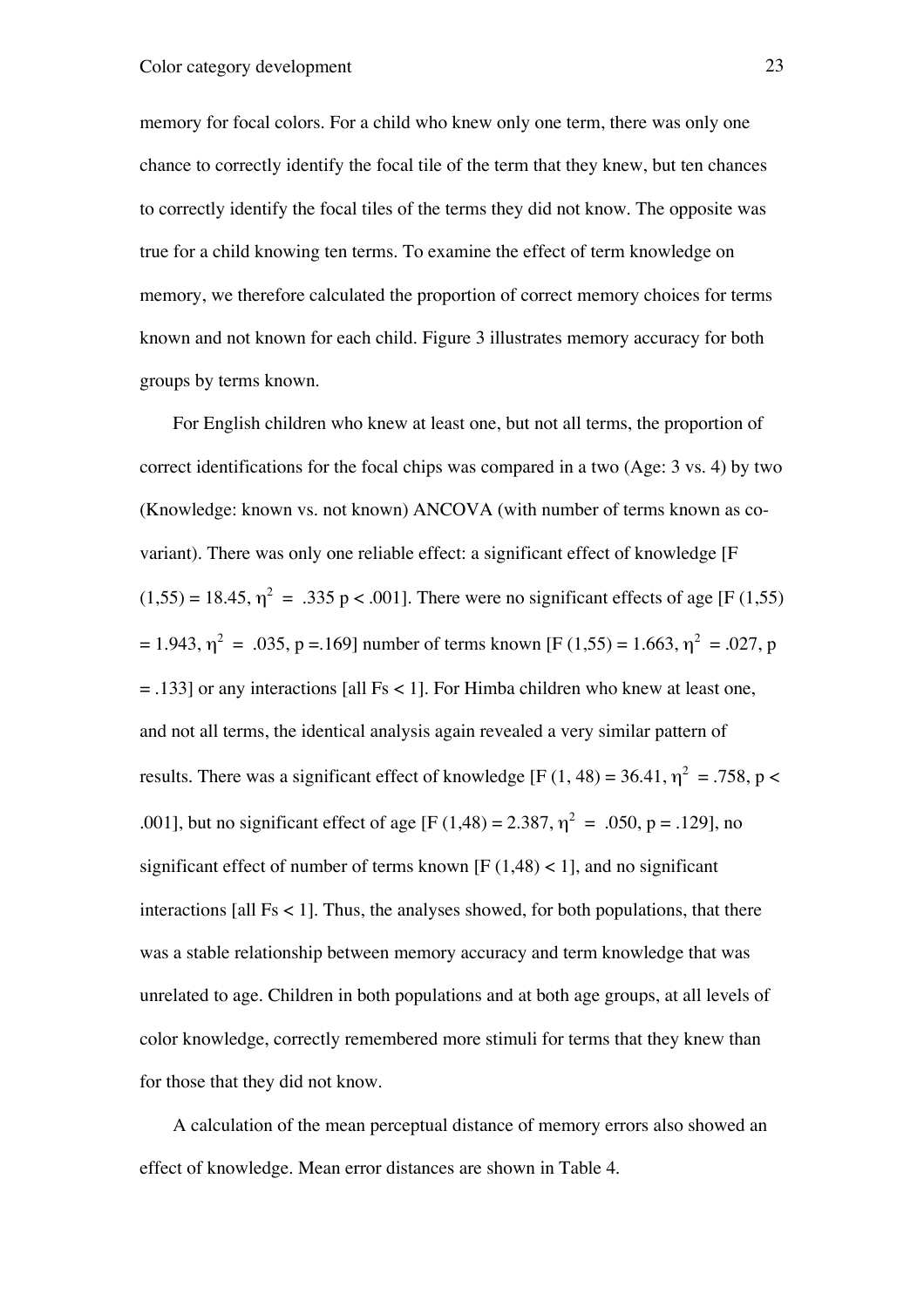An analysis by item, for children who made errors both on tiles for which they did and on tiles for which they did not know the term, revealed that, for English children, errors were made to more distant distracters when the terms were not known than when they were known:  $t(10) = 3.89$ ,  $p < .01$ . The same was true for Himba children: t (8) = 2.42, p < .05.

The data were further investigated to establish whether passing both tests (our criterion for 'knowing' a term) was more beneficial than passing either test alone. These analyses considered separately, for each group, only the items that were focal in their own language, since it was not possible to judge children's naming as either correct or incorrect for items on which adult naming agreement was very low. Table 1 shows the number of children in each group at each stage of knowledge for each color term. Figure 4 illustrates the effect of knowledge status on memory. For the English focal items, a one way (Level: fail both tests vs. pass naming vs. pass comprehension vs. pass both tests) ANOVA on recognition accuracy showed a significant effect of knowledge status: F (3,30) = 7.70,  $\eta^2$  =.69 p < .001. Newman Keuls pairwise comparisons showed that those targets for which both tests were failed were recognized significantly less often than those in all other conditions (all ps < .05). There were no other significant differences. For the Himba focal items, a similar one way (level) ANOVA again showed a significant effect of knowledge status: F (3,27)  $= 3.08$ ,  $\eta^2 = .35$ , p < .05. Newman Keuls pairwise comparisons showed that those targets for which both tests were failed were recognized significantly less often than those for which both tests were passed ( $p < .05$ ). There were no other significant differences.

#### Discussion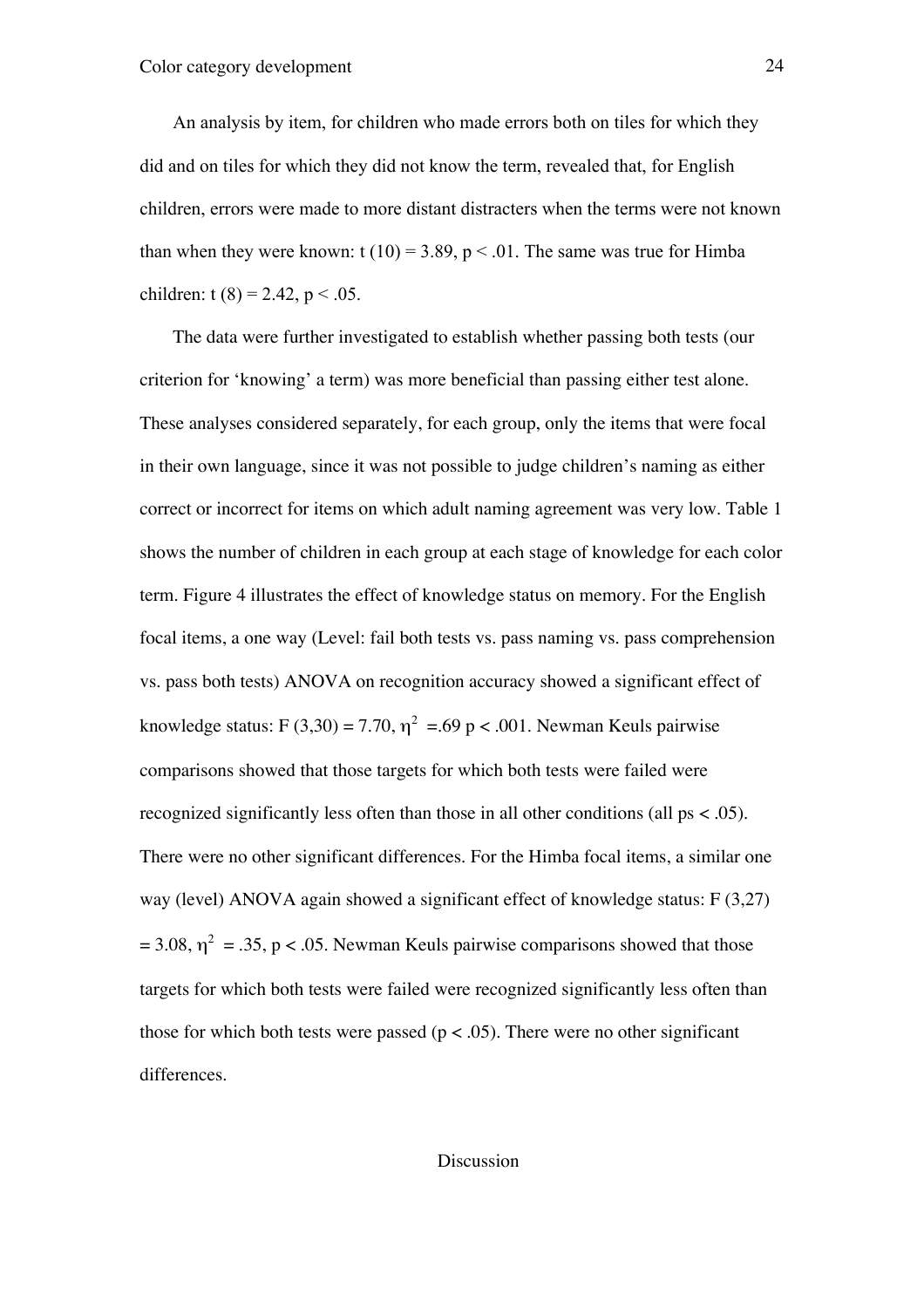Not surprisingly, English children performed significantly better than Himba children at the recognition memory task; this was the case even for children at the youngest age group who had not yet started pre-school. However, and more important, effects of focality only appear as the child acquires color terms. English children remembered significantly more of the items that are focal in both languages and more of the items focal only in English. Himba children remembered significantly more of the items focal in both languages and of those focal only in Himba. Thus, focality is language dependent rather than universal. Knowledge of the appropriate term also reduces the distance of errors, when they are made and even partial knowledge of a term increases the probability of correct identification in the memory task.

#### *iii) List task*:

No child from either culture offered anything other than color terms (rather than other words) when asked to list the color words they knew. However, while English children listed only basic color terms, four Himba children included at least one secondary term. English 3-year-old children listed a mean of 1.26 terms (range 0:6). English 4-year-olds listed a mean of 2.73 (range 0:7). Himba 3-year-old children listed a mean of .85 terms (range 0:4), while 4-year-olds listed a mean of 1.40 terms (range 0:5). Children from both cultures often offered color terms that they could not identify. Of those terms listed for which a child did not know the term, 30% were to targets for which both tests were failed, 42% to targets that were only named correctly, and 28% to targets that were only comprehended.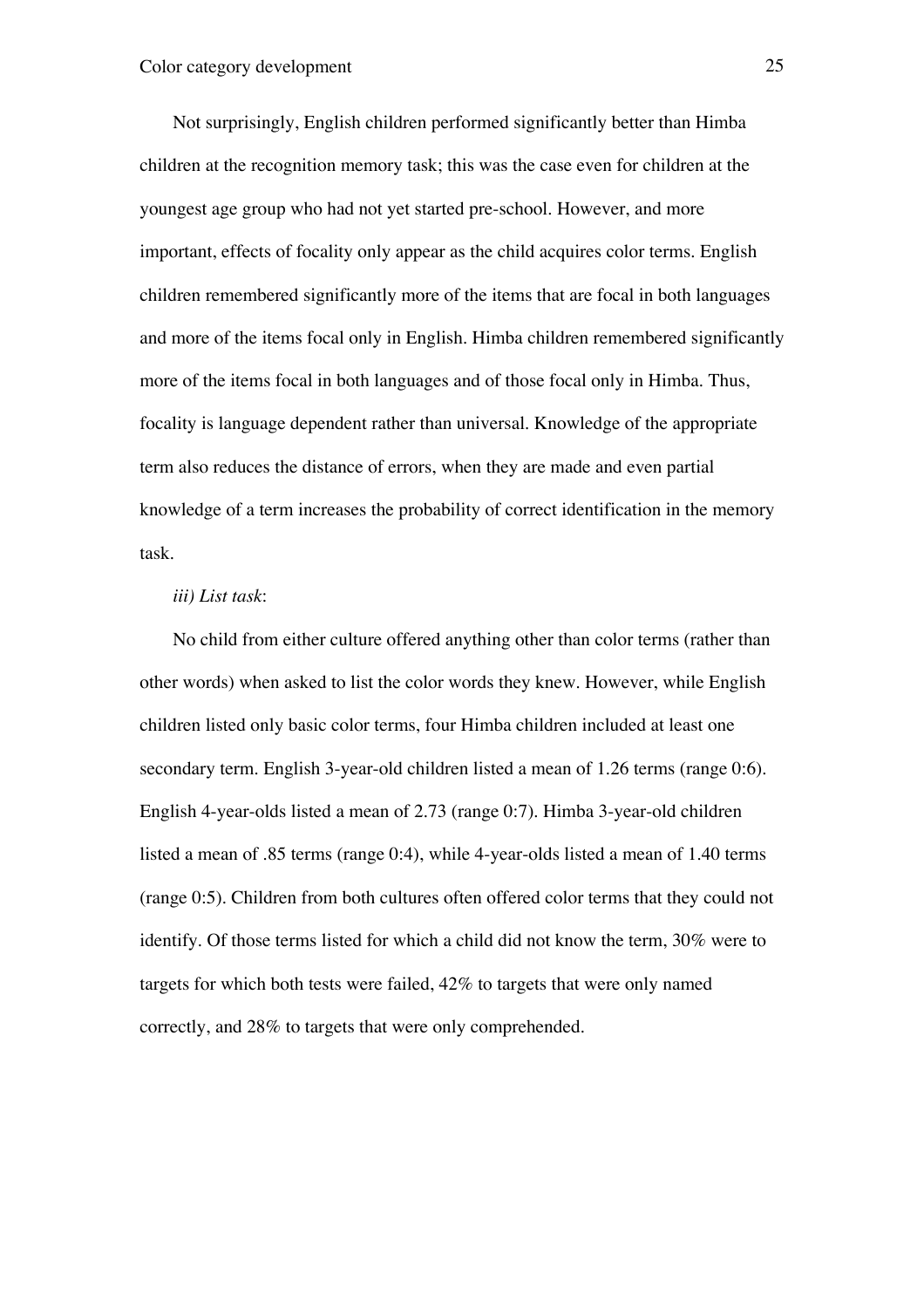#### Discussion

The list task was the only one for which color knowledge did not appear important. Like the children who knew no color terms, children frequently listed a term they did not know. Thus, children from both cultures seem to acquire the concept of color, and a set of terms that describe colors, before they can correctly apply those terms. A similar result has been found previously for English speaking children (Andrick & Tager-Flusberg, 1986; Davidoff & Mitchell, 1993; Mervis et al., 1995; Gottfried & Tonks, 1996). The lack of relationship between the listing of color terms and category knowledge is further evidence against the idea that learning color terms requires only the mapping of linguistic terms onto existing categories. The argument is stronger for English speaking children because they listed only basic terms.

#### *B) Longitudinal data*

By the sixth time of testing, all English children had completed two and a half years of education. At the sixth test, 29 Himba children had never attended school, while 34 children had attended one of the newly established mobile schools for between six months and one year. Attendance at school was determined solely by geographical location and not by ability. Where schooling was available, all children in a village attended. Instruction at mobile schools was given in Herero, and color terms were not included in the curriculum. However, as Herero has additional color terms (*pinge* [pink] and *grine* [green]) that are not used in Himba, in the subsequent analyses, findings are considered with and without school attenders.

#### *i) Order of term acquisition.*

The numbers of the 28 English children in the longitudinal study who passed the knowledge criteria for each term on each occasion are shown in Table 5. For the 63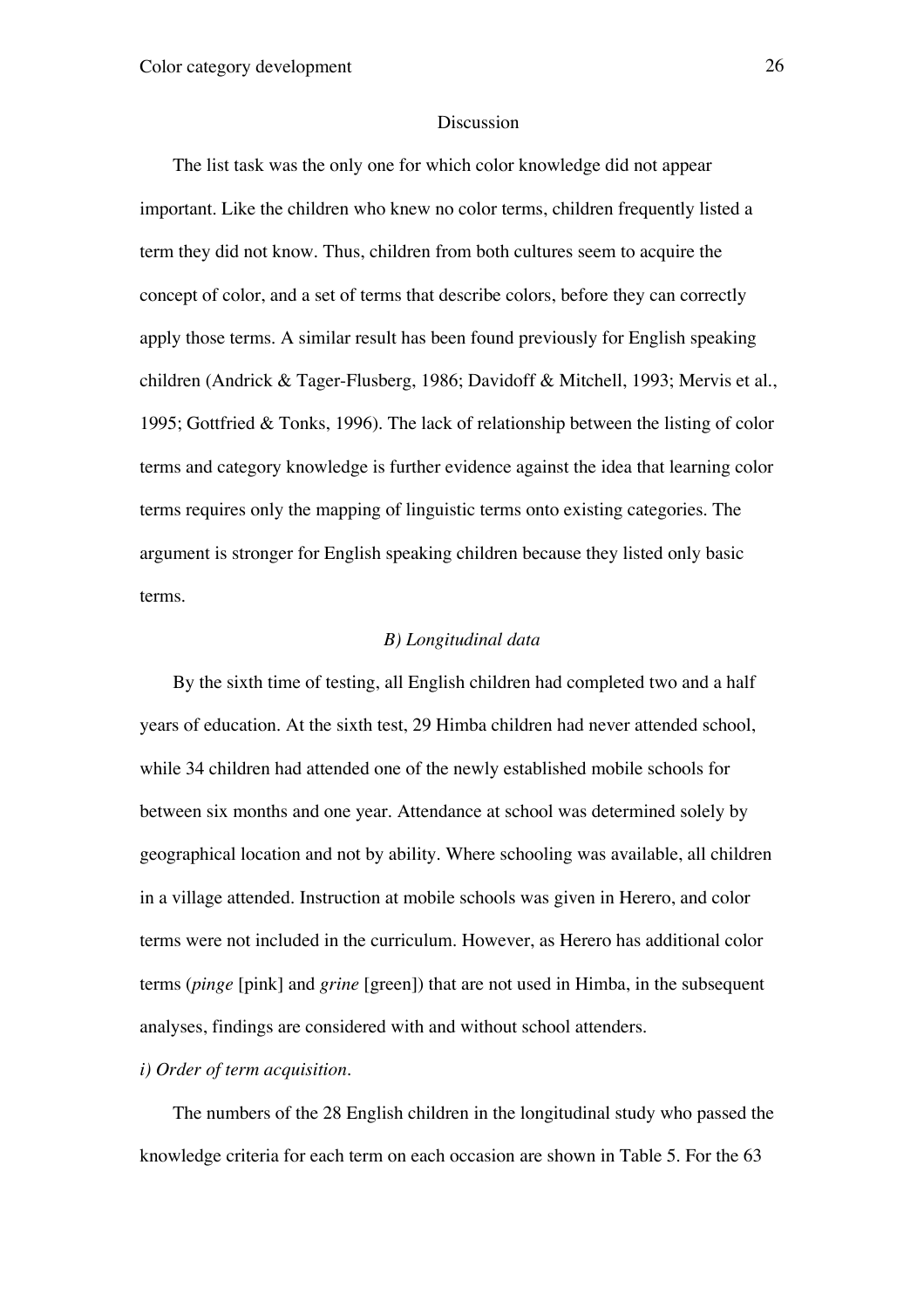Himba children in the longitudinal study, numbers of children passing knowledge criteria for each term on each occasion are shown in Table 6. Passing the criterion for three of the five Himba terms involved correctly naming and comprehending more than one tile. As this might be a harder criterion to reach than that required for English children (1 tile per term), numbers in parentheses in Table 6 show the number of Himba children passing criterion for each term when just one tile is considered for each color term. For the twenty-nine Himba children who had never attended school, the mean number of terms known at test 6 was 3.21. For the thirty-four children who had attended mobile schools the mean number of terms known was 2.74. There was no significant difference in term knowledge between these groups  $[t(61) = 1.62, p >$ .05].

At the  $6<sup>th</sup>$  test for English children, one child knew five terms, one knew seven, two knew eight, six knew nine, seven knew ten and twelve knew all eleven terms. At the 6<sup>th</sup> test for Himba children, two knew no color terms, seven knew one, fourteen knew two, sixteen knew three, twenty-three knew four terms and only one knew all five terms. In the interval between each testing time (six months), most English children and some Himba children acquired more than one new color term. It thus was not possible to determine the order in which terms were acquired in a systematic way. However, two additional measures were used in an attempt to address the question of the order of term acquisition. In the first analysis, each basic color term was assigned an ordinal position for each child, (allowing for ties and based on the first time that the child passed the knowledge criteria for that term). The rank order of terms for English children across all six tests was: *yellow, red, orange, blue, green, black, pink, white, purple, brown, gray.* In an alternative analysis, the average age at which both tests were passed was calculated for each color term. Using this criterion,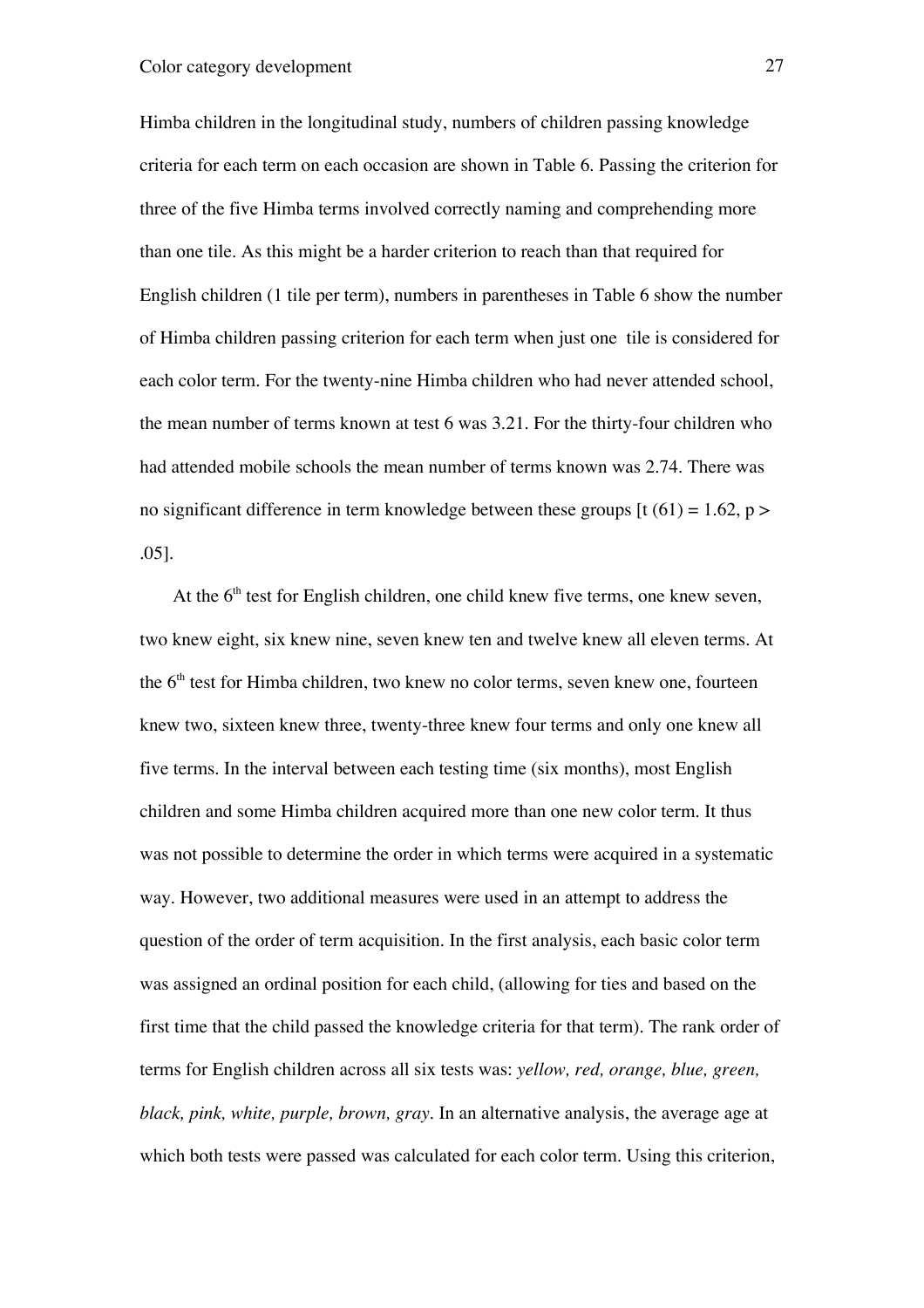the order of terms for English children was: *yellow, red, black, blue, orange, white, pink, green, purple, brown, gray* (the average age of acquisition ranging from 44.13 months for *yellow* to 52.9 months for *gray*). Both measures are imprecise, given the time elapsed between tests and the fact that some children acquired up to five new terms between two testing sessions, but neither reveals a division strictly based on primary and secondary terms. Previous investigations of children's color term acquisition have assessed the age at which children 'know' color terms either on a single test (Pitchford & Mullen, 2001; Rosch, 1971; Macario, 1991) or over a short acquisition period (Andrick & Tager-Flusberg, 1986; Sandhoffer & Smith, 1999; Mervis et al., 1995). A longitudinal study allows us to verify that such estimates reflect permanent category acquisition rather than a transitory effect of intensive training.

For English children, early failures on the naming task exclusively involved incorrect use of a basic color term (e.g., white called 'pink'; orange called 'yellow'; brown called 'black'; red called 'orange') later failures largely involved incorrect use of secondary terms (e.g., red called 'lilac'; pink called 'skin colored'; purple called 'multi-colored'). Only one error at test 6 involved the wrong application of a basic term (pink called 'purple'). For Himba children, both early and late failures on the naming task frequently involved incorrect use of both basic and secondary terms (e.g., *zoozu* called '*dumbu*' or '*vinde*'; *serandu* called '*dumbu*' or '*honi*'; *vapa* called '*dumbu*' or '*vambi*').

For both populations, some children who passed the criteria for knowing a term on one occasion failed it on another. For the English children, the four terms considered 'primary' receive intense adult input and feedback in the first year of preschool. Sixty-six per-cent of English children knew all of red, blue, green and yellow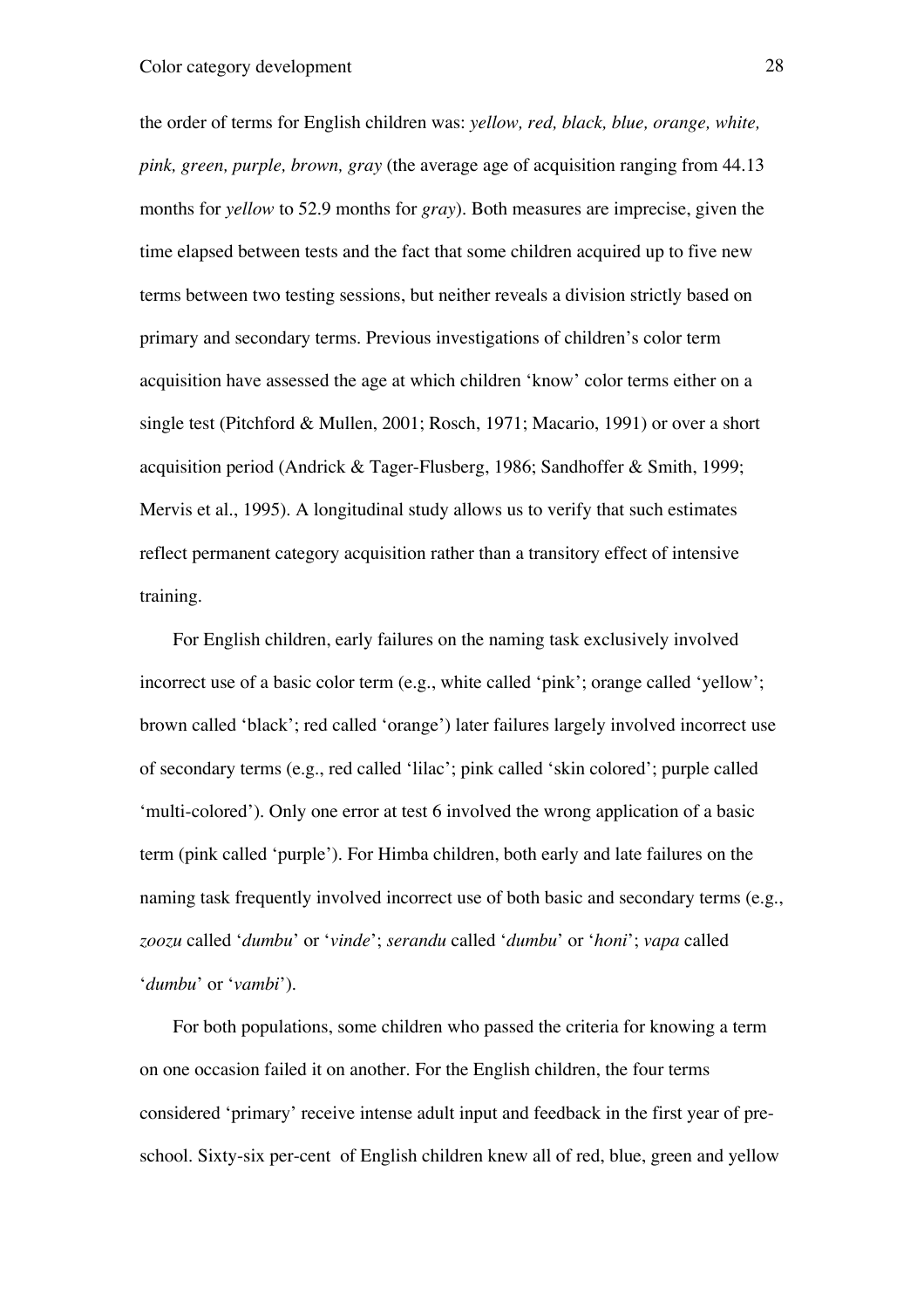by the end of their first year of pre-school (test 3), compared to 42% who knew all the other basic terms but this figure rises to 55% with the exclusion of brown and gray. The difference in number of subsequent errors for terms that had been passed on a previous occasion for 'primary' terms (mean  $= 1.71$ ) and 'secondary' terms (mean  $=$ 2.18) was not significant  $[t(27) = 1.61, p > .1]$ . Across all 6 tests, the average proportion of times on which children passed criterion for a term on one occasion, but subsequently failed was  $8\%$  (range  $0 - 18\%$ ). For the Himba children, across all 6 tests, the average proportion of times on which they passed criterion for a term on one occasion, but subsequently failed on a following was also  $8\%$  (range  $0 - 24\%$ ).

In summary, the rate of subsequent failure of one or other criterion, after having passed both on a previous test is small but very similar across the two populations, despite the English children receiving more intensive reinforcement in the intervening 6 months between tests. The present data would suggest that previous studies using only a single test give slight underestimates for the age of color term acquisition.  *ii) Memory for focal colors.*

The effect of focal status on memory over time was examined in each language, in similar analyses to those used for the first testing, with a 4 (Target type: English focal vs. Himba focal vs. focal in both languages vs. focal in neither language) by 6 (Time of test:  $1 - 6$ ) ANOVA. These results are illustrated in Figure 5. For English children, there were significant main effects of target type [F (3, 486) = 62.42,  $\eta^2$  = .39, p < .001] and time of test [F (5, 162) = 18.38,  $\eta^2 = .57$  p < .001] but no significant interaction [F (15, 486) = 1.60,  $\eta^2$  = .05 p = .069]. Performance on all types of target improved significantly over time. To examine the effect of target type, data were collapsed across the six tests and a one-way ANOVA comparison conducted (Target type: English focal vs. Himba focal vs. focal in both languages vs.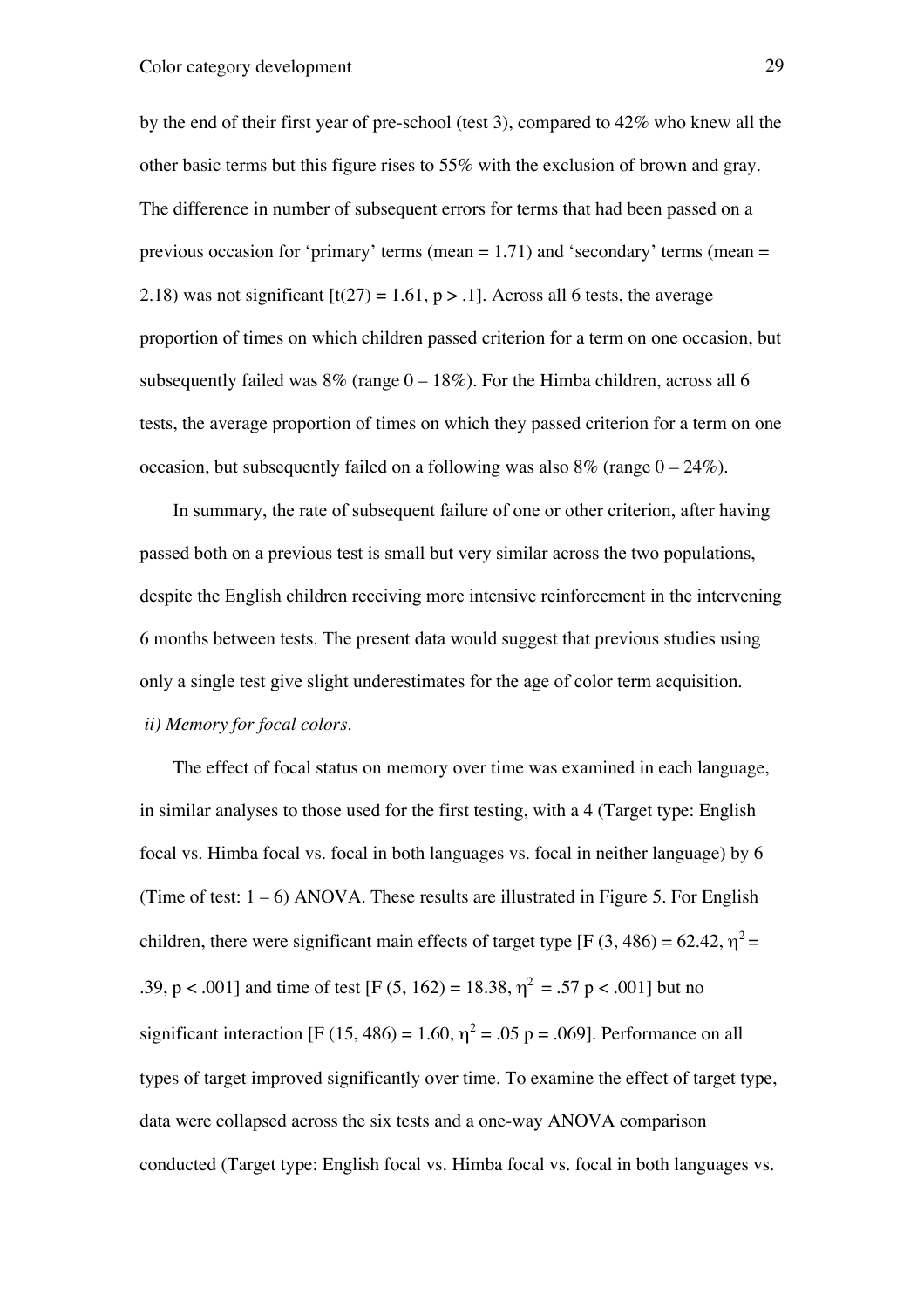focal in neither language). The main effect was significant [F (3, 333) = 30.6,  $\eta^2$  = .27 p < .001]. Examination of the simple main effects revealed that targets focal in both languages were recognized significantly better than any other target type (all  $ps < .01$ ) and targets focal in English were recognized significantly more often than those focal in Himba or in neither language (both  $ps < .01$ ).

For Himba children, in the initial analysis of Target type by Time of test, there were significant main effects of time of test [F  $(5, 372) = 22.51$ ,  $\eta^2 = p < .001$ ] and of target type [F (2, 744) = 29.21,  $\eta^2 = p < .001$ ] but no significant interaction [F (10,744) < 1]. Performance on all types of target improved significantly over time. To examine the effect of Target type data were collapsed across the six tests and a similar one-way ANOVA conducted (Target type: English focal vs. Himba focal vs. focal in both languages vs. focal in neither language). The main effect of Target type was significant [F (3, 753) = 34.38,  $\eta^2$  = .21 p < .001]. Examination of the simple main effects revealed that targets focal in both languages and focal in Himba were recognized significantly more often than those focal in English or in neither language (all  $ps < 0.01$ ).

The difference between the two languages, and the superior recognition of those items focal to the speaker's language persisted over time in spite of the overall improvement in recognition memory.

Overall English children's recognition performance was better across all tests. One possible explanation is that color terms are taught in English schools. However, in part, the increased recognition accuracy may be accounted for by the acquisition of more, smaller categories because the broader categories of the Himba language allow more within-category errors. By the final test, the number of tiles selected for each term by English children was close to one. Thus, knowledge of the appropriate term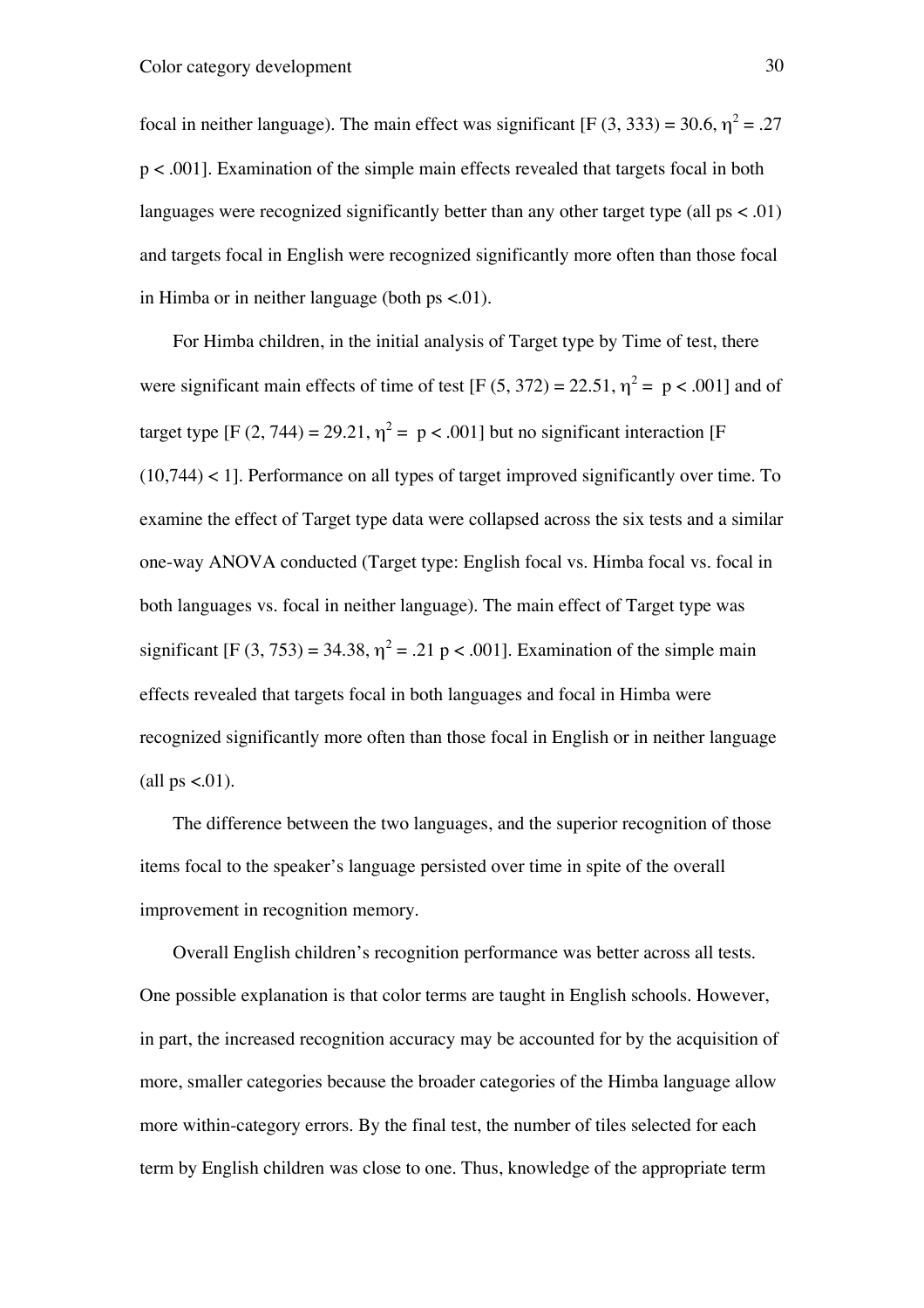was a better memory aid for English children, for whom there is only one best example of each basic term in the set, than for the Himba, for whom there are several equally good examples of each category.

Memory performance across all 6 tests for focal items from categories for which children knew terms was compared to memory for focal items from categories for which they did not. Table 7 shows mean proportion of terms known across tests. For both groups, known items were identified significantly more often than unknown items in the first tests (all ts  $> 2.09$ , all ps < .07). For both groups, by test six, there was no significant difference in recognition accuracy between known and unknown items. These results are illustrated in Figure 6.

#### *iii) Perceptual vs. categorical errors*.

We compared the distance (measured in C.I.E. space) of errors to the focal items of known and not known terms over time. Figure 7 illustrates these results. In addition to a reduction in the number of errors over time, for both groups the mean perceptual distance of erroneous choices also decreased across tests. For English children, across all tests, there was a trend for smaller error distances when a term was known than when it was not  $[t (5) = 2.337, p = .06]$ . For Himba children, across all tests, error distances were significantly smaller when a term was known [t  $(5) = 4.332$ ,  $p < .01$ ].

In most cases, making more within-category errors would also reduce the perceptual distance of confusions. We therefore examined two cases in which perceptual and categorical errors could be directly contrasted. Of particular interest was children's performance on the navy blue tile, which lies perceptually between English focal blue and black. For English speakers, this tile is in the same category as the focal blue tile. For Himba speakers, however, it is in the same category as the black tile (and both are equally focal). Within the set of 22 tiles, there is a closer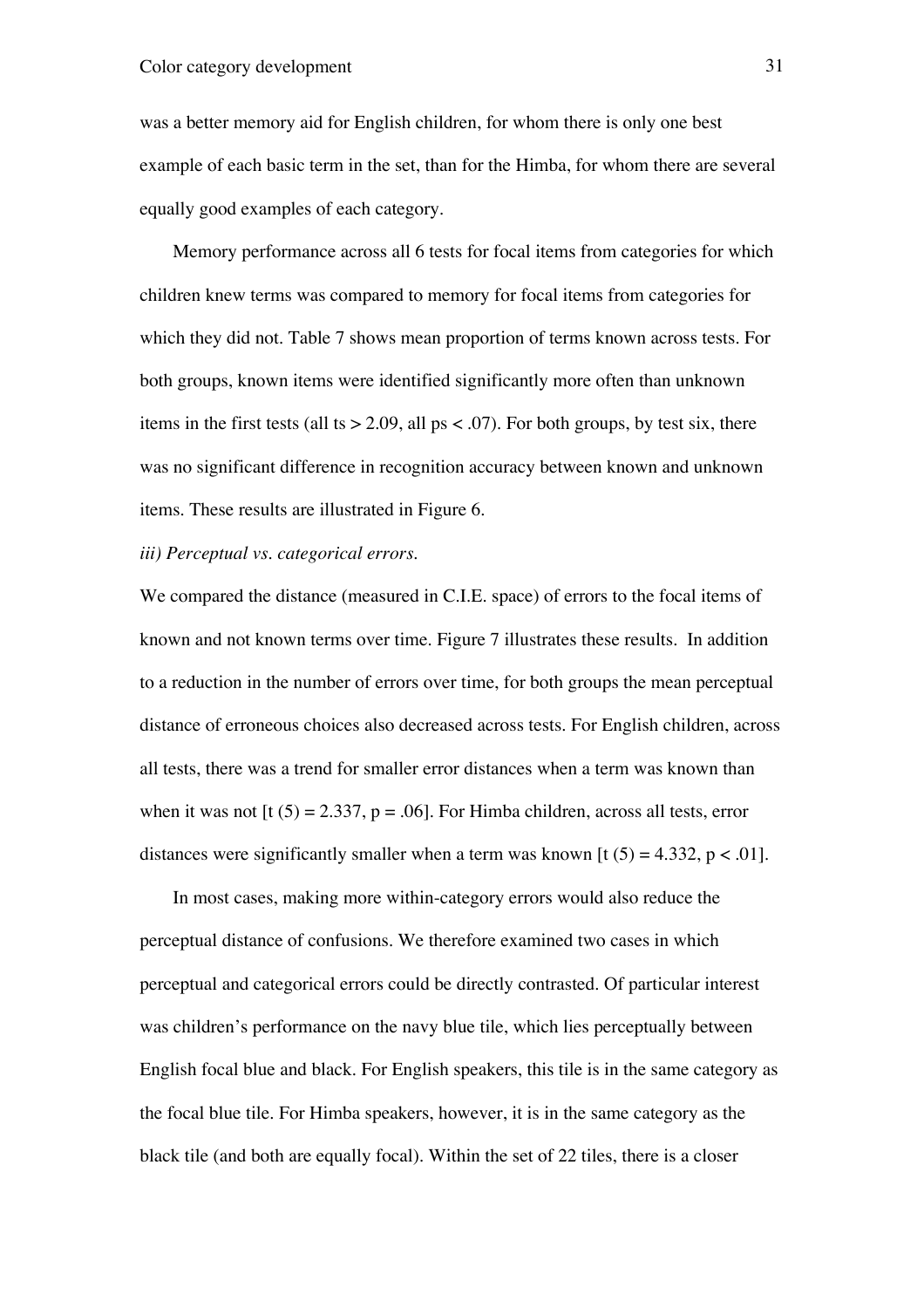perceptual alternative than either of these; this is the English focal purple tile. If choices were only influenced by perceptual similarity the purple tile should be a more frequent erroneous choice than either the lighter blue or the black tile for both populations.

We examined across tests, the number of times that those children who made a recognition error for the navy-blue tile chose the focal blue, the black tile or the focal purple tile. Figure 8 illustrates these results. A 2 (Language: English vs. Himba) by 3 (Error type: perceptual vs. English category vs. Himba category) chi-square comparison of English and Himba children's errors at the first two tests (counting only the first error per child) revealed no significant difference between groups  $[\chi^2_{(2)}]$  $= .68$ ,  $p > .7$ ]. However, a 2 (Language: English vs. Himba) by 3 (Error type: perceptual vs. English category vs. Himba category) chi-square comparison of English and Himba children's errors at the final two tests (counting only the first error per child) revealed a significant difference between groups  $[\chi^2_{(2)} = 9.81, p < .01]$ . An examination of the residuals revealed significant differences between the two groups in number of choices of the blue tile  $[z = 2.2, p < .05]$ , the black tile  $[z = -2.0, p <$ .05] but no significant difference in choices of the purple tile  $[z = .2, p > .4]$ . Thus, initially both groups made errors of all types but by the final two tests significantly more children from each group make categorical errors appropriate to their own language. To eliminate the possibility that this result was skewed by the attendance at school of some of the Himba children during the final year of testing, the data were re-analyzed, removing the errors of all children who had attended school. The pattern was not affected; a chi-square comparison of the remaining data still revealed a significant difference between groups  $[\chi^2(2)] = 12.27$ , p < .01].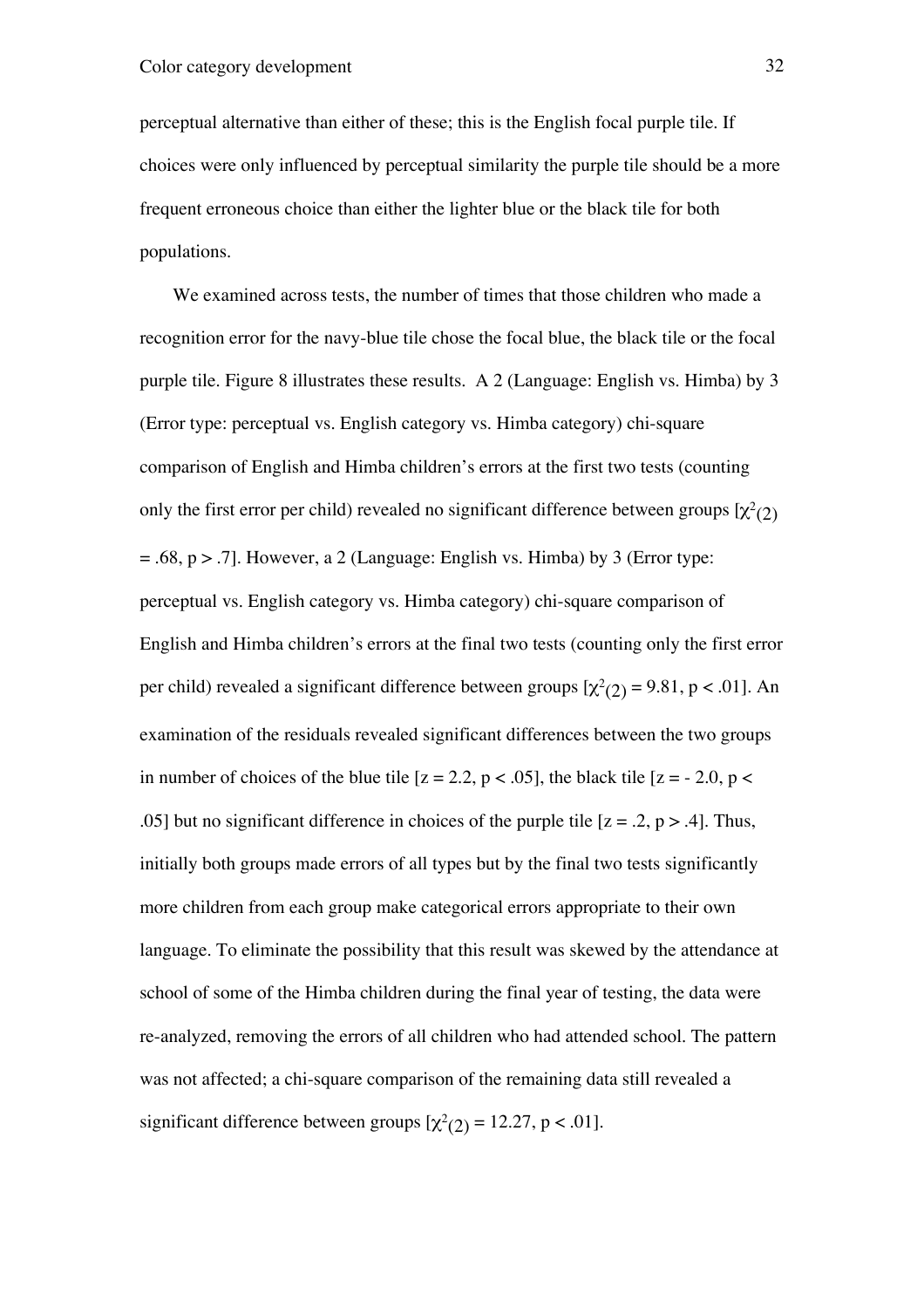A similar comparison was carried out for children's performance on the dark orange tile, which lies perceptually between English focal red and focal orange. Figure 9 illustrates these results. For English speakers, this tile is in the orange category. For Himba speakers, however, it is in the same category as the red tile (and also focal). The red tile is also the closest perceptual alternative within the set. If choices were only influenced by perceptual similarity the most frequent erroneous choice for both populations would be the red tile.

We examined across tests, the number of times that those children who made a recognition error for the dark-orange tile chose either the focal red, or the focal orange tile. A 2 (Language: English vs. Himba) by 2 (Error type: English category vs. Himba category) chi-square comparison of English and Himba children's errors at the first two tests (counting only the first error per child) revealed no significant difference between groups  $[\chi^2(1) = 1.16$ , p > .2]. A 2 (Language: English vs. Himba) by 2 (Error type: English category vs. Himba category) chi-square comparison of English and Himba children's errors at the  $5<sup>th</sup>$  and  $6<sup>th</sup>$  test revealed a significant difference between groups  $[\chi^2(1)] = 11.98$ , p < .001]. Again, by the final test, the two groups make categorical errors consonant with their own language. To eliminate the possibility that this result was skewed by the attendance at school of some of the Himba children during the final year of testing, the data were re-analyzed, removing the errors of all children who had attended school. Again, an analysis of the remaining data revealed a significant difference between groups  $[\chi^2(1)] = 12.16$ , p < .001].

#### *iv) List task*.

The probability of a child listing a term that they knew, rather than one that they did not know, was investigated over time. Figure 10 illustrates these results. For English children a one-way ANOVA (Time of test:  $1 - 6$ ) showed a significant effect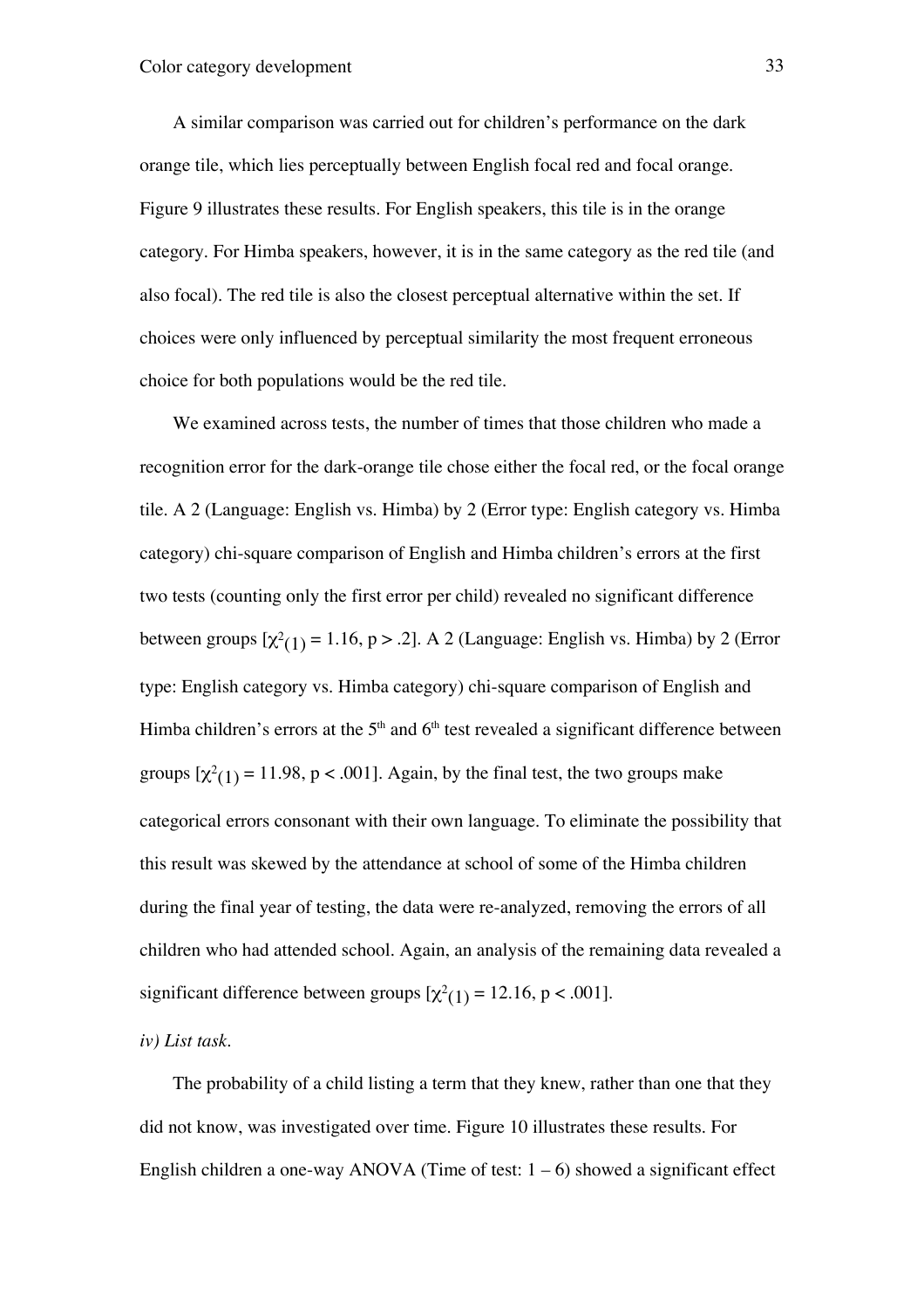of time [F(5,145) = 11.02,  $\eta^2$  = .28, p < .001] with a significant linear trend [F(1,150)  $=$  53.44,  $\eta^2$  = .27, p < .001]. Over time children were increasingly likely to list terms that they knew than those that they did not know. For Himba children, a similar oneway ANOVA (Time of test:  $1 - 6$ ) showed a significant effect of time [F(5,372) = 12.72,  $\eta^2 = .15$ , p < .001] with a significant linear trend [F(1,377) = 55.43,  $\eta^2 = .13$ , p < .001]. Again, across tests, children were increasingly likely to list terms that they knew than those that they did not know.

#### Discussion

The longitudinal data show that the pattern of term acquisition is slow for both languages. Several of the English children could not correctly name and point to named examples of all eleven basic color terms at age six, even after three years of instruction. In the context of a gradually improving memory performance, the longitudinal data reinforce the first testing data showing that children gained a particular advantage in memory for the colors focal to their own language.

Our data point strongly to effects based on color term knowledge. Across all tests, children from both groups recognized a greater proportion of target chips for terms they knew than for terms they did not know; however, this is an effect that necessarily decreased over time. For a child who knows no color terms, it may be necessary to consider all 22 alternatives in the recognition phase. For a child who knows one term (e.g., pink) and who is shown a blue tile, the probability of being accurate should increase, because none of the 4 alternatives that could be called pink need be considered in the recognition phase. In the extreme case, once a child knows ten terms, the range of possible alternatives at recognition is dramatically reduced, since none of the known alternatives need be considered for a tile they do not know.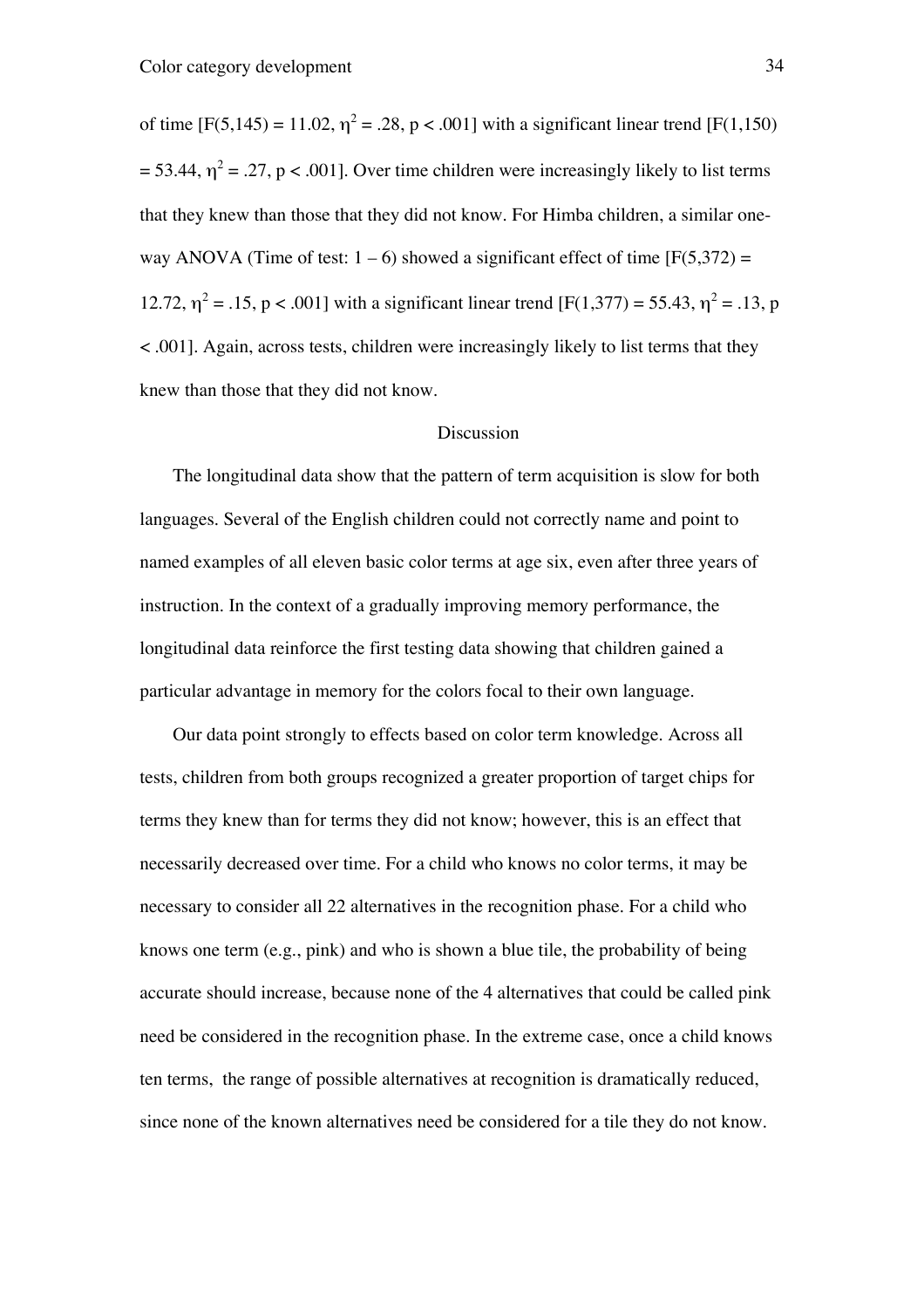Thus, recognition for tiles for which the term is unknown should approach ceiling as a child acquires a full set of color terms.

Our longitudinal sample also provided data for the contrast between perceptual and categorical mechanisms underlying of color term acquisition. As the number of errors in the memory task decreased steadily over time, so did the perceptual distance of those errors from the target. For Himba children, in particular, the perceptual distance of errors to targets for which the term was known was significantly less than that to targets for which the term was not known. However, these data need to be considered in light of the increasing influence of naming and categorically derived performance.

The influence is highlighted by the case of a non-focal tile that falls into different categories for adult speakers of the two languages; there is a widening difference between the types of errors that children make over time. Speakers of each language showed an increasing tendency to make within-category rather than cross-category errors. The name-based errors eventually overcome the tendency to make errors to the closest perceptual stimulus.

#### General Discussion

The study set out to investigate the origin and development of color term knowledge and cognitive color categories in two very different languages and cultures. Himba children live in a sparsely populated arid environment; their homes, clothes, tools and artifacts are made from cattle products and their contact with the outside world is sporadic. The English children tested live in a town in a temperate climate, attend school, watch television and are surrounded by brightly colored manmade objects. Despite these differences and the difference in the number of terms eventually acquired, there were remarkable similarities between the two populations.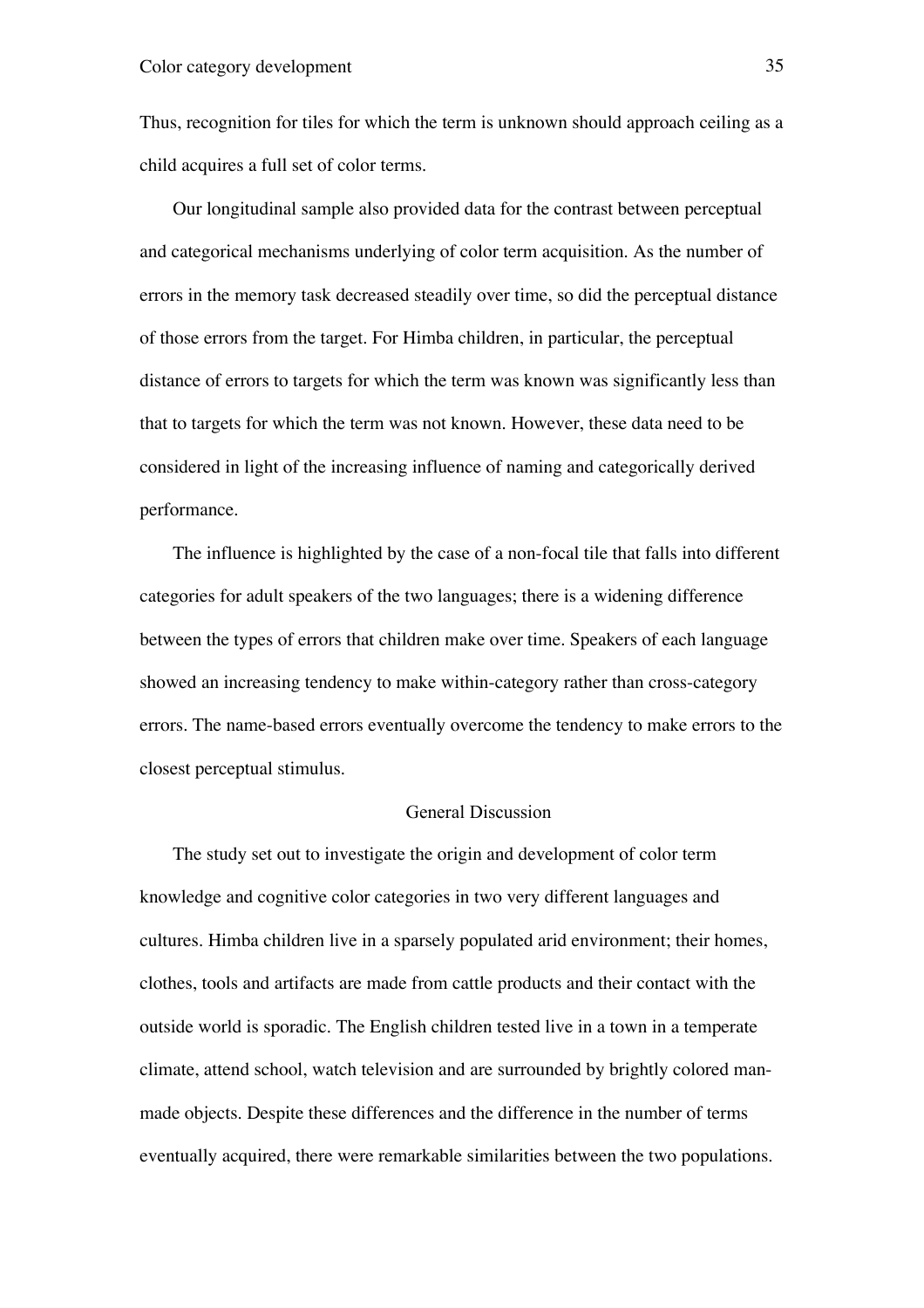The first aim of the study was to compare the universalist and relativist explanations for the development of color categories. Most Himba children receive no formal education and for those that do attend school, knowledge of color terms is not a curriculum requirement. Despite such considerable environmental, linguistic and educational differences, universalist theories of color categorization would predict that both groups of children would have the same initial cognitive organization of the color space (11 categories) and that this organization would remain in place for both groups of children, despite the super-imposition of differing sets of linguistic categories (Bornstein, 1985; Rosch, 1973). We presented three main arguments against the universalist position from our new data.

The first argument concerns the errors made in recognition. Previous research with adults also used memory errors as the main data to argue for linguistic relativity (Roberson et al., 2000); however, that procedure has been recently criticized by Munnich and Landau (2003). They argued that language specific errors might merely derive from the participant using a verbal code to remember colors. In other tasks, children as young as 16 months attend to labels as well as to perceptual properties when encountering novel objects and often overlook perceptual similarity in favor of judging same-label items as most similar (Welder & Graham, 2001). So, languagebased memory errors might not necessarily contradict the universal account of color categories. However, these arguments cannot apply to children who know no color terms.

For children with no color term knowledge, the pattern of both English and Himba memory errors appeared very similar and, crucially, neither pattern resembled that derived from the eleven basic categories of English. Both appeared to be based on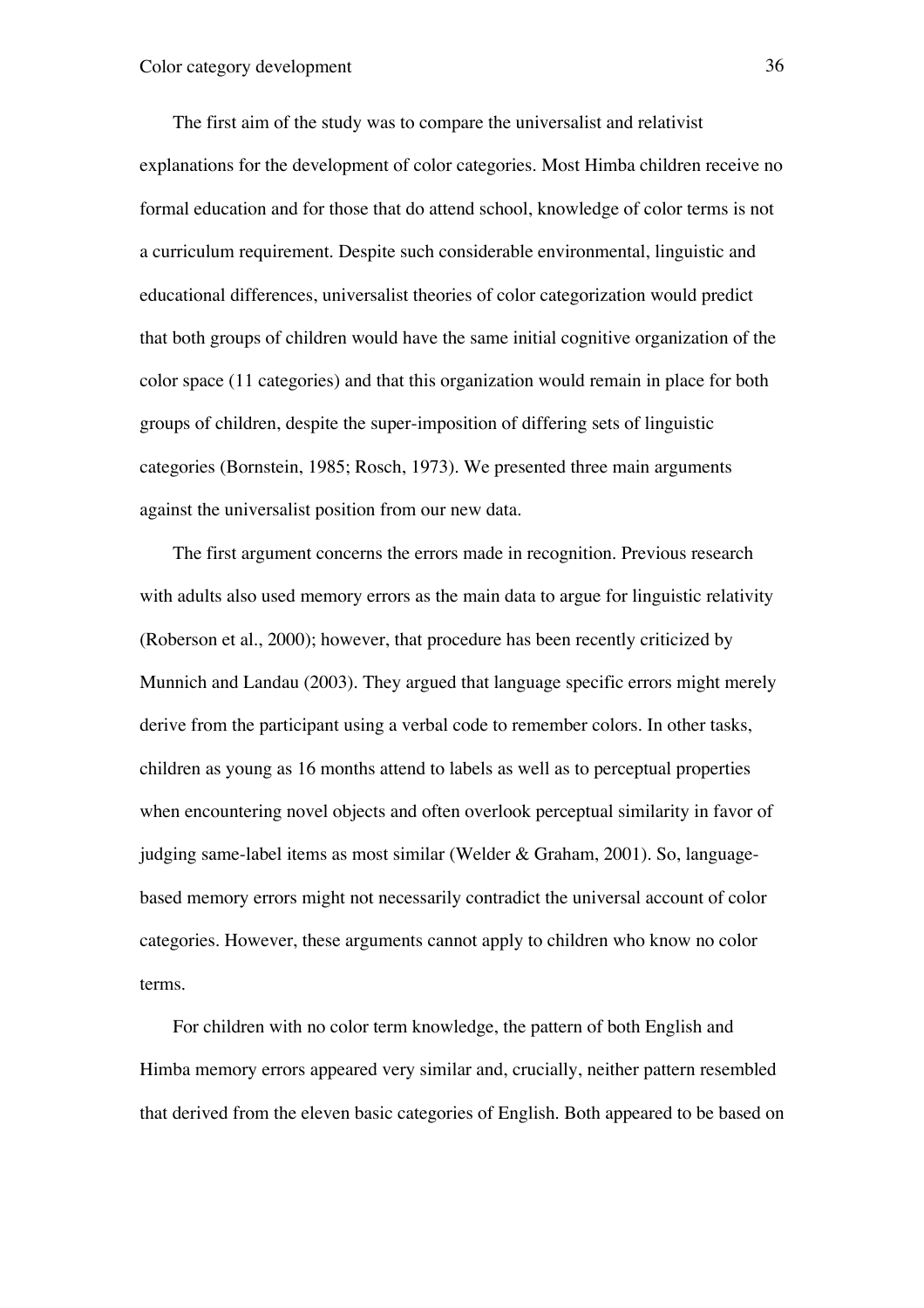perceptual distance rather than a particular set of predetermined categories. Thus, the present data argue against an innate origin for the 11 basic color terms in English. However, a large proportion of the world's major languages have the same number of color categories and one may ask why. It is possible that the 11-color organization yields the optimal combination of discriminability and cognitive economy for recognition and representation of large numbers of colors. If so, languages with fewer terms would gain by introducing / borrowing new terms, when increasing technological advances or contact with other cultures introduce a greater need to communicate more precisely about color. Nevertheless, even if the 11-term organization were found to be optimal, and eventually adopted by all cultures, it need not be innate. The present results suggest that children do not have a universal set of pre-determined categories, but rather gradually acquire the organization of categories that are appropriate to their own language and culture.

The second argument, from the present data, against the universalist position concerns the question of whether there is a predictable order in which color terms are acquired. Although the order of acquisition observed over time differed according to the measure used, no measure showed the pattern, predicted by universalist theory, in which primary colors (*red, blue, green and yellow*) were learned first. Over the course of the longitudinal study, neither population showed a predictable order of acquisition, although English children generally acquired the terms *brown* and *gray* later than other terms, supporting similar results found in previous studies of English children (e.g., Macario, 1991; Pitchford & Mullen, 2001; Mervis et al., 1975; Shatz et al. 1996). The present study supported previous findings of the lack of a predictable order of term acquisition in both languages.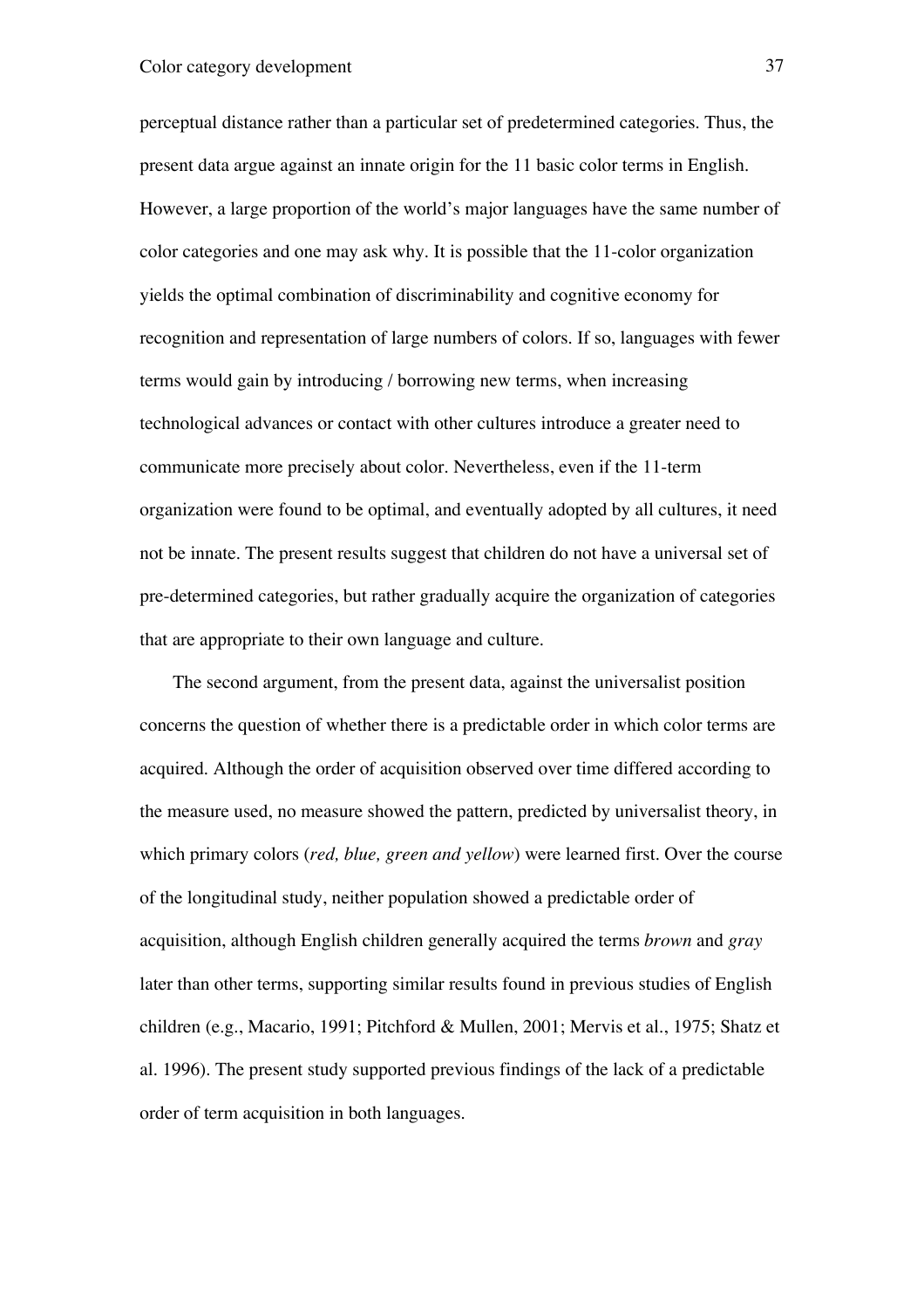The third argument against the universalist position concerns the role of a particular set of focal colors. For both Himba and English children who knew no color terms, there was no advantage in memory for terms focal in either language. However, an advantage for focal colors became evident as soon as children acquired color terms. Of those children knowing at least one color term at the first time of testing, English children, show superior memory performance for the items that are focal to English and to both sets of categories. Himba children show superior recognition for those items that are focal in Himba and in both Himba and English categories. Such rapid divergence in the cognitive organization of color for the two groups, from the time that the first terms are learnt, suggests that cognitive color categories are learned rather than innate.

The advantage present for focal colors at first testing increased throughout the longitudinal study. Thus, the importance that Rosch gave to focality in establishing categories seems justified from the present data; nevertheless, it is important to stress that the focality is not universal but, as shown both at first testing and longitudinally, language dependent. For English children, this effect is unsurprising since these are just the colors that are taught from the earliest age and most readily available in their playthings. For Himba children, focality was determined on the basis of adult naming agreement. Those targets deemed focal were those for which over 90% of adults agreed on the name. Other targets received little adult naming agreement. Himba children do not encounter constant presentation, through printing, dying and film of best example, highly saturated colors. In their environment only muted, natural colors are encountered, for which adult naming may often disagree. Children should then be faster to learn those colors that adults reliably call by the same name and hence the superiority for "focal" colors.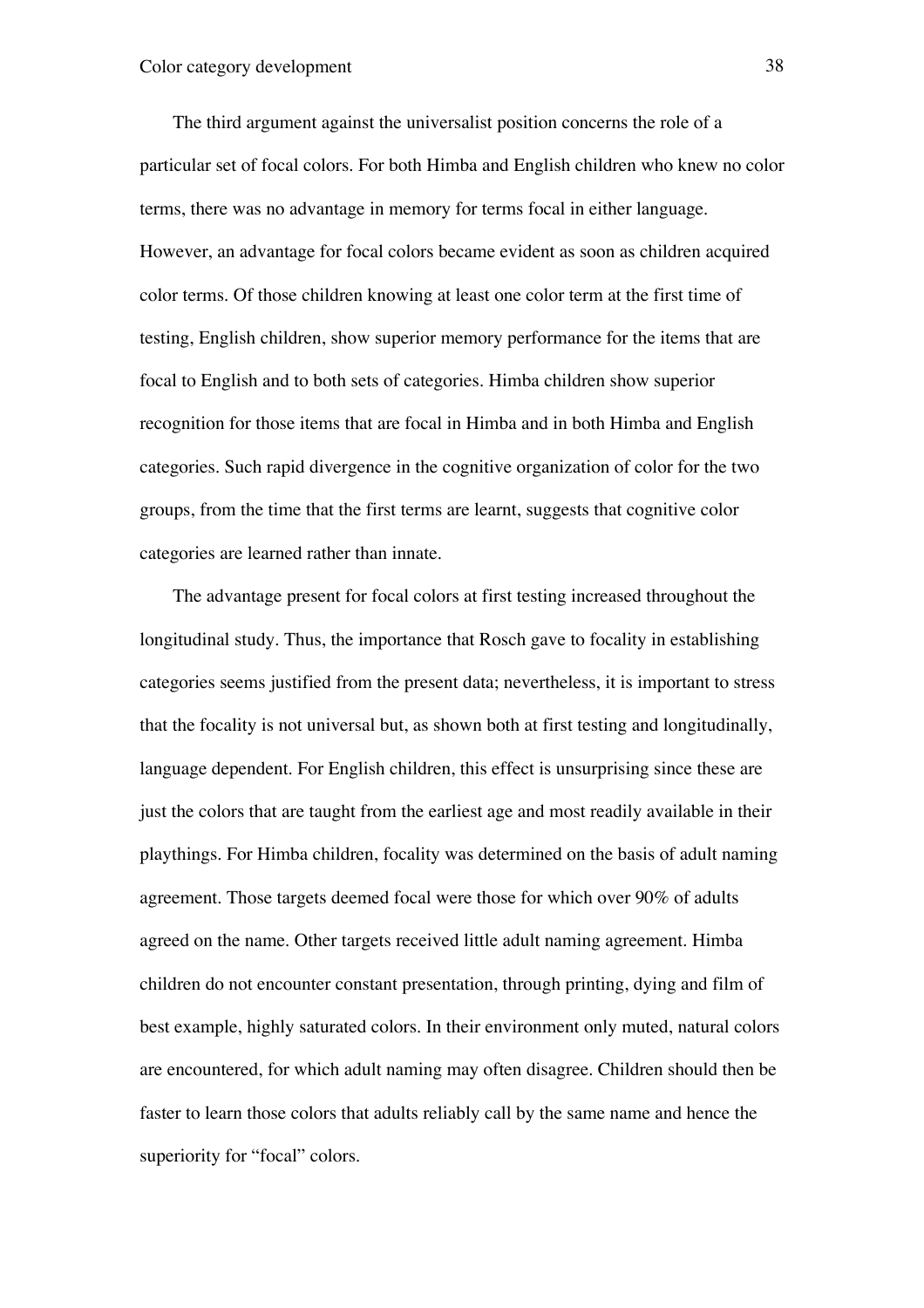The second principal aim of the study was to examine the trajectory of color term acquisition in both cultures. Previous studies have found conflicting evidence about the age at which children reliably produce and use color terms appropriately (Backscheider & Schatz, 1993; Rice, 1980; Andrick & Tager-Flusberg, 1986; Sandhoffer & Smith, 1999; Macario, 1991) with estimates of the age of acquisition varying between two and six years. The present results suggest that children continue to refine their conceptual color categories for some years after they first show evidence of term knowledge for 'focal' colors. Children know that a set of terms refer to 'color' and can select color as a property on which to match objects as early as two years of age (Soja, 1994). In the present study, three-year-olds in both cultures listed only color terms when asked. However, some children, from both language groups, in this study could not correctly apply all their basic color terms (even though the English children had had three years of specific instruction). Although the expected discrepancy between naming and comprehension (Zelazo & Reznick, 1991; Zelazo et al., 1996) was not observed in either group, the acquisition of color terms did appear to be genuinely slow, effortful and error-prone in both cultures.

Not surprisingly, English children acquired their first color words earlier than the Himba. Greater exposure to colored objects and the increased cultural salience of color in Western society may contribute to an earlier conceptual understanding of color as a separable dimension. However, from then on the differences between the groups are less than marked than the similarities, which are clearly seen in their performance on the recognition memory tasks. We have already noted the similar importance that language-dependent focal colors have for both groups; even more important are the similar effects of color term knowledge. For both populations, once color terms are acquired, memory performance is determined by the number of terms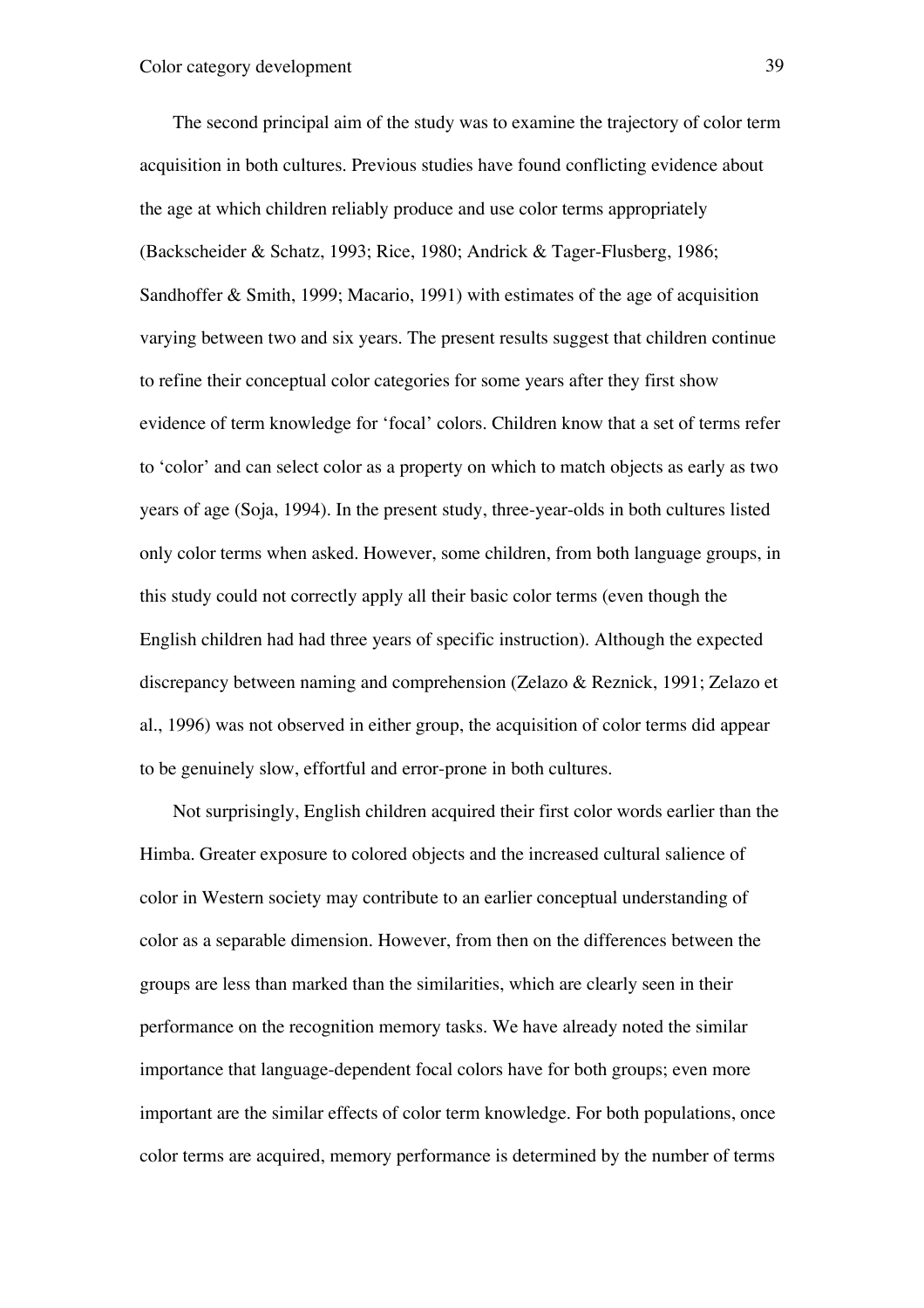known. Children make more correct identifications of focal items for terms that they know than for terms that they do not, regardless of the absolute number of terms known. Thus, the effect of term knowledge on memory cannot be an artifact of superior memory and language skills of children with higher general intelligence; children who know more terms get the same proportion of the items they know correct as those who know few. Knowledge of even one color term appears to change the cognitive organization of color, and from this point on there are languagedependent differences between the two groups. Once knowledge is acquired, it appears to restructure the cognitive organization of color in a reliable way and this restructuring relates to term acquisition per se, not to maturation or educational input.

Acquisition of term knowledge causes a reduction of memory errors and these change in nature over time. The effects of naming are particularly evident in the case of two items that are called by the same name in one language and by different names in another, such as navy blue, or dark orange. By the time children are six years old, the few errors that are made to these tiles are to within- rather than cross-category items, regardless of perceptual distance. It is not simply the case that improving memory allows children to make fewer and less distant errors.

In summary, the present study set out to examine when and how children acquire a set of color categories appropriate to their own language and culture (Roberson et al., 2000). The present results suggest that what is universal about the acquisition of color vocabularies is a gradual progression from an uncategorized organization of color based on perceptual similarity (where dimensions are viewed as continua) to a structured organization of categories that varies across languages and cultures. The increase in the influence of linguistic categorization on memory for colors is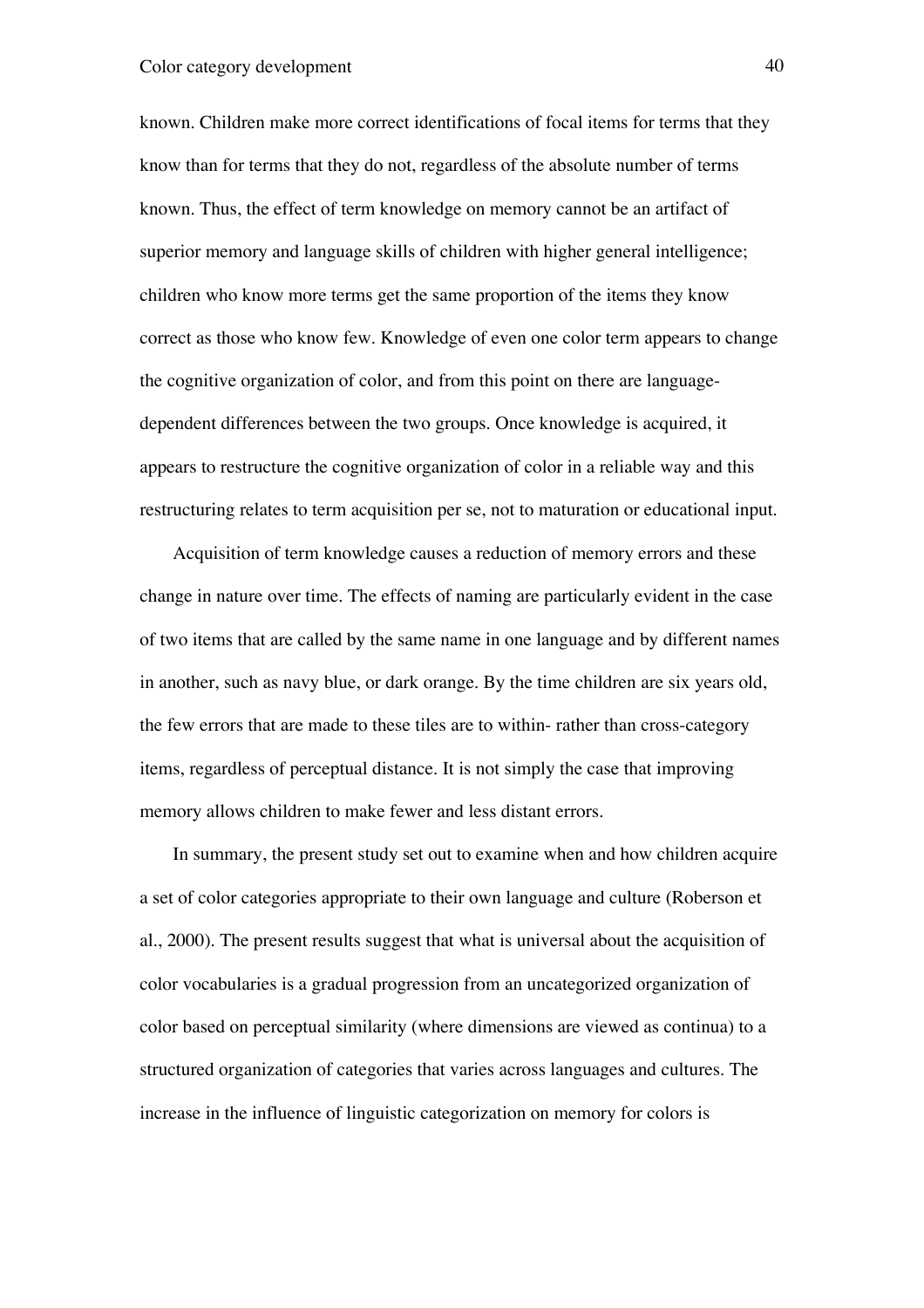progressive and cumulative in both groups. Moreover, without intensive adult input,

color category acquisition is universally slow and effortful.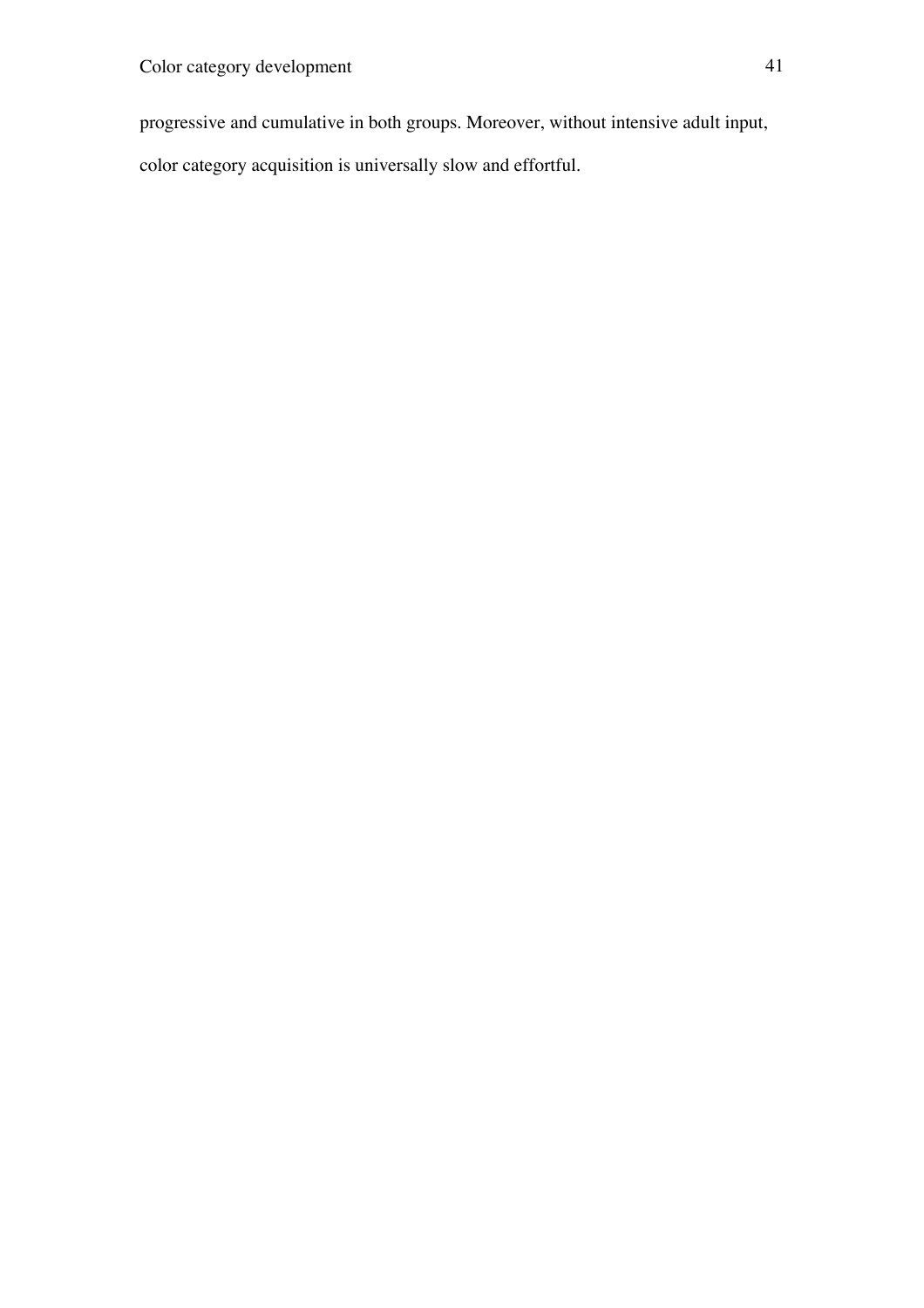#### References:

- Andrick, G.R. & Tager-Flusberg, H. (1986) The acquisition of colour terms. *Journal of Child Language 13*, 119-134.
- Backsheider, A. G. and Shatz, M. (1993) *Children's acquisition of the lexical domain of colour*. Paper presented at the  $29<sup>th</sup>$  annual proceedings of the Chicago Linguistic Society, Chicago.
- Berlin, B. & Kay, P. (1969) *Basic color terms: Their universality and evolution*. Berkeley: University of California Press.
- Boroditsky, L. (2001) Does language shape thought?: Mandarin and English speakers' conceptions of time. *Cognitive Psychology, 43*, 1-22.
- Bornstein, M.H. (1985) On the development of color naming in young children: Data and theory. *Brain and Language 26*, 72-93.
- Bornstein, M.H., Kessen, W. & Weiskopf, S. (1976) Color vision and hue categorization in young human infants. *Journal of Experimental Psychology: Human Perception and Performance 2*, 115-129.
- Bowerman, M. & Choi, S. (2001) Shaping meanings for language: universal and Language specific in the acquisition of spatial semantic categories. In: M. Bowerman & S. Levinson (Eds*.), Language acquisition and conceptual development*. Cambridge: Cambridge University Press.
- Boynton, R.M. (1997) Insights gained from naming the OSA colors. In C.L. Hardin (Ed.) *Color categories in thought and language*. Cambridge, UK: Cambridge University Press.
- Carey, S. (1978) The child as word learner. In J. Bresnan, G. Miller and M. Halle (eds.), *Linguistic Theory and Psychological Reality.* Cambridge, MA: MIT Press, 264-293.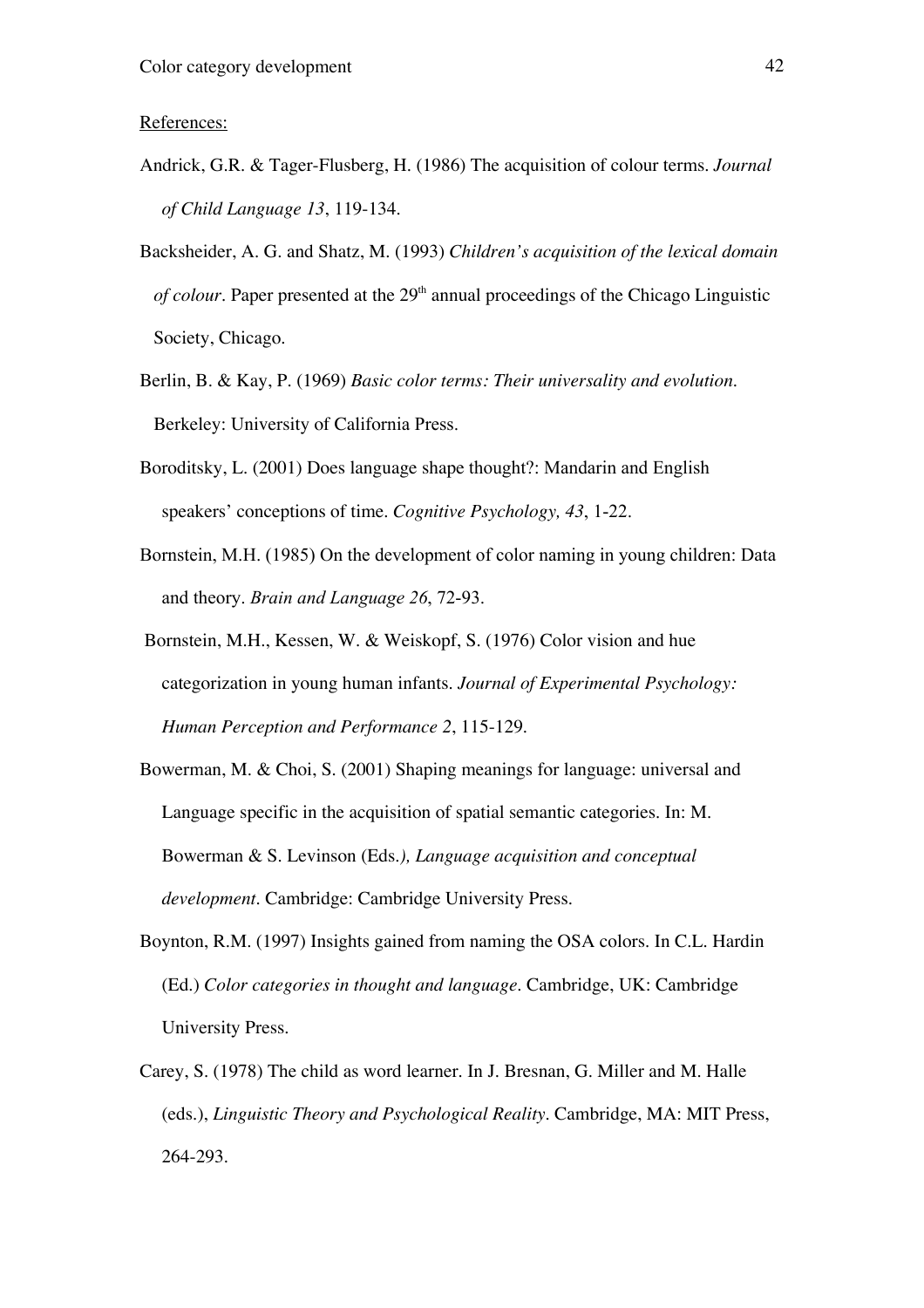- Cruse, D.A. (1977) A note on the learning of colour names. *Journal of Child Language, 4*, 305-311.
- Davidoff, J., Davies, I. & Roberson, D. (1999) Colour categories of a stone-age tribe. *Nature 398*, 203-204 & 402, 604.
- Davidoff, J. & Mitchell, P. (1993) The colour cognition of children. *Cognition, 48*, 121-137.
- Davidoff, J. & Roberson, D. (2004) Preserved thematic and impaired taxonomic categorisation: A case study. *Language & Cognitive Processes*, *19,* 137-174
- Fletcher, R. (1980). *The City University Colour Vision Test*. Windsor, Berks: Keeler Ltd.
- Gellatly, A. (1995) Colourful Whorfian ideas: Linguistic and cultural influences on the perception and cognition of colour, and on the investigation of them. *Mind & Language, 10*, 119-225.
- Gennari, S.P., Sloman, S, Malt, B. & Fitch, W.T. (2000) Motion events in language and cognition. *Cognition, 83*, 49-79,
- Gottfried, G.M. & Tonks, J.M. (1996) Specifying the relation between novel and known: Input affects the acquisition of novel color terms. *Child Development, 67*, 850-866.
- Guest, S. & Van Laar, D.L., (2000) The structure of colour naming space. *Vision Research, 40,* 723-734.
- Guest, S. & Van Laar, D.L., (2002) The effect of name category and discriminability on the search characteristics of colour sets. *Perception, 31*, 445-461.
- Gumperz, J.J. & Levinson, S.C. (1997) Rethinking linguistic relativity. *Current Anthropology, 32*, 613-623.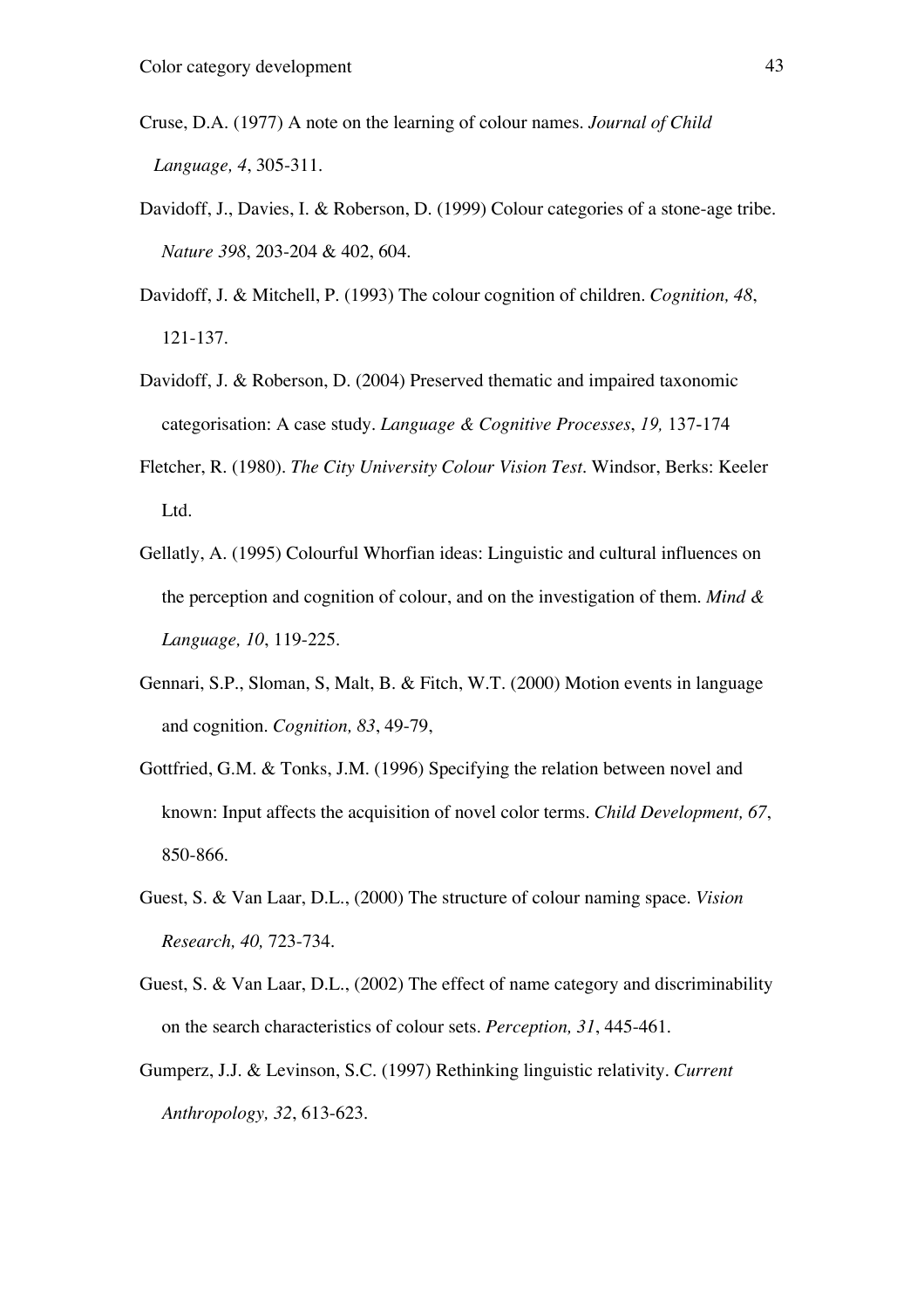- Hammond, B.J., (1990) Testing time: Advances in logic analysis. *IEE Review, 36*, 103-106.
- Heider, E.R. & Olivier, D.C. (1972) The structure of the color space in naming and memory for two languages. *Cognitive Psychology 3*, 337-354.
- Jameson, K.A. & Alvarado, N. (2003a) Differences in color naming and color salience in Vietnamese and English. *Color Research & Application, 28*, 113-138.
- Jameson, K.A. & Alvarado, N. (2003b) The relational correspondence between category exemplars and naming. *Philosophical Psychology, 16*, 26-49.
- Kay, P., Berlin, B. & Merrifield, W. (1991) Biocultural implications of systems of color naming: *Journal of Linguistic Anthropology, 1*, 12-25.
- Kay, P. & Kempton, W. (1984) What is the Sapir-Whorf hypothesis? *American Anthropologist 86*, 65-78.
- Kay, P. & McDaniel, C.K. (1978) The linguistic significance of the meanings of basic colour terms. *Language, 54*, 610-646.
- Kruskal, J.B. (1964) Multidimensional scaling by optimizing goodness of fit to a non-metric hypothesis. *Psychometrika, 29*, 1-27.
- Legrende, P. (2000) Comparison of permutation methods for the partial correlation and partial Mantel tests. *Journal of Statistics and Computer Simulation, 67*, 37-73.
- Levinson, S.C. (1996) Language and space. *Annual Review of Anthropology, 25*, 353- 382.
- Lin, H., Luo, M.R., MacDonald, L.W. & Tarrant, A.W.S. (2001) A cross-cultural colour-naming study. Part I: Using an unconstrained method. Color Research and Application 26, 40-60.
- Lucy, J.A. (1992) *Language and diversity of thought: A reformulation of the linguistic relativity hypothesis*. Cambridge: Cambridge University Press.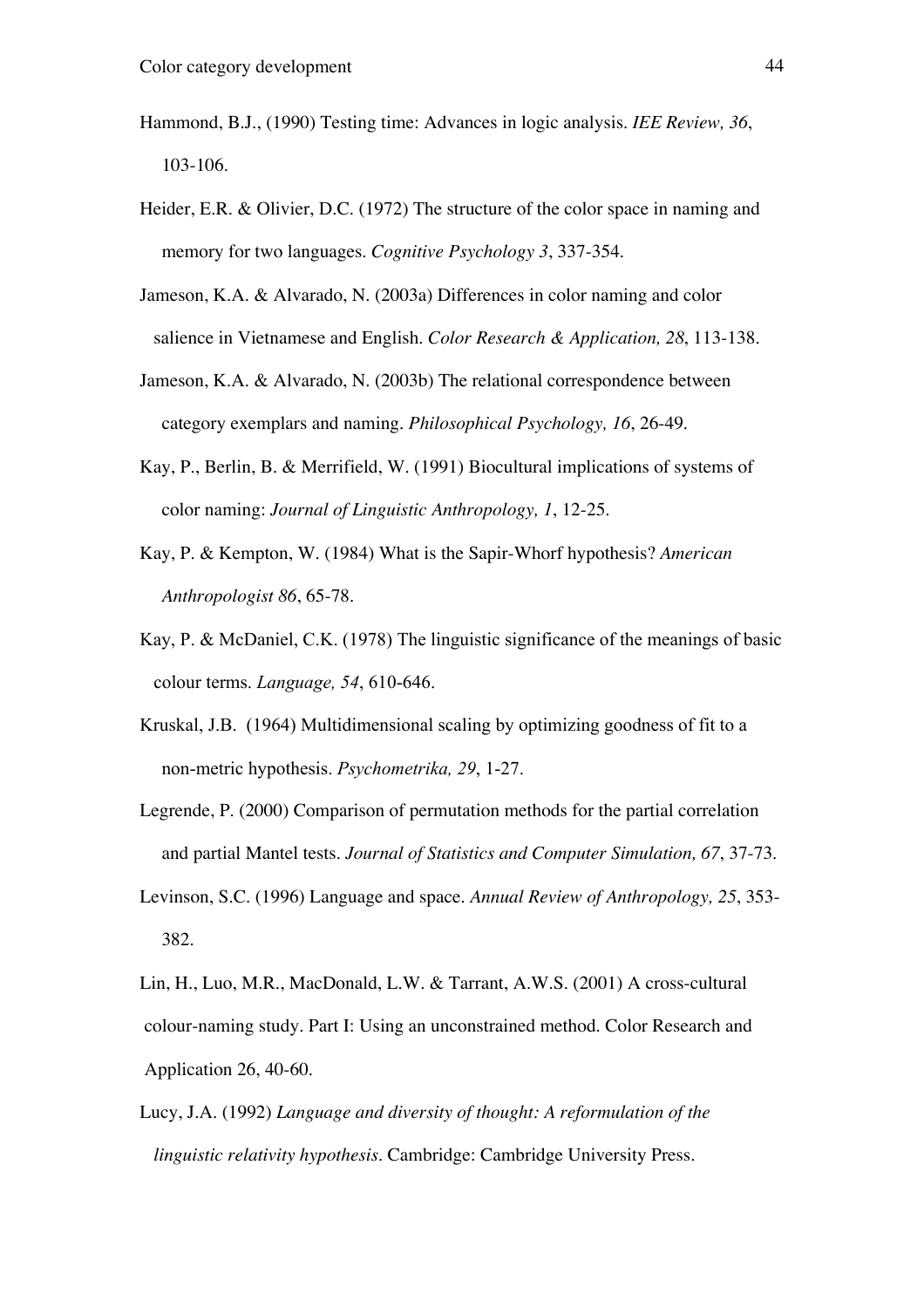- Luzzatti, C. and Davidoff, J. (1994) Impaired retrieval of object-colour knowledge with preserved colour naming. *Neuropsychologia, 32*, 933-950.
- MacLaury, R.E. (1987) *Color and cognition in Mesoamerica: Constructing categories as vantages*. Austin: University of Texas Press.
- Macario, J.F. (1991) Young children's use of colour in classification: Foods and canonically coloured objects. *Cognitive Development, 6*, 17-46.
- Malt, B.C. & Johnson, E.C. (1998) Artifact category membership and the intentionalhistorical theory *Cognition, 66*, 79-85
- Malt, B.C., Sloman, S.A. & Gennari, S. (2003) Speaking versus thinking about objects and actions. In: D. Gentner & S. Goldin-Meadow (Eds.) *Language in mind: Advances in the study of language and thought.* Cambridge, Mass.: MIT Press.
- Mantel, B.(1967) The detection of disease clustering and a generalized regression approach. *Cancer Research 27*, 209-220.
- Mervis, C.B., Catlin, J. & Rosch, E. (1975) Development of the structure of color categories. *Developmental Psychology 11* , 54-60.
- Mervis, C.B., Bertrand, J. & Pani, J.R. (1995) Transaction of cognitive-linguistic abilities and adult input: A case-study of the acquisition of color terms and color based subordinate object categories. *British Journal of Developmental Psychology, 13*, 285-302.
- Miceli, G., Fouch, E., Capasso, R., Shelton, J.R., Tomaiuolo, F. & Caramazza, A. (2001) The dissociation of color from form and function knowledge. *Nature Neuroscience, 4*, 662-667.
- Mollon, J.D. (1999) Color vision: Opsins and options. Proceedings of the National Academy of Science, USA, 96, 4743-4745.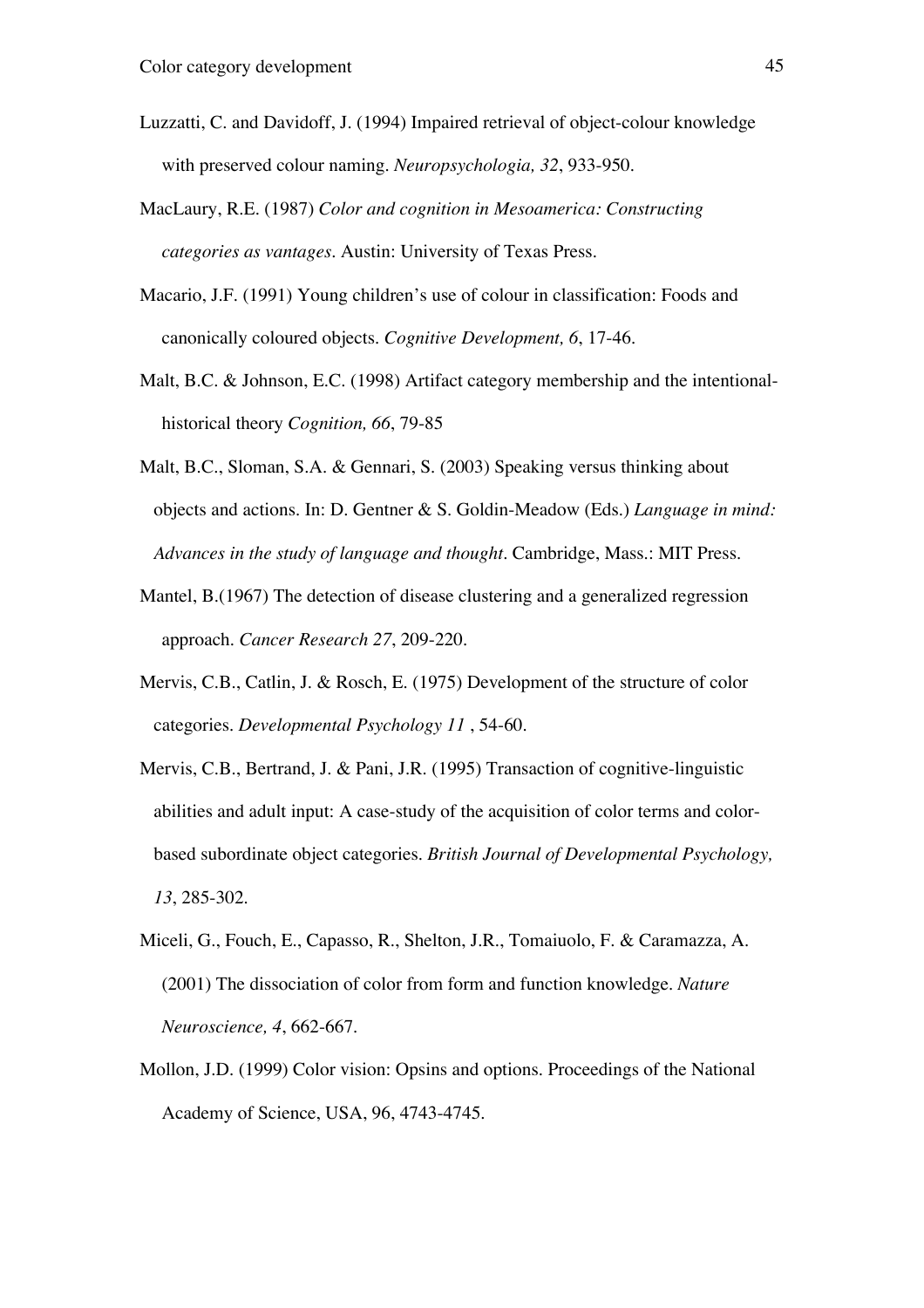- Munnich, E. & Landau, B. (2003) The effects of spatial language on spatial representation: Setting some boundaries. In: D. Gentner and S. Goldin-Meadow (Eds.) *Language in mind: Advances in the study of language and thought*. Cambridge: Mass., MIT Press.
- Pilling, M., Wiggett, A., Özgen, E. & Davies, I.R.L. (2003) Is color categorical perception really perceptual? *Memory & Cognition*, 31, 538-551.
- Pitchford, N.J. & Mullen, K.T. (2001) Conceptualization of perceptual attributes: A special case for color? *Journal of Experimental Child Psychology, 80*, 289-314.
- Rice, M. (1980) *Cognition to Language: Categories, word meanings, and training*. Baltimore: University Park Press.
- Roberson, D. & Davidoff, J. (2000) The categorical perception of colours and facial expressions: The effect of verbal interference. *Memory & Cognition, 28*, 977-986.
- Roberson, D., Davidoff, J. & Shapiro, L. (2002) Squaring the circle: The cultural relativity of good shape. *Journal of Cognition and Culture, 2*, 29-53.
- Roberson, D., Davies I. & Davidoff, J. (2000) Colour categories are not universal: Replications and new evidence from a Stone-age culture. *Journal of Experimental Psychology: General , 129*, 369-398.
- Rosch, E.H. (1971) "Focal" color areas and the development of color names. *Developmental Psychology, 4*, 447-455.
- Rosch Heider, E. (1972) Universals in color naming and memory. *Journal of Experimental Psychology, 93*, 10-20.
- Rosch, E.H. (1973) Natural categories. *Cognitive Psychology 4*, 328-350.
- Sandhoffer, C.M. & Smith, L.B. (1999) Learning color words involves a system of mappings. *Developmental Psychology, 35*, 568-679.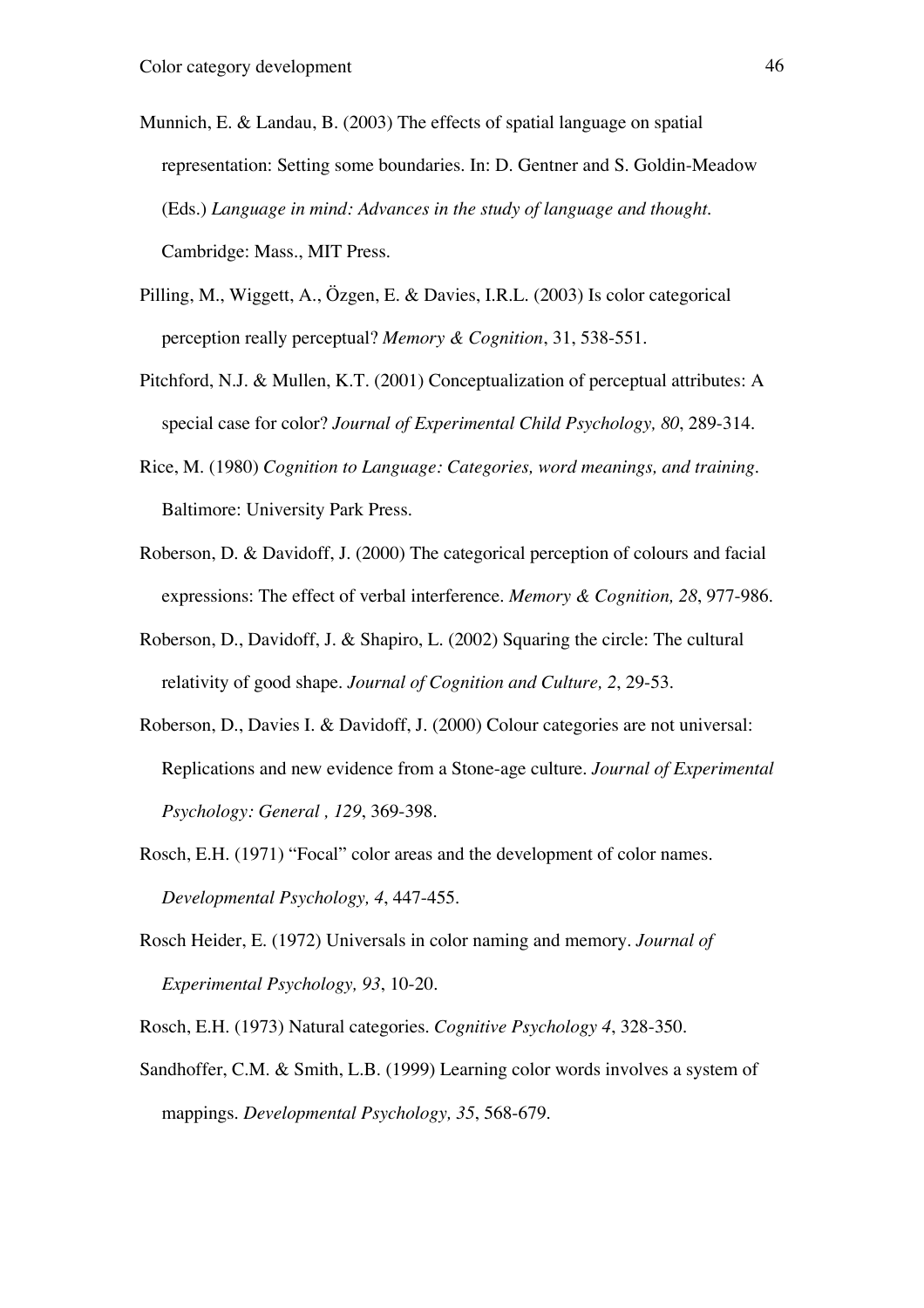Saunders, B.A.C. & van Brakel, J. (1997) Are there non-trivial constraints on colour categorization . *Behavioral & Brain Sciences, 20*, 167-178.

- Sera, M.D., Berge, C., & del Castillo Pintado, J. (1994) Grammatical and conceptual forces in the attribution of gender by English and Spanish speakers. Cognitive Development, 9, 261-292.
- Sera, M.D., Elieff, C., Forbes, J., Burch, M.C., Rodriguez, W. & Dubois, D.P. (2002) When language affects cognition and when it does not: An analysis of grammatical gender and classification. Journal of Experimental Psychology: General, 131, 377- 397.
- Shatz, M., Behrend, D., Gelman, S.A. & Ebeling, K.S. (1996) Colour term knowledge in two-year-olds: evidence for early competence. *Journal of Child Language, 23*, 177-199.
- Slobin, D.L. (1996) From "thought and language" to "thinking for speaking" In J.J. Gumperz and S.C. Levinson (Eds.), *Rethinking linguistic relativity*. Cambridge: Cambridge University Press.
- Slobin, D.L. (2003) Language and thought online: Cognitive consequences of linguistic relativity. In: D. Gentner and S. Goldin-Meadow (Eds.) *Language in mind: Advances in the study of language and thought*. Cambridge: Mass., MIT Press.
- Smith, L.B. (1984) Young children's understanding of attributes and dimensions: A comparison of conceptual and linguistic measures. *Child Development, 55*, 363- 380.
- Soja, N.N. (1994) Young children's concept of color and its relation to the acquisition of color words. *Child Development, 65*, 918-937.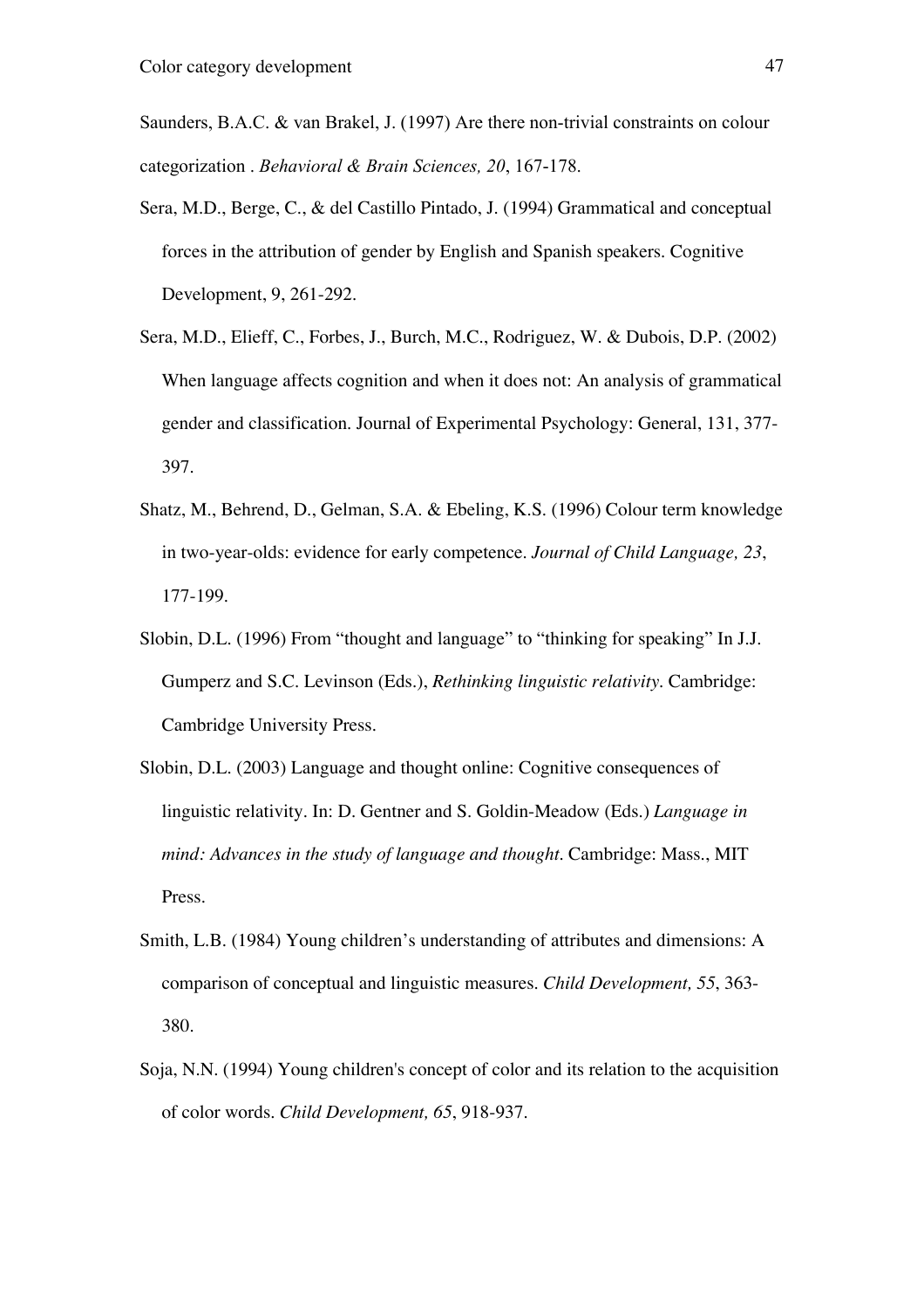- Sturges, J. & Whitfield , T.W.A. (1997) Salient features of Munsell colour space as a function of monolexemic naming and response latencies. *Vision Research, 37,* 307-313.
- Valberg, A., (2001) Unique hues: An old problem for a new generation. *Vision Research, 41*, 1645-1657.
- Webster, M.A., Miyahara, E., Malkoc, G. & Raker, V.E. (2000) Variations in normal color vision. II. Unique hues. *Journal of the Optical Society of America, A – Optics Image Science and Vision, 17*, 1545-1555.
- Welder, A.N. & Graham, S.A. (2001) The influence of shape similarity and shared labels on infants' inductive inferences about nonobvious object properties. *Child Development, 72*, 1653-1673.
- Wyszecki, G. & Stiles, W.S. (1982) *Color science concepts and methods, quantitative data and formulae*. New York: John Wiley & Sons.
- Young, F.W. & Harris, D.F. (1994) Multidimensional scaling. In Marija J. Norusis (ed.) *SPSS Professional Statistics 6.1*. Chicago, Ill: SPSS Inc.
- Zelazo, P.D., Frye, D. & Rapus, T. (1996) An age-related dissociation between knowing rules and using them. *Cognitive Development, 11*, 37-63.
- Zelazo, P.D. & Reznick, J.S. (1991) Age-related asynchrony of knowledge and action. *Child Development, 62*, 719-735.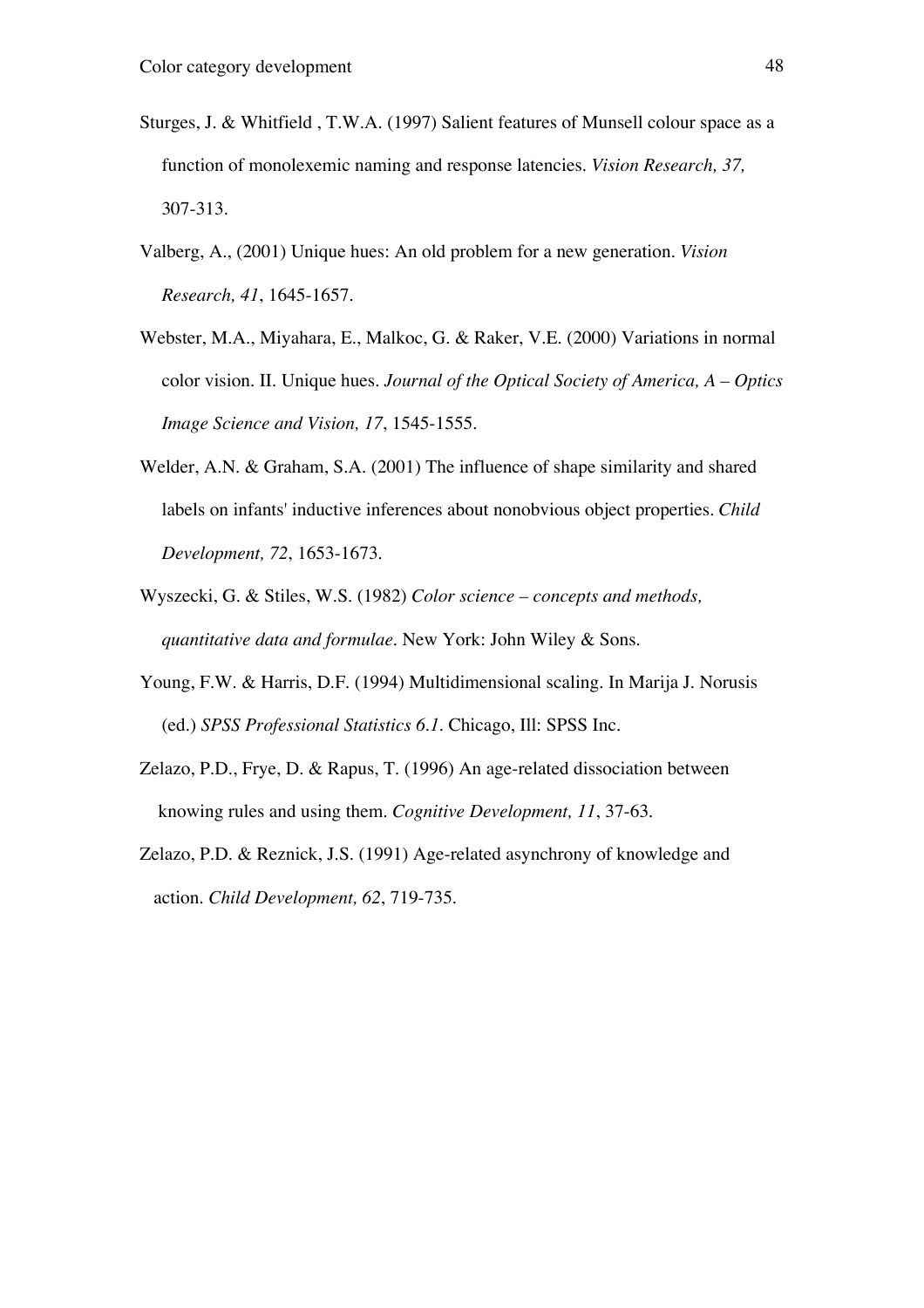## Appendix A

Designations of the 22 Color Aid tiles in the C.I.E. L\*a\*b\* metric. Stimuli were measured under D65 (6500 dg K) and viewed under daylight that varied from  $5500 -$ 7500 dg K. Whilst naturalistic viewing conditions vary slightly over time, this is likely to have added 'noise to the data rather than any systematic confound.

| Tile           | $L^*$ | $a^*$            | $b^*$            | Focal<br>in<br>English | Focal<br>in<br>Himba       | Most common<br>English name<br>for non-focals |
|----------------|-------|------------------|------------------|------------------------|----------------------------|-----------------------------------------------|
| $\mathbf{1}$   | 71.11 | 0.75             | $-0.61$          | grey                   | $\boldsymbol{\mathcal{X}}$ | navy blue                                     |
| $\overline{4}$ | 100   | $\boldsymbol{0}$ | $\boldsymbol{0}$ | white                  | vapa                       | dark pink                                     |
| 6              | 44.12 | 6.06             | 7.77             | brown                  | $\boldsymbol{X}$           |                                               |
| 23             | 81.63 | 36.51            | 72.4             | orange                 | $\boldsymbol{X}$           |                                               |
| 28             | 39.6  | 25.81            | $-21.39$         | purple                 | $\boldsymbol{X}$           | Yellow                                        |
| 29             | 36.44 | 6.62             | $-17.36$         | $\boldsymbol{X}$       | zoozu                      | Dark orange                                   |
| 33             | 63.42 | 49.8             | $-1.72$          | X                      | $\boldsymbol{X}$           |                                               |
| 42             | 34.71 | 2.68             | 2.27             | black                  | zoozu                      |                                               |
| 45             | 90.42 | 8.97             | 83.5             | yellow                 | dumbu                      | turquoise                                     |
| 46             | 91.57 | 23.78            | 85.43            | $\boldsymbol{X}$       | $\boldsymbol{X}$           |                                               |
| 47             | 75.21 | 61.19            | 59               | X                      | serandu                    |                                               |
| 49             | 58.82 | 61.92            | 43.04            | red                    | serandu                    | Orange/red                                    |
| 50             | 49.31 | 0.92             | $-48.11$         | blue                   | burou                      | Yellow/green                                  |
| 53             | 50.97 | $-31.61$         | $-13.57$         | $\boldsymbol{X}$       | burou                      | Peach/beige                                   |
| 54             | 57.32 | $-42.37$         | $-1.97$          | green                  | $\boldsymbol{X}$           | Pink/peach                                    |
| 59             | 88.65 | 35.45            | 15.16            | pink                   | $\boldsymbol{X}$           | Peach/mauve                                   |
| 77             | 69.6  | 51.72            | 35.63            | X                      | serandu                    | tan                                           |
| 78             | 74.21 | $-32.03$         | 48.23            | $\boldsymbol{X}$       | $\boldsymbol{X}$           |                                               |
| 79             | 70.05 | 53.54            | 22.62            | X                      | X                          |                                               |
| 80             | 87.12 | 26.95            | 57.93            | X                      | X                          |                                               |
| 81             | 83.23 | 39.45            | 53.08            | X                      | X                          |                                               |
| 82             | 56.7  | 60.68            | 12.55            | X                      | $\boldsymbol{X}$           |                                               |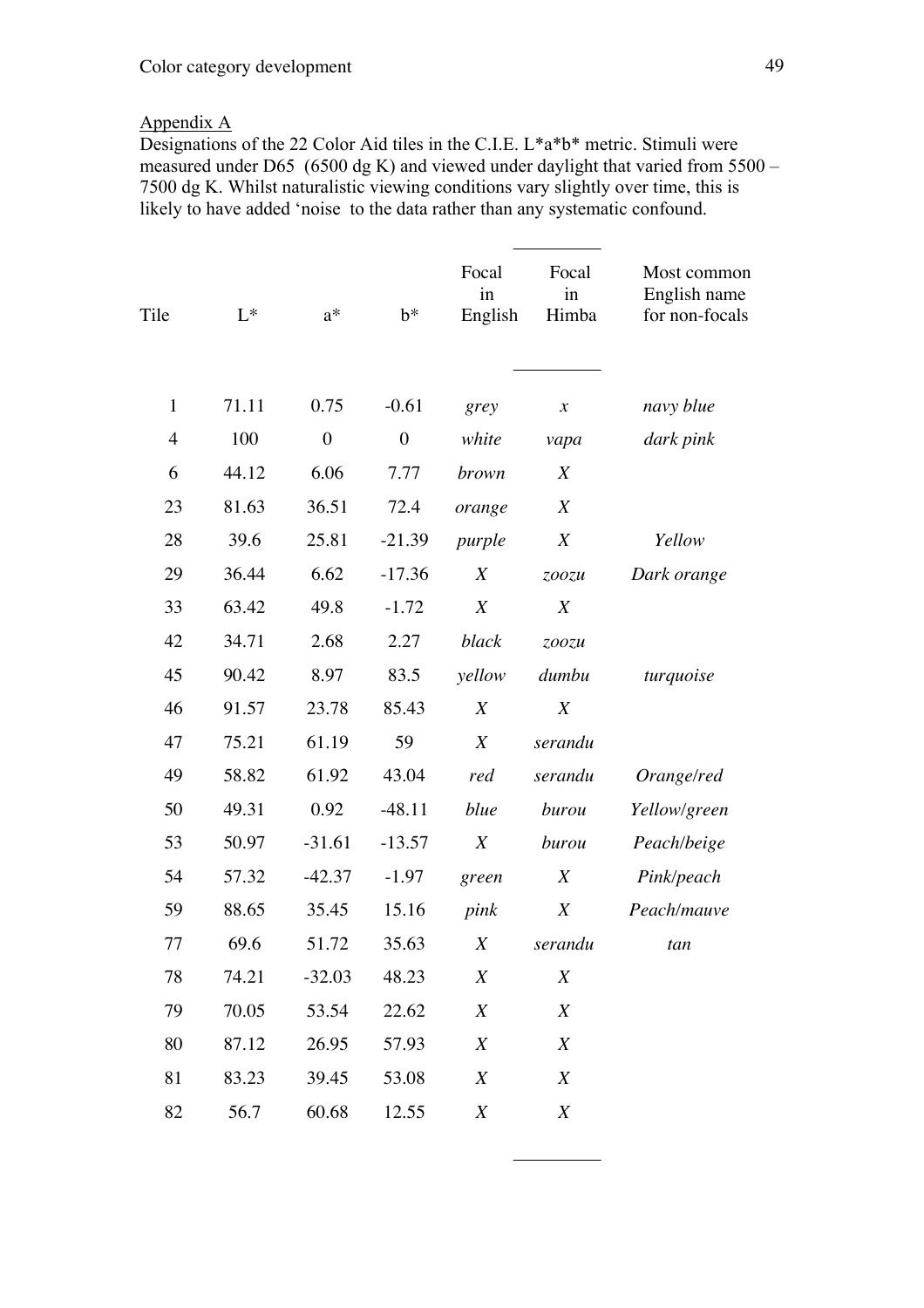# Table 1. Number of English and Himba children at each level of knowledge for the

# focal items of each basic color term at the first test.

# English children

| red                | blue           |    |                |    |                |    |    |    | white | gray                           |
|--------------------|----------------|----|----------------|----|----------------|----|----|----|-------|--------------------------------|
|                    |                |    |                |    |                |    |    |    |       |                                |
| fail both tasks 12 |                | 8  | 10             | 17 | 25             | 20 | 23 | 12 | 14    | 51                             |
| 6                  | 18             | 13 | -11            | 11 |                | 17 | 8  | 8  | 6     | 15                             |
| 12                 | $\overline{4}$ | 6  | $\overline{4}$ | 8  | $\overline{4}$ | 8  | 23 | 10 | 10    | $\bf{0}$                       |
| 38                 | 39             | 41 | 43             | 32 | 23             | 23 | 14 | 38 | 38    | 2                              |
|                    |                |    | 7              |    | green yellow   |    | 16 |    |       | pink purple orange brown black |

## Himba children

| Level           | Serandu | Zoozu | Dumbu | Vapa | Burou |
|-----------------|---------|-------|-------|------|-------|
|                 |         |       |       |      |       |
| fail both tasks | 15      | 33    | 21    | 14   | 47    |
| name correctly  | 11      | 7     | 14    | 9    | 7     |
| comprehend      | 12      | 15    | 13    | 7    | 10    |
| pass both tasks | 31      | 14    | 21    | 39   | 5     |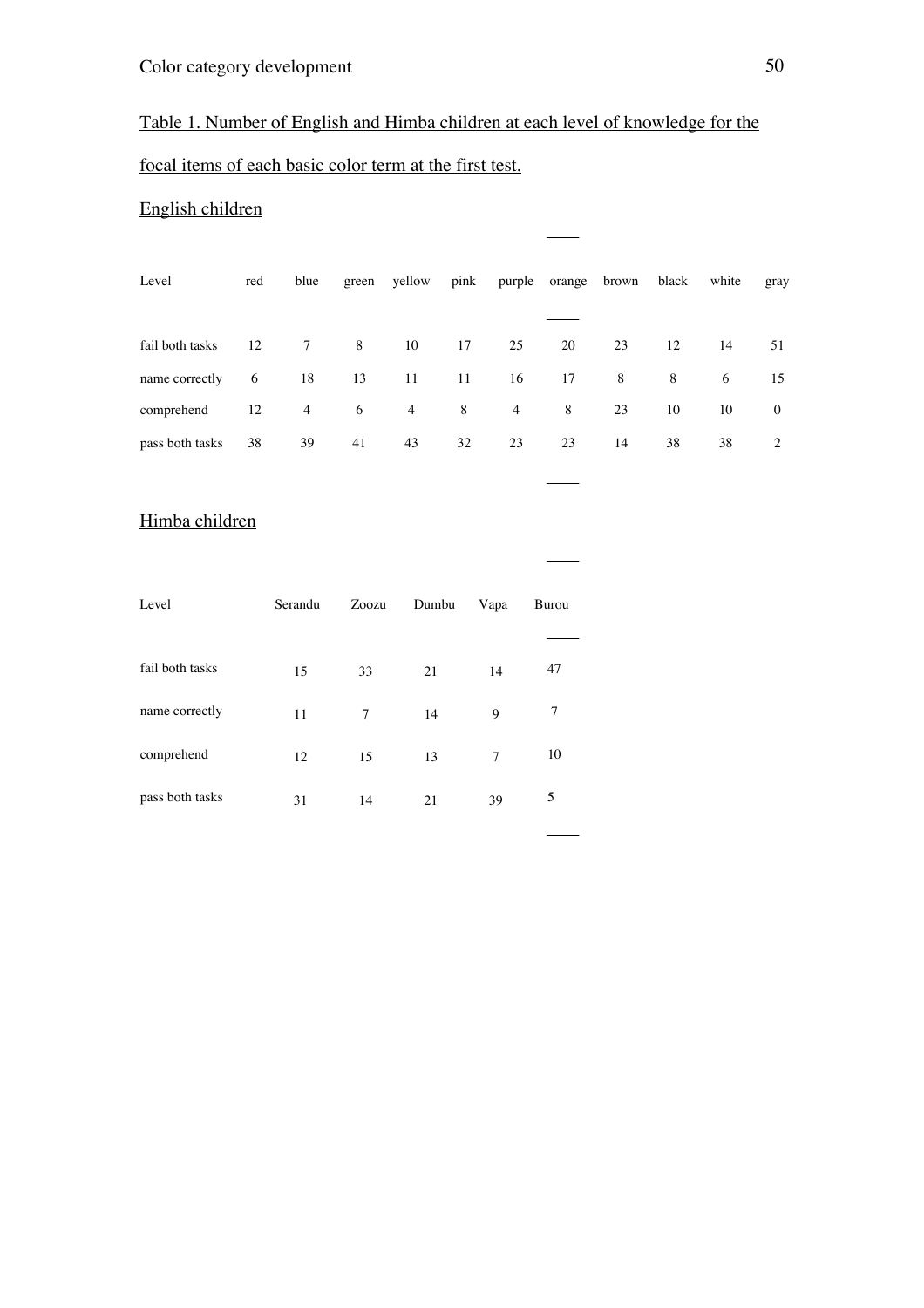Table 2. Proportion mean accuracy for 9 English and 27 Himba children knowing no color terms for items that are focal for English only ( $n = 6$ ), for Himba only ( $n = 4$ ), or for both languages ( $n = 5$ ). Standard errors in brackets.

|                            | English  | Himba     |
|----------------------------|----------|-----------|
| Focals for English only    | .42(.06) | .18(0.03) |
| Focals for Himba only      | .43(.08) | .19(0.04) |
| Focals for both languages  | .50(.12) | .23(.04)  |
| Focals in neither language | .25(.08) | .13(02)   |
|                            |          |           |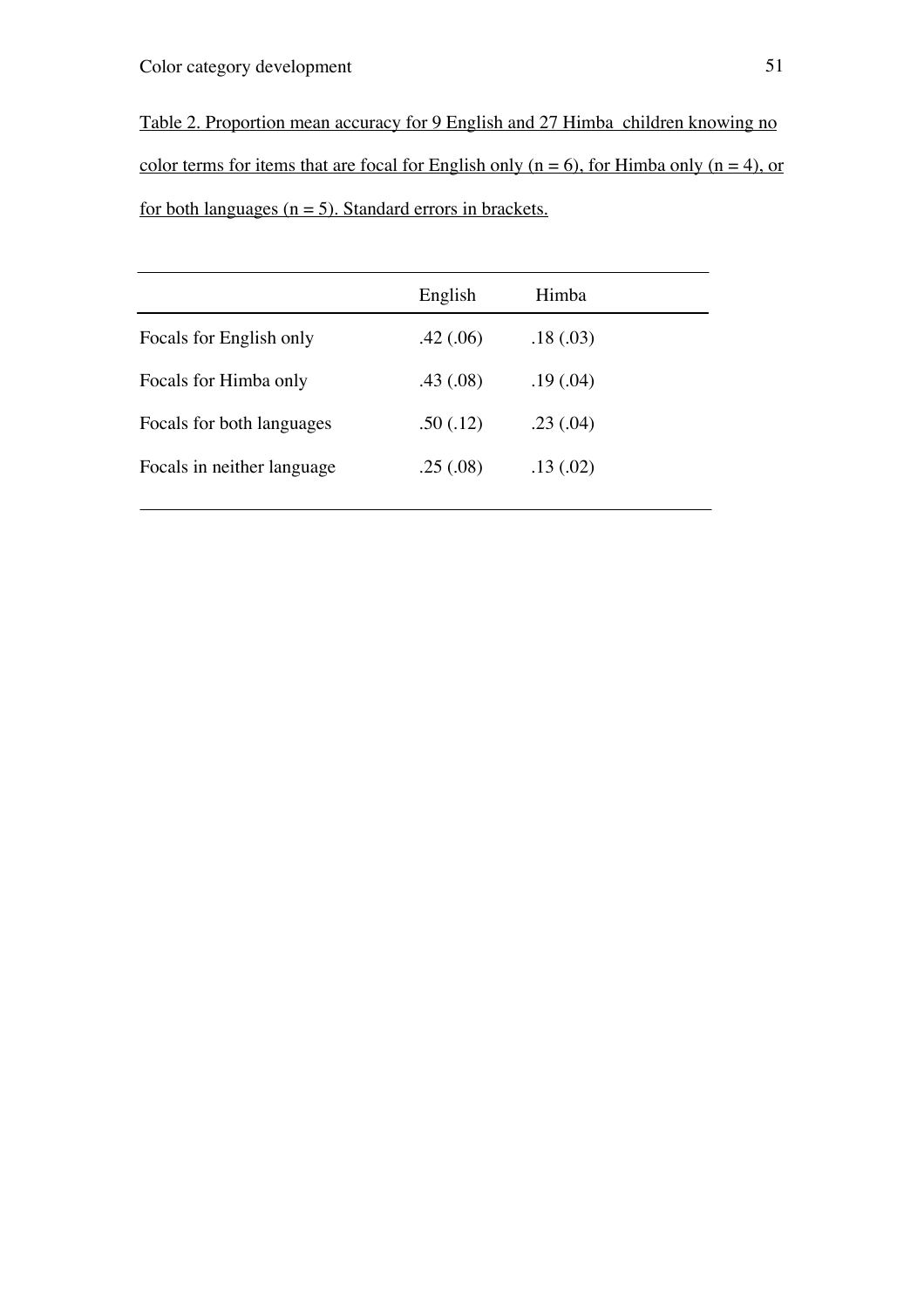# Color category development 52

Table 3. Proportion mean accuracy for 59 English and 42 Himba children, knowing at least one color term, for items that are focal for English only  $(n = 6)$ , for Himba only  $(n = 4)$ , or for both languages  $(n = 5)$ . Standard errors in brackets.

|                             | English  | Himba     |
|-----------------------------|----------|-----------|
| Focals for English only     | .48(.32) | .27(0.03) |
| Focals for Himba only       | .39(.04) | .36(.04)  |
| Focals for both languages   | .66(.04) | .41(.04)  |
| Focals for neither language | .35(.03) | .15(.02)  |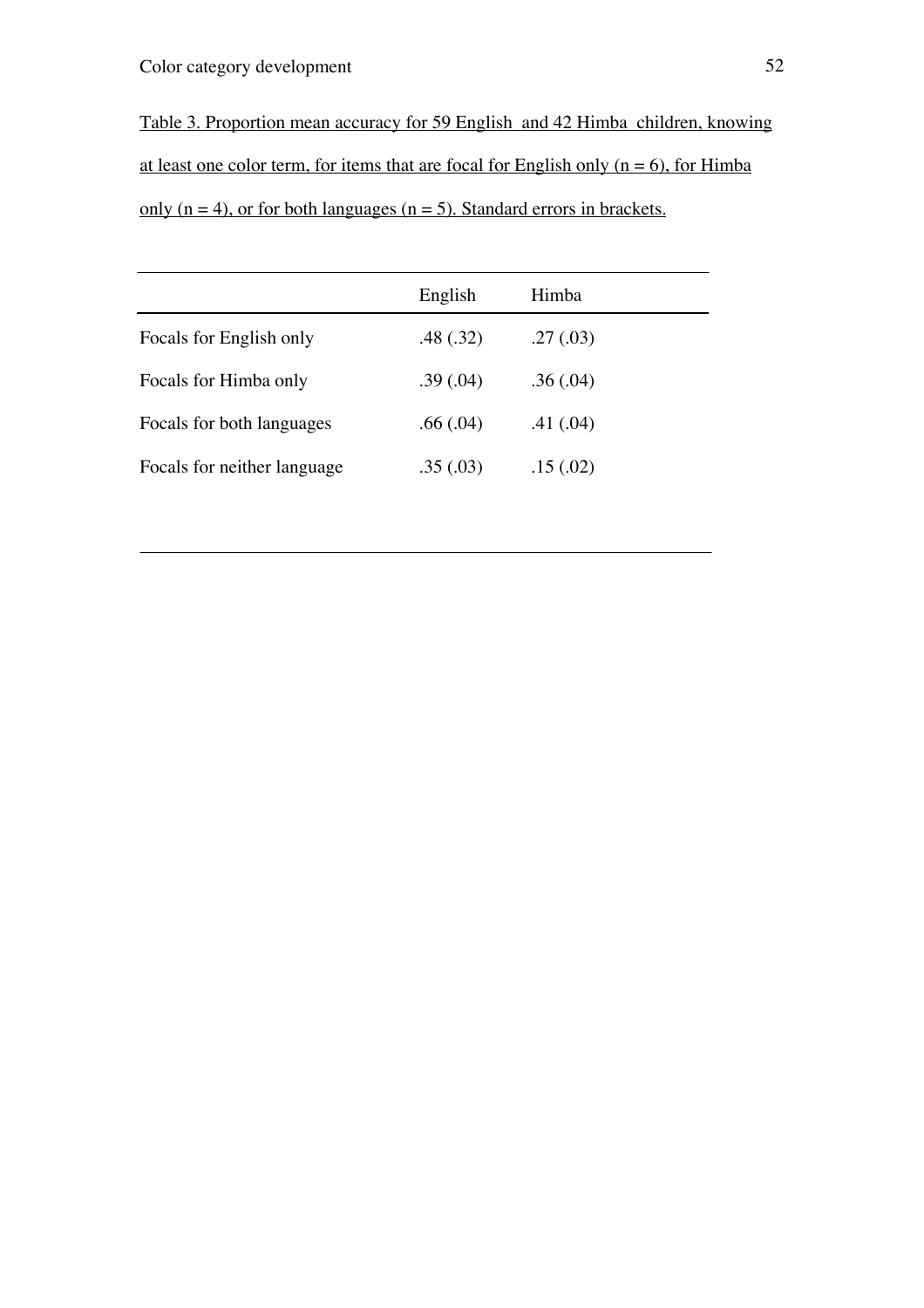Table 4. Mean error distance (measured in C.I.E. L\*a\*b\* space) for memory

confusions made by participants to focal colors for which they knew the term and those for which they did not.

|         |       | Known Not known |
|---------|-------|-----------------|
| English | 38.70 | 112.64          |
| Himba   | 43.91 | 74.18           |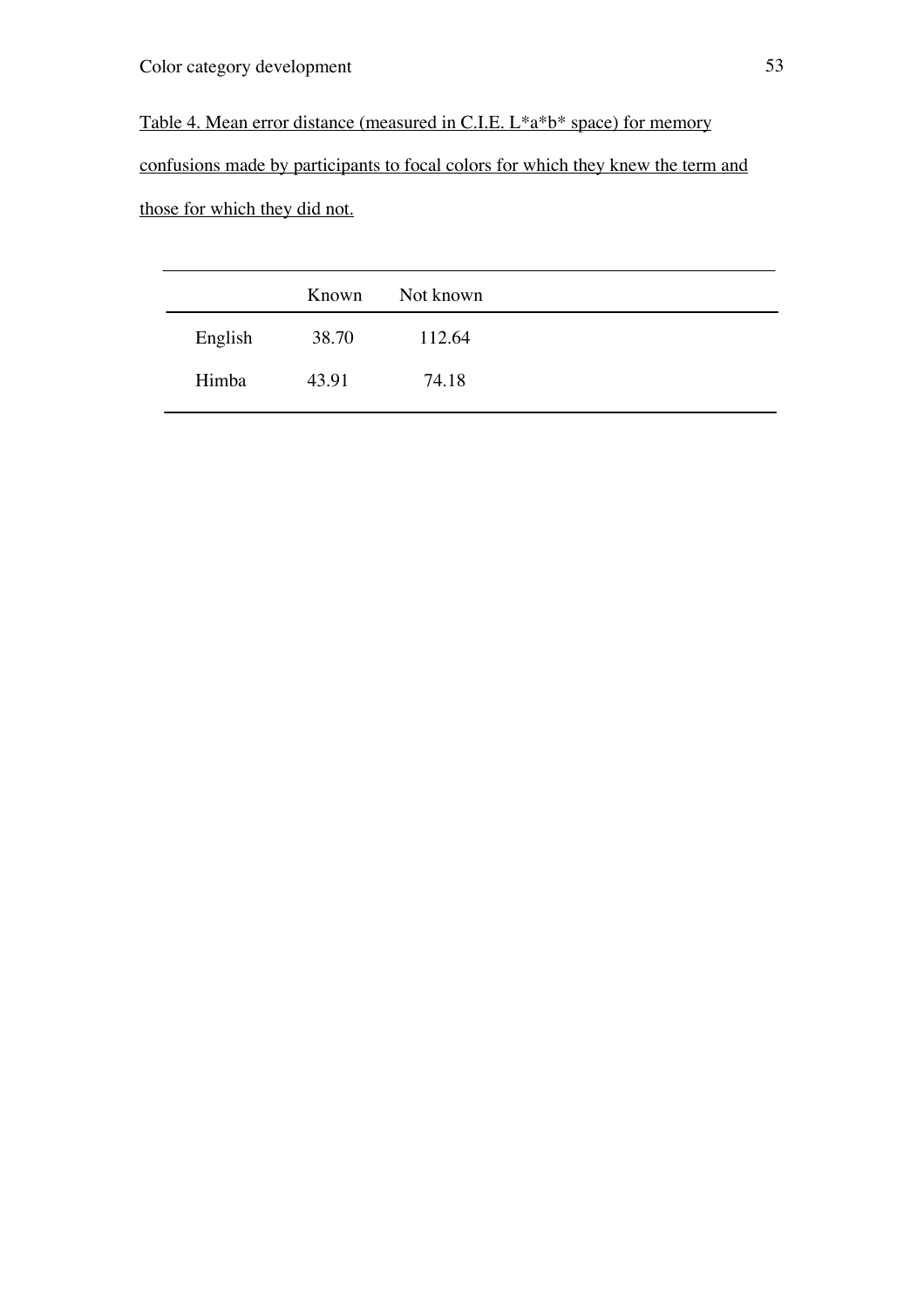Table 5. Number of children /28 passing both productive and comprehension tasks for the focal items of each of the 11 basic English color terms on each of 6 tests.

| Time           | Red | Green | Yellow | Blue | Pink | Purple         | Orange | <b>Brown</b> | Black | White | Grey |
|----------------|-----|-------|--------|------|------|----------------|--------|--------------|-------|-------|------|
| of test        |     |       |        |      |      |                |        |              |       |       |      |
| 1              | 15  | 11    | 17     | 12   | 10   | $\overline{4}$ | 10     | 4            | 13    | 11    | 2    |
| 2              | 15  | 17    | 17     | 18   | 13   | 14             | 12     | 8            | 18    | 15    | 9    |
| 3              | 20  | 20    | 19     | 19   | 14   | 14             | 12     | 5            | 15    | 18    | 9    |
| $\overline{4}$ | 22  | 25    | 27     | 24   | 19   | 17             | 15     | 15           | 24    | 25    | 11   |
| 5              | 22  | 24    | 24     | 22   | 23   | 23             | 20     | 18           | 26    | 26    | 18   |
| 6              | 28  | 28    | 26     | 25   | 22   | 27             | 22     | 22           | 28    | 28    | 20   |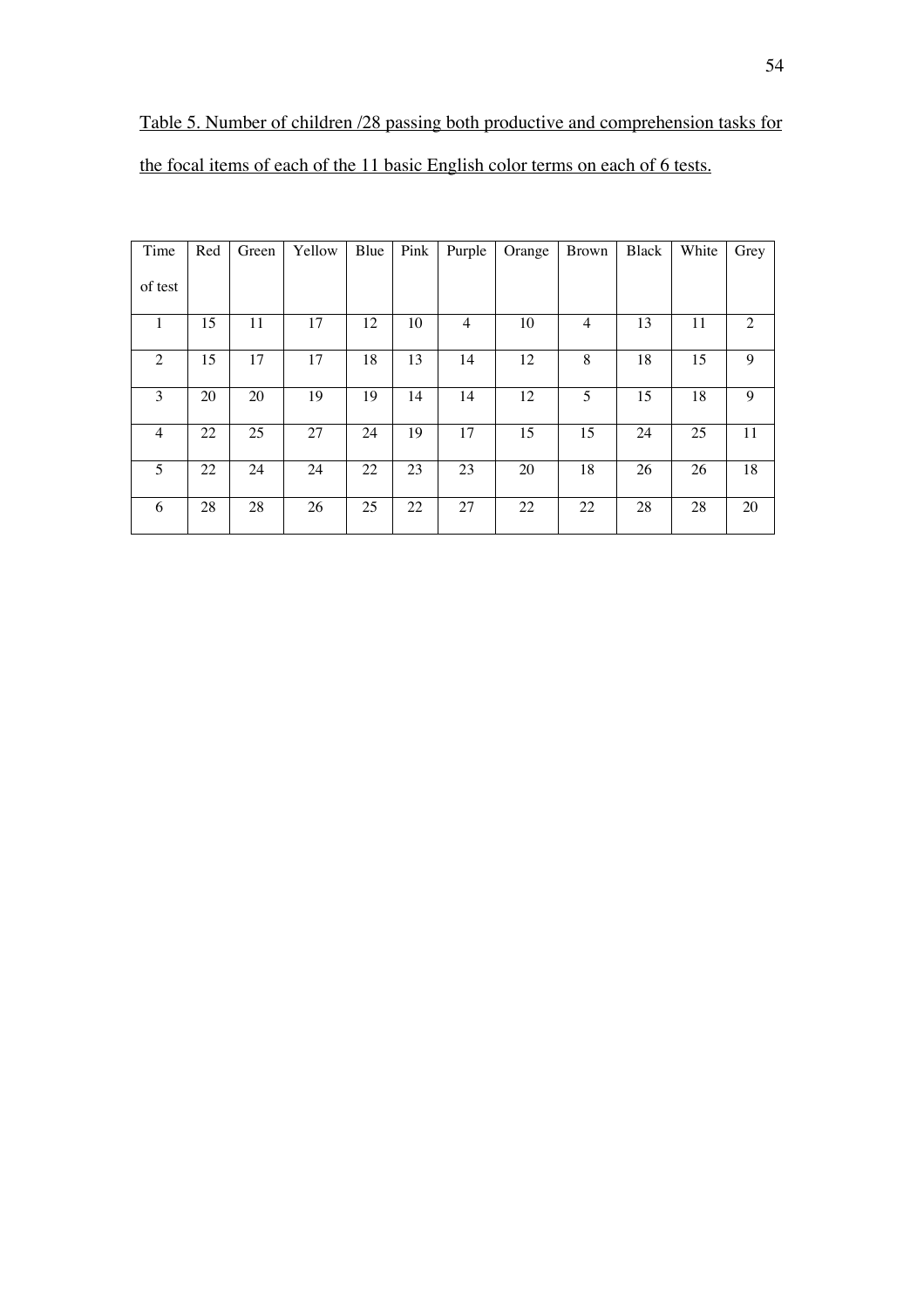Table 6. Number of children /63 passing both productive and comprehension tasks for the focal items of each of the 5 Himba colour terms on each of 6 tests. Numbers in parentheses represent the number of children passing the tests when only one focal is considered for each term.

| Time of test   | Serandu | Vapa | Zoozu  | Dumbu | <b>Burou</b> |
|----------------|---------|------|--------|-------|--------------|
| $\mathbf{1}$   | 25(31)  | 30   | 11(13) | 17    | 4(10)        |
| $\overline{2}$ | 31(42)  | 43   | 34(38) | 21    | 0(13)        |
| 3              | 29(47)  | 46   | 30(32) | 23    | 3(18)        |
| $\overline{4}$ | 37(55)  | 49   | 32(34) | 30    | 8(14)        |
| 5              | 37(55)  | 57   | 23(27) | 35    | 7(21)        |
| 6              | 46 (58) | 60   | 29(29) | 43    | 8(15)        |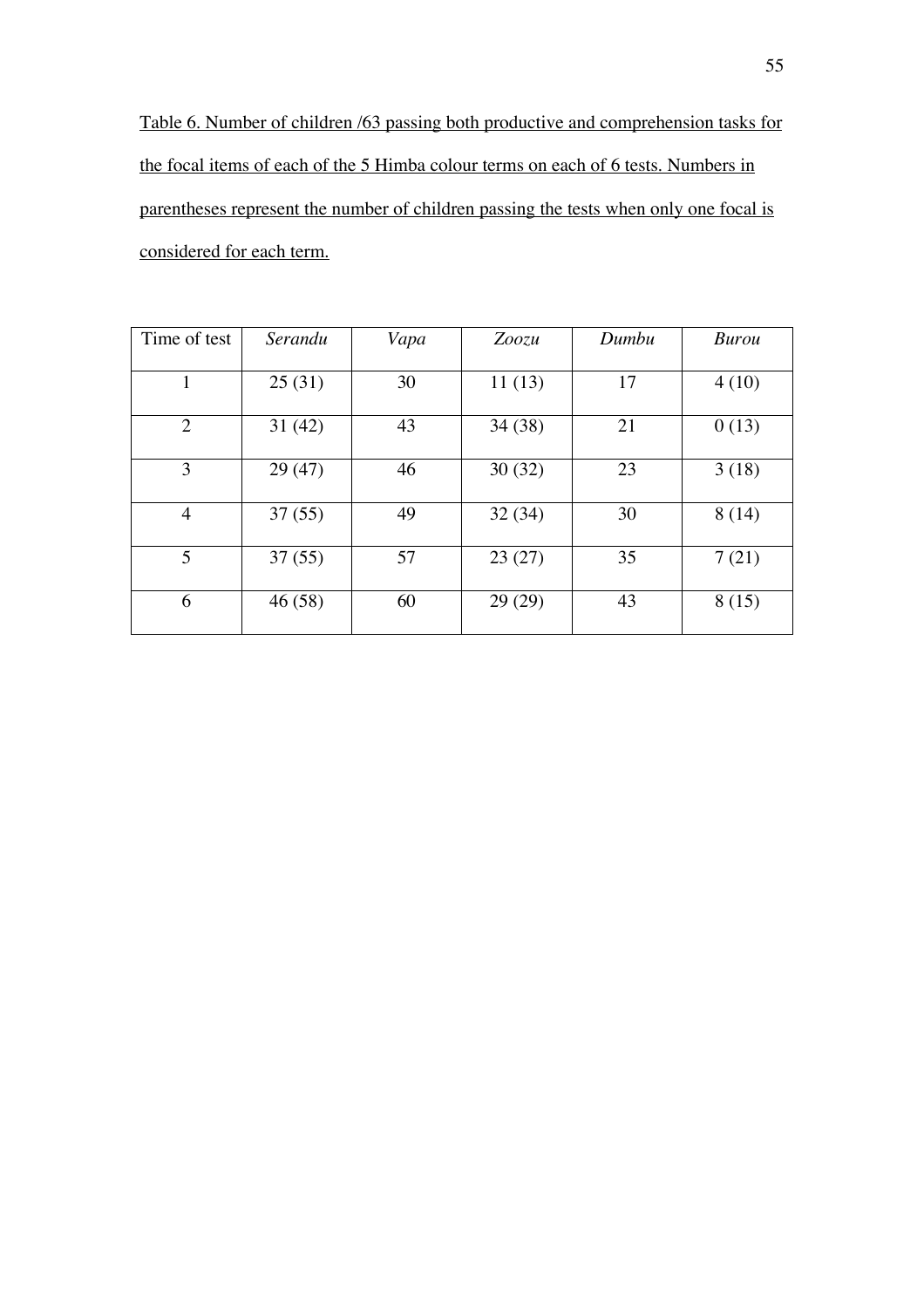| English children. |              |      |                |                |      |      |
|-------------------|--------------|------|----------------|----------------|------|------|
| Test              | $\mathbf{1}$ | 2    | $\mathfrak{Z}$ | $\overline{4}$ | 5    | 6    |
|                   | .354         | .506 | .581           | .727           | .831 | .896 |
| Himba children.   |              |      |                |                |      |      |
| Test              | $\mathbf{1}$ | 2    | 3              | $\overline{4}$ | 5    | 6    |
|                   | .276         | .409 | .416           | .473           | .505 | .590 |

# Table 7. Mean proportion of terms known across all 6 tests.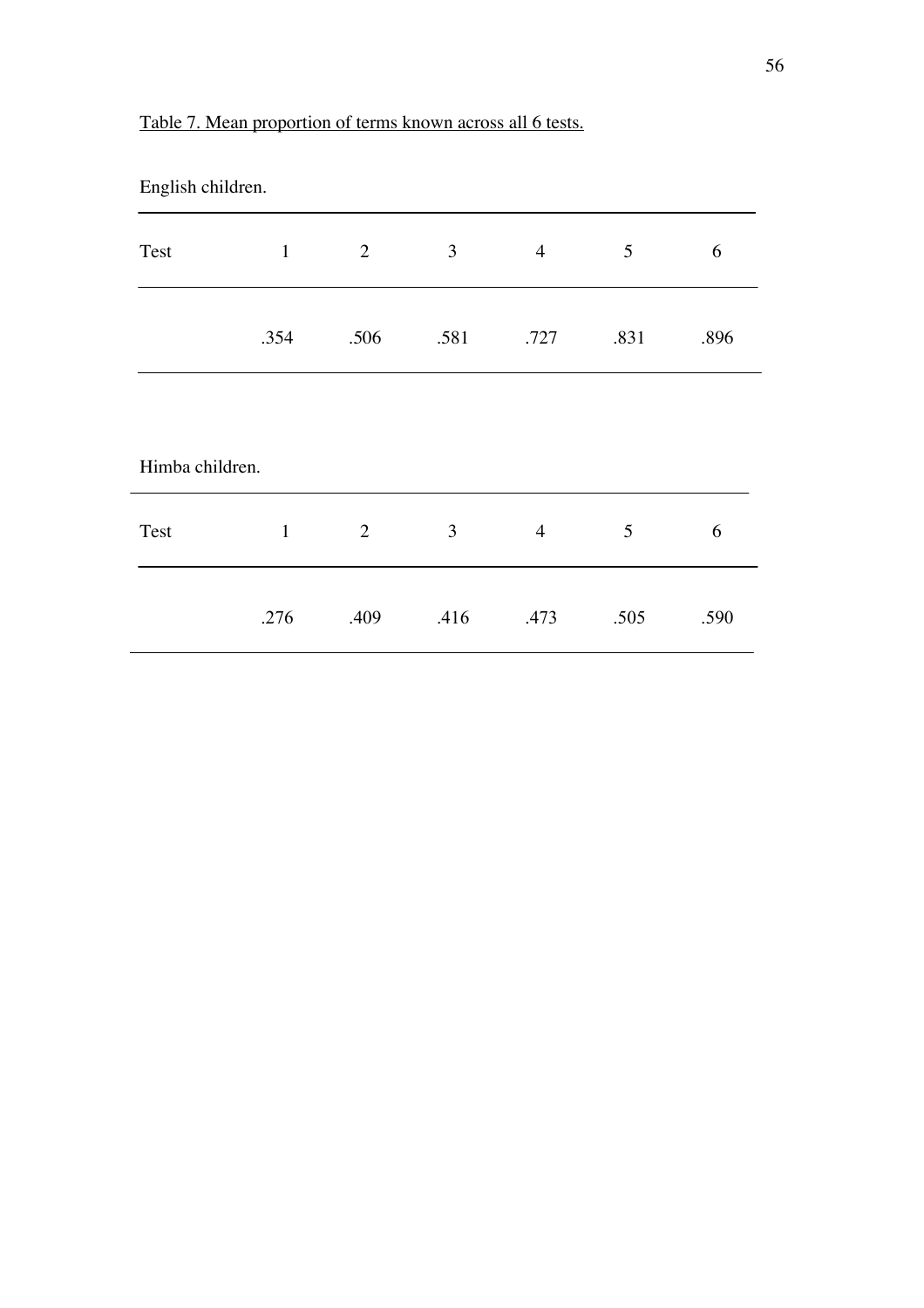Figure 1. Distribution of Himba naming and choices of best exemplar for the 160 chip saturated array (for 31 observers) compared to those of English speakers for the same array. Numbers represent number of individuals choosing an exemplar as best example of the category. Munsell lightness values are indicated on the vertical axis; hue values are indicated on the horizontal axis.

Figure 2. Stress values for multi-dimensional scaling comparisons of memory confusions by Himba children knowing no color terms and English children knowing no color terms compared to those found for perceptual distances and for naming by adult English speakers.

Figure 3. Memory performance on focal stimuli for three- and four-year-old Himba and English children at first test, grouped according to the number of terms known.

Figure 4. Mean proportion of correct memory identifications of focal stimuli in their own language by English and Himba children at each stage of color term knowledge.

Figure 5. Mean correct memory identifications for English focals, Himba focals, focals for both languages and focals for neither language, by English and Himba children across all tests.

Figure 6. Mean number of memory errors to focal items known and not known, by all children in both groups across tests (\* = p < .05, \*\* = p < .01).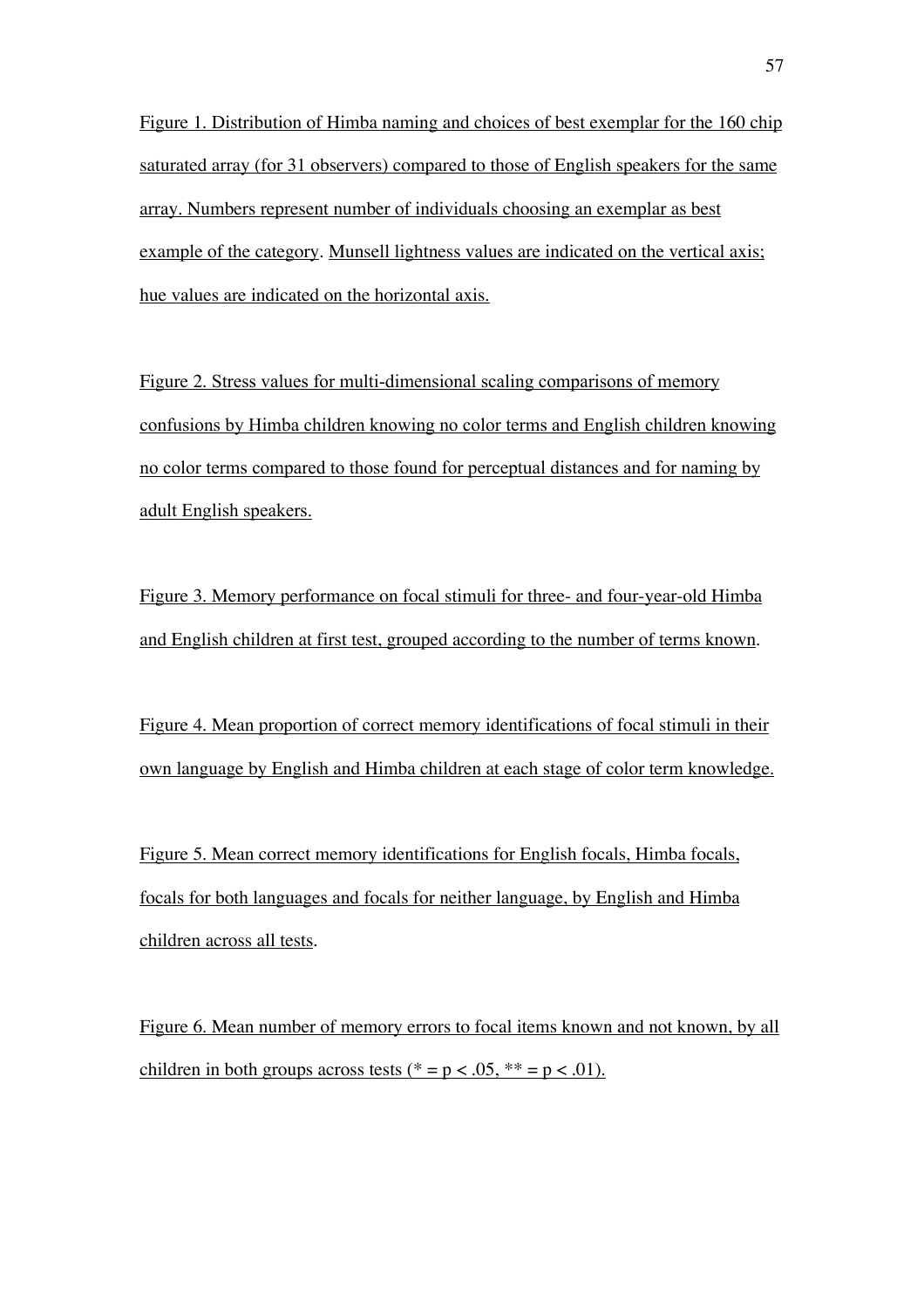Figure 7. Mean perceptual distance of errors to known and not known focal targets by English and Himba children across tests.

Figure 8. Mean proportion of erroneous identifications for the navy blue target tile to the black, best example blue or the closest perceptual match (purple).

Figure 9. Mean proportion of erroneous identifications for the dark orange target tile to the best example red (closest perceptual match) or best example orange tile.

Figure 10. Probability of listing known rather than unknown terms for both population across tests.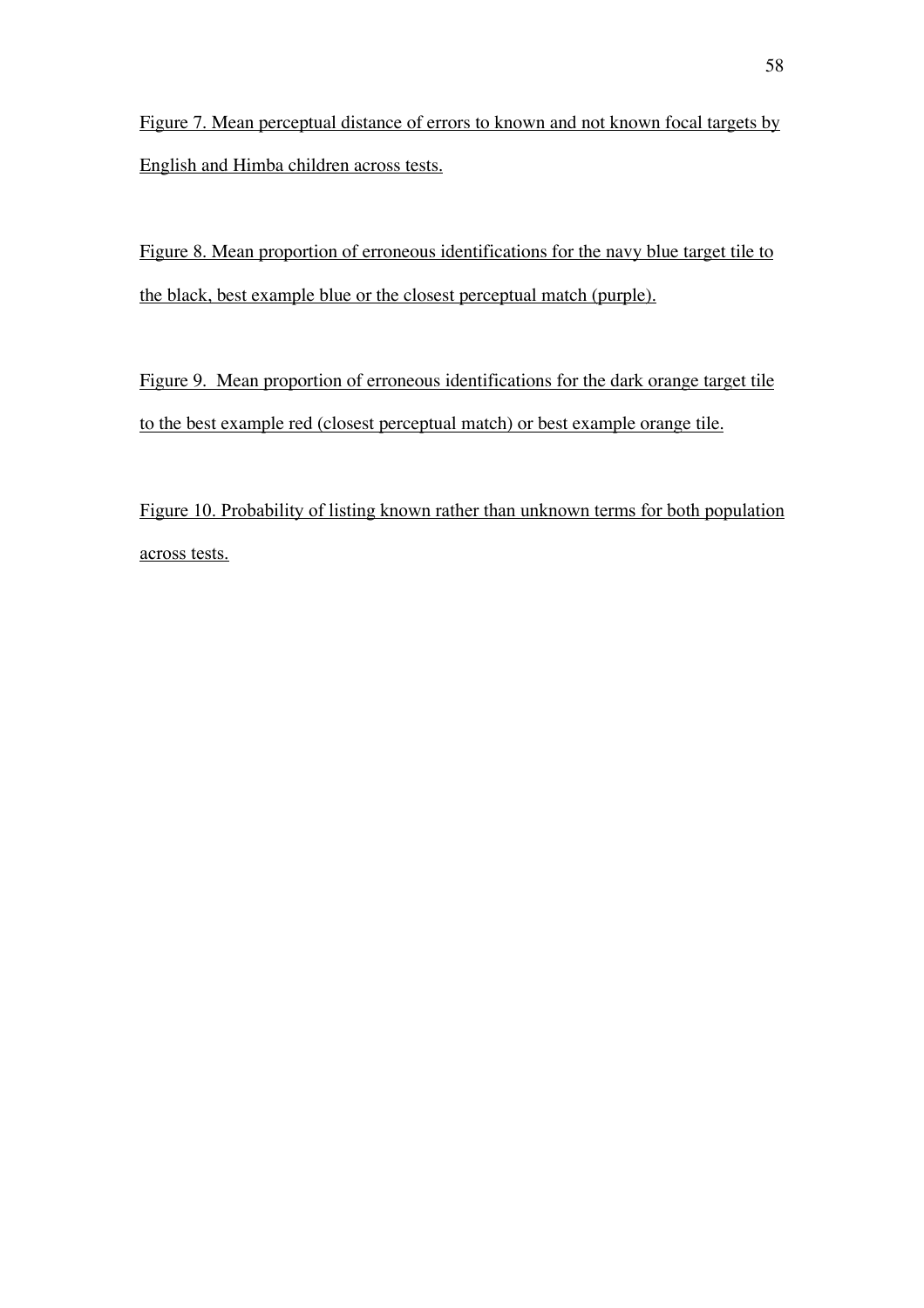# Figure 1



Himba naming distribution

# English naming distribution

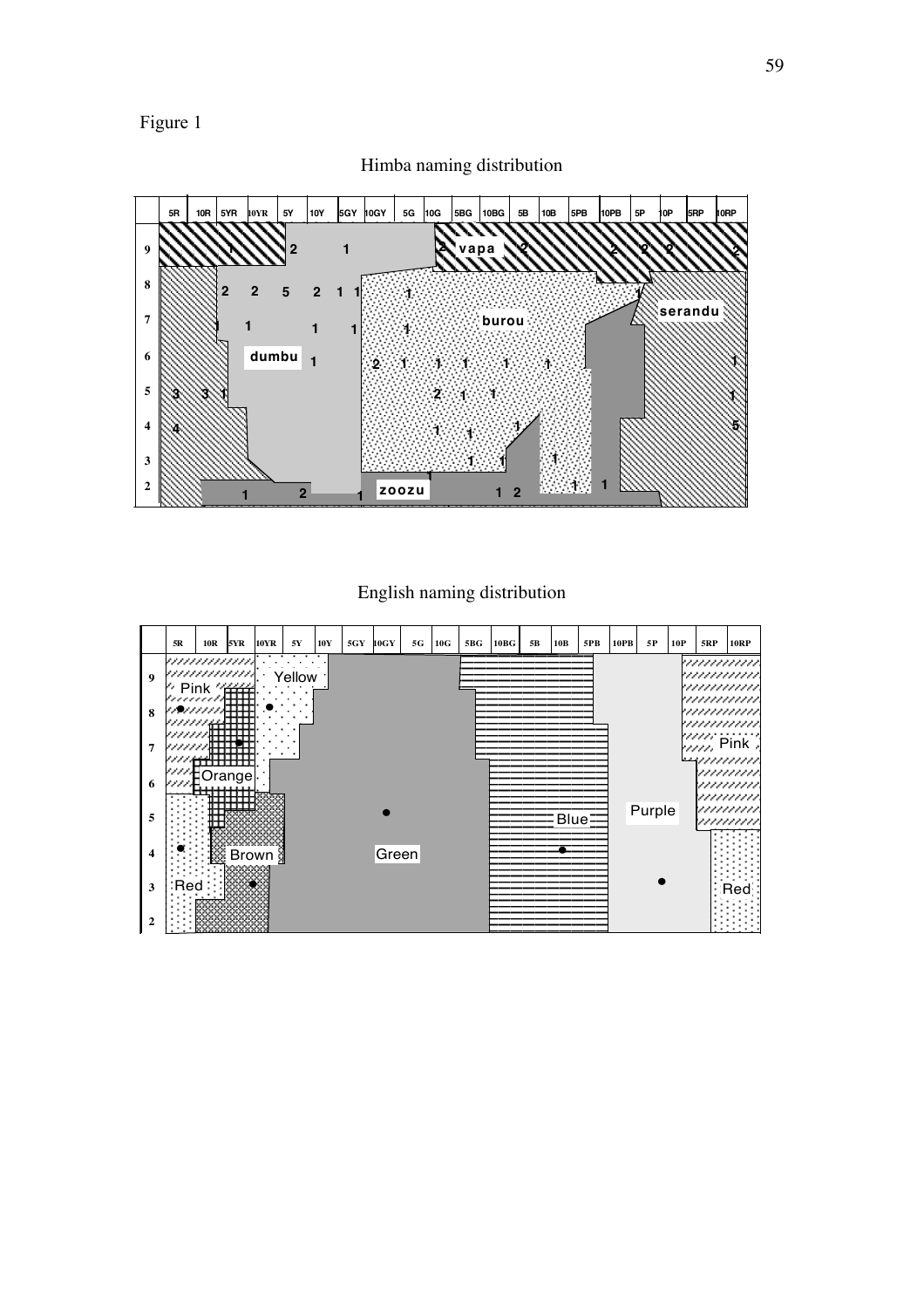# Figure 2



Note. The higher the score is, the poorer the fit.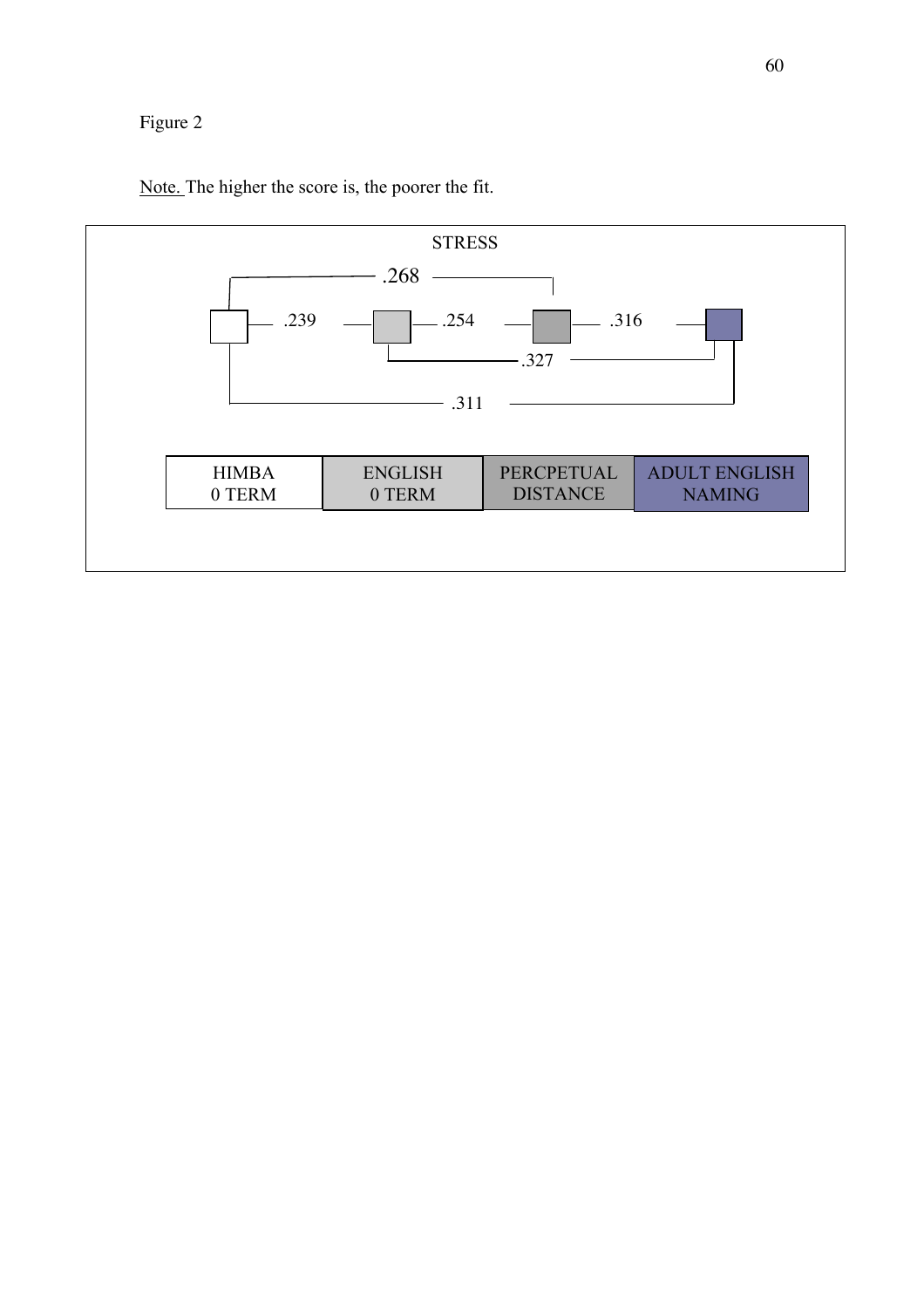

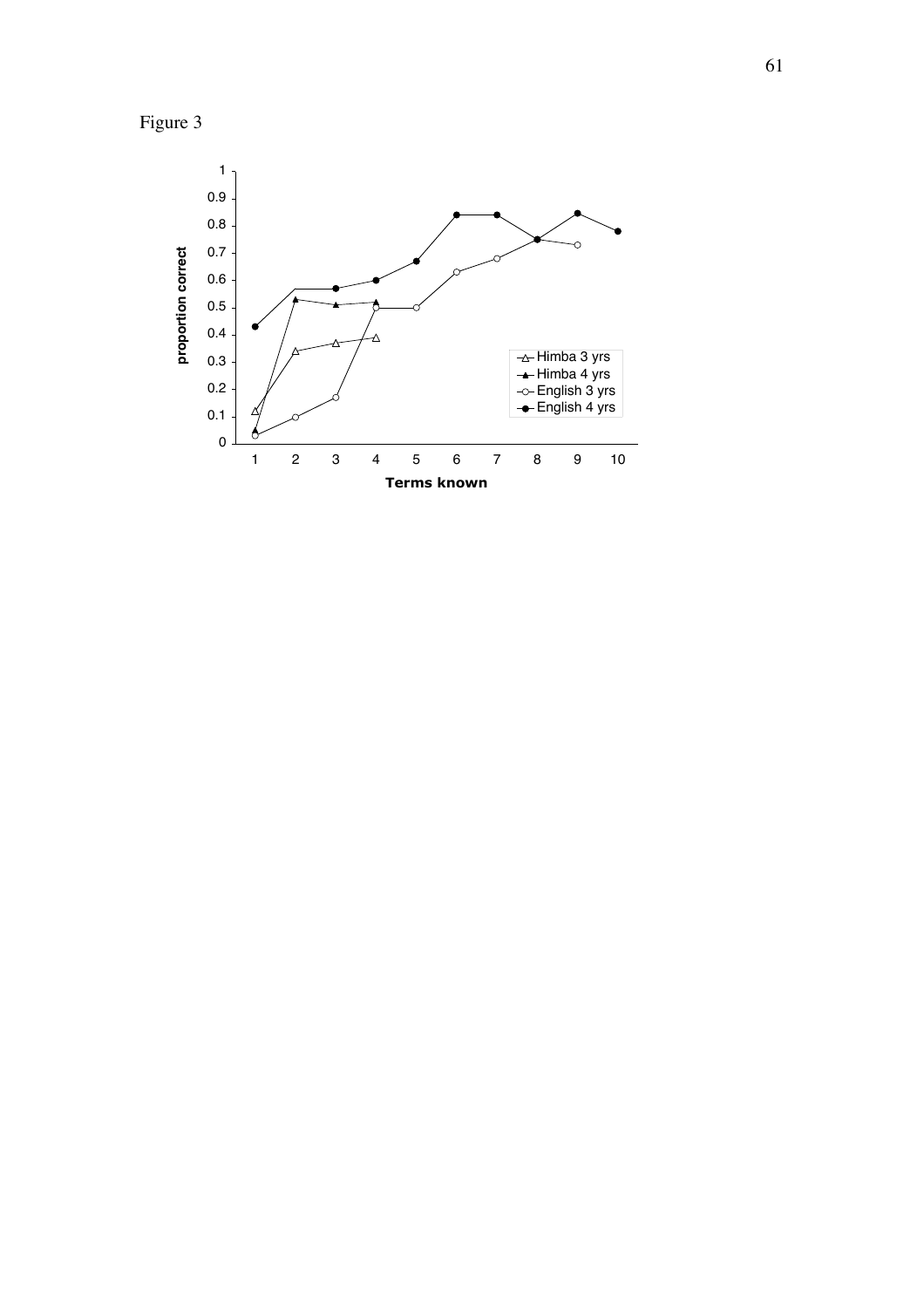Figure 4

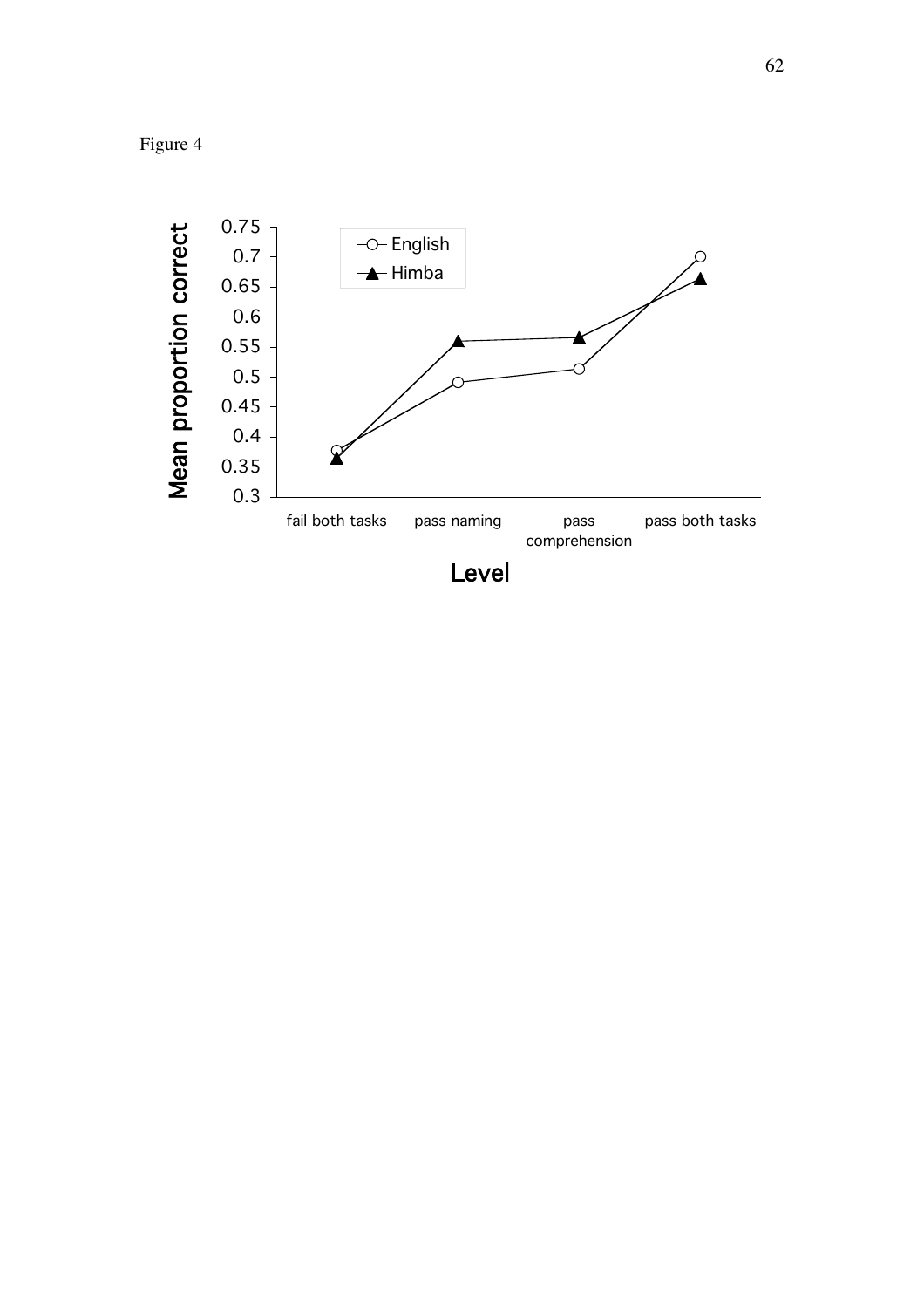





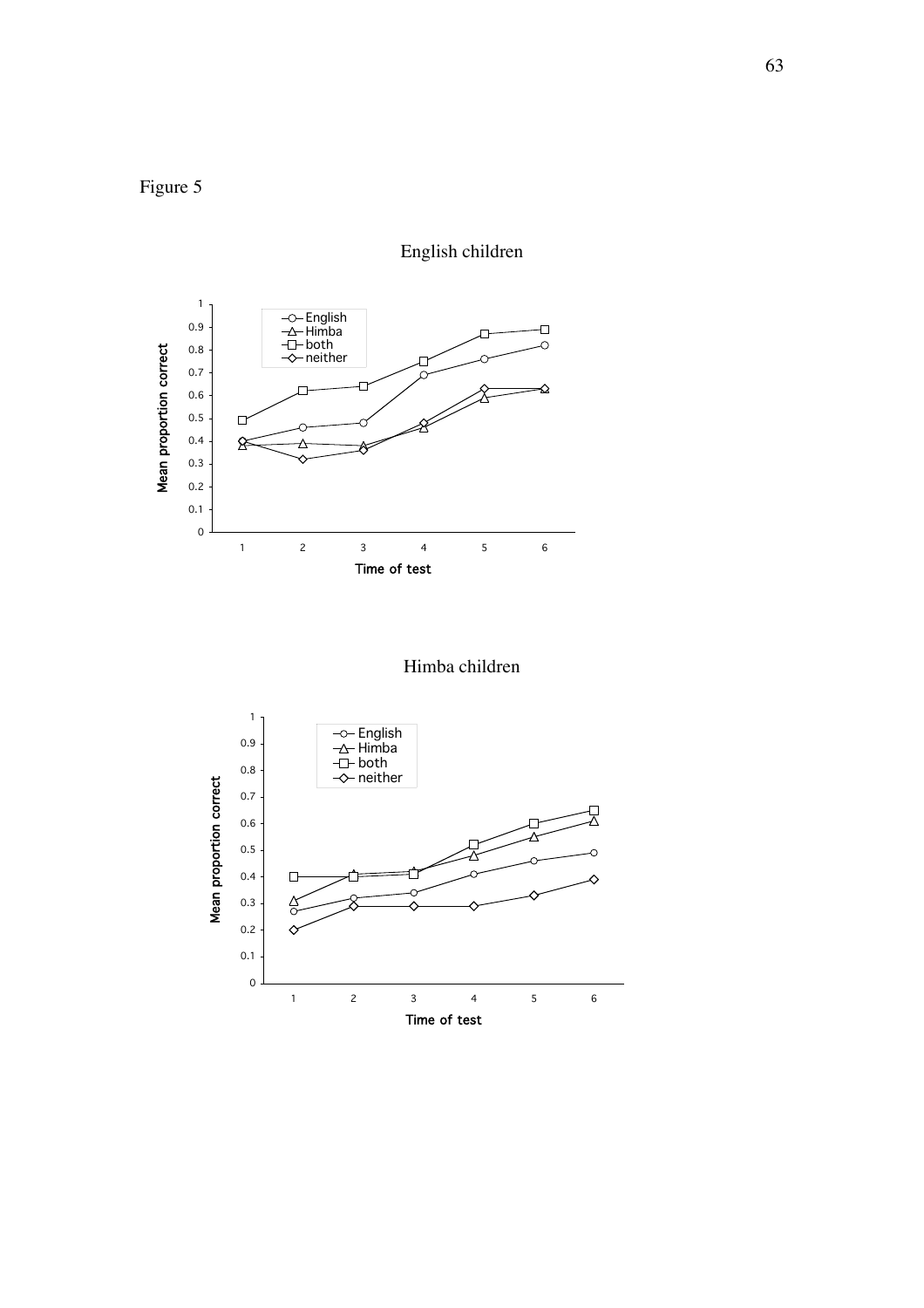



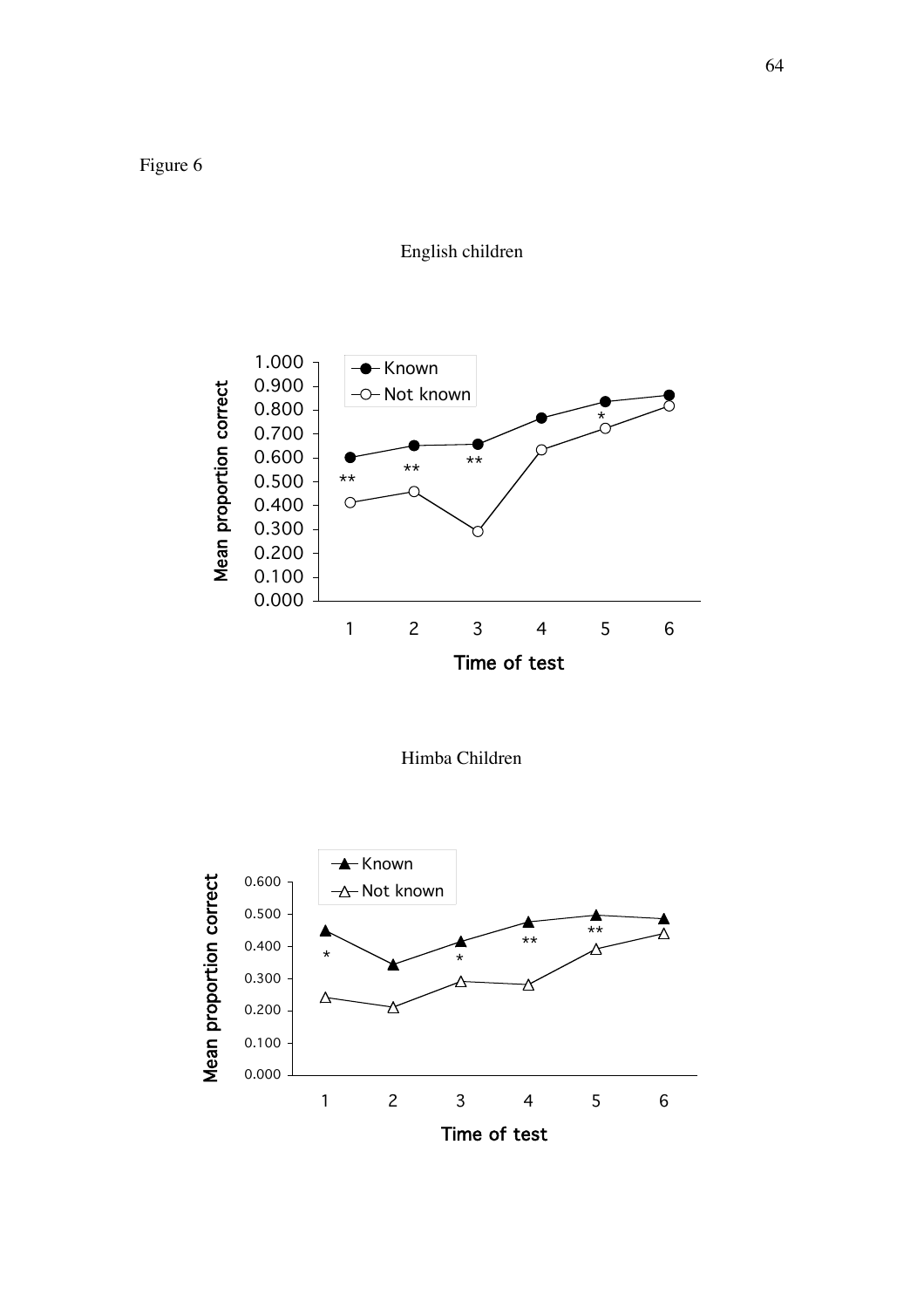Figure 7

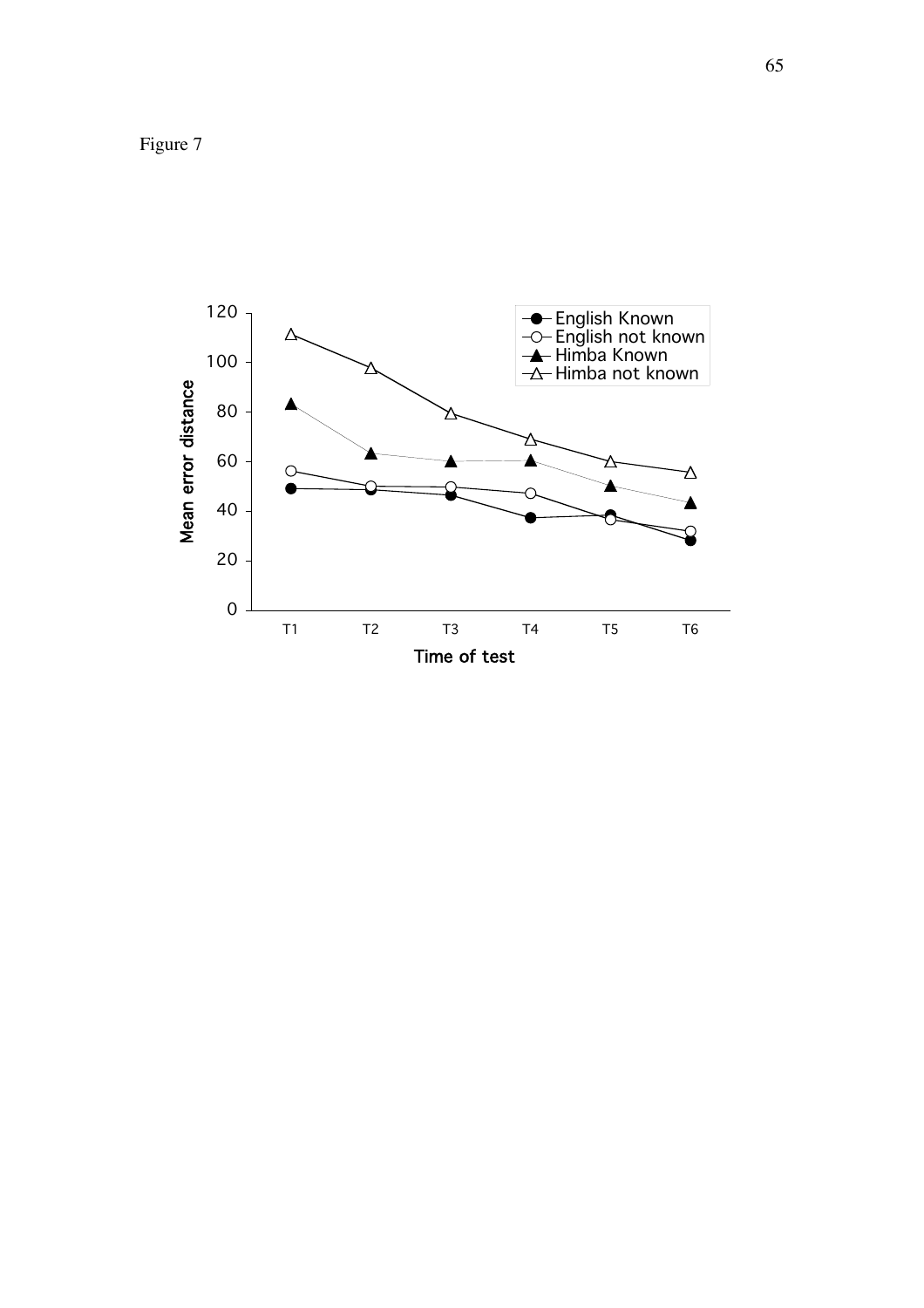

Himba children

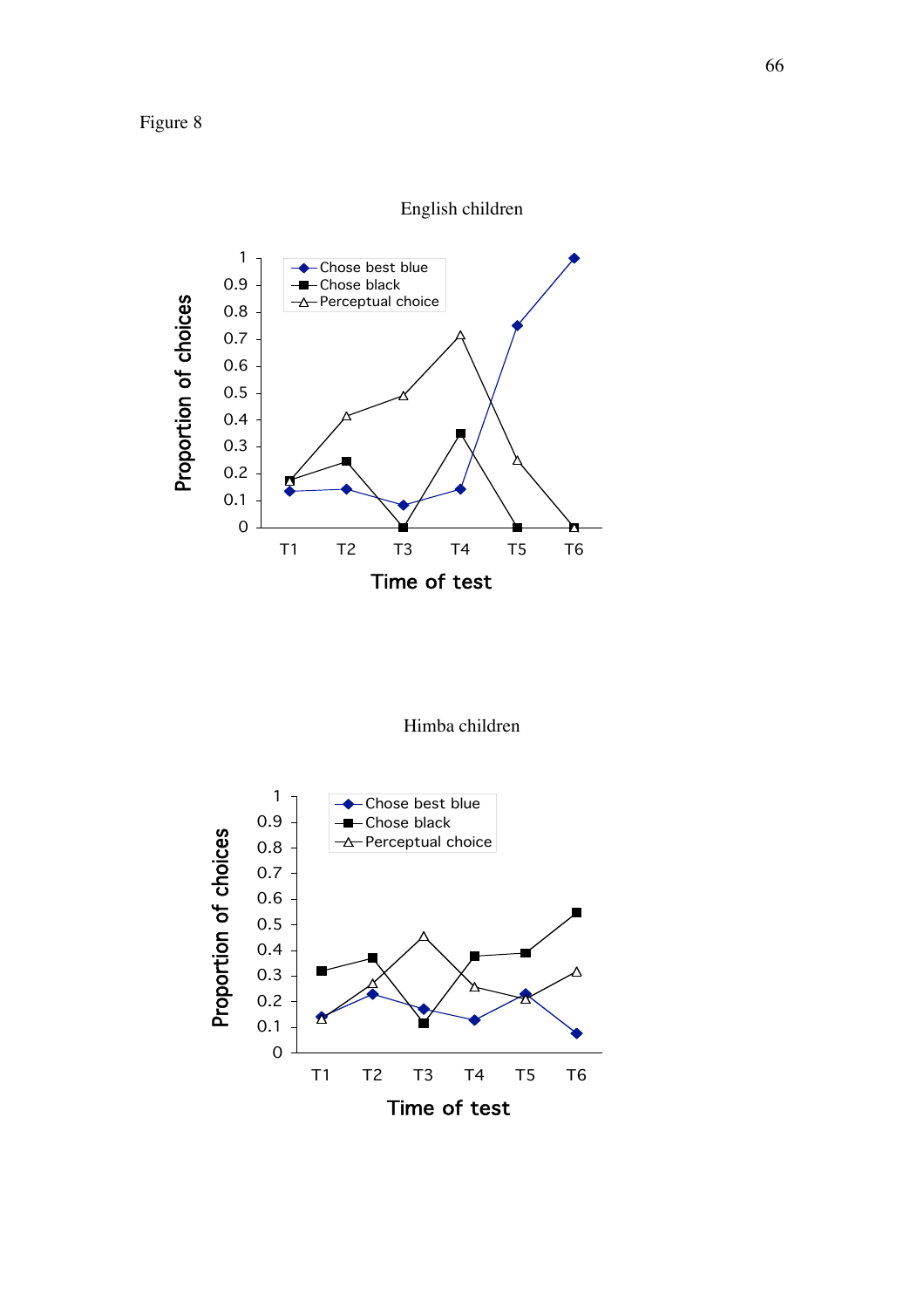

Himba children

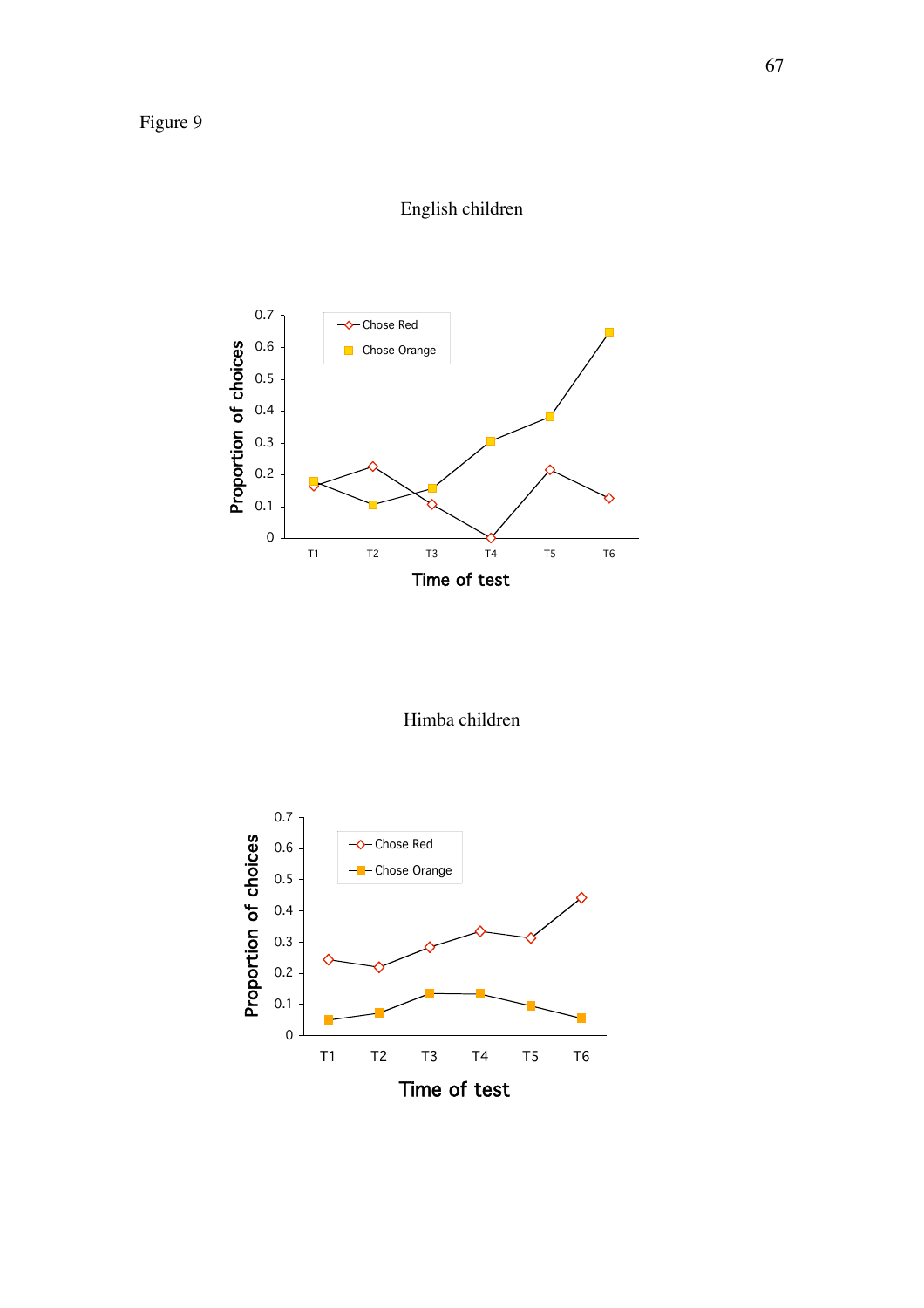Figure 10

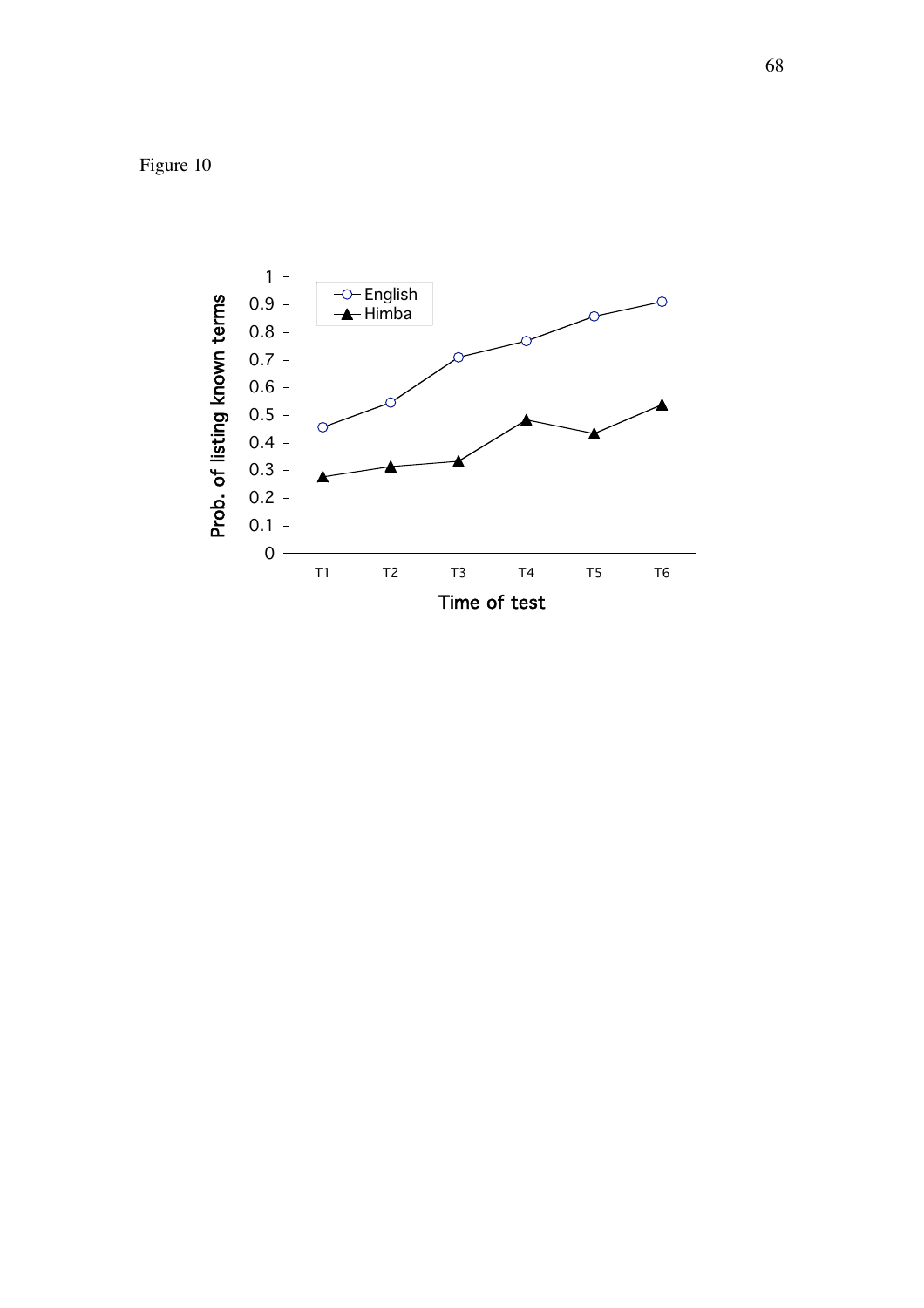#### Author Note

Debi Roberson, Department of Psychology, University of Essex, UK; Jules

Davidoff, Department of Psychology, Goldsmiths College, UK; Ian Davies,

Department of Psychology, University of Surrey, UK; Laura Shapiro, Department of

Psychology, Goldsmiths College, UK.

Laura Shapiro is now at the Department of Psychology, University of Warwick,

UK.

This research is supported by Economic and Social Research Council Grant

R0002383-10. We are grateful to Kemuu Jakarama who acted as interpreter and to the

Himba participants in these studies. The stimuli and tasks were adapted from Boyles,

2001, PhD.

Correspondence concerning this article should be addressed to: Dr. Debi Roberson, Dept. of Psychology, University of Essex, Wivenhoe Park, Colchester, UK, CO3 4SQ. Tel:01206 873710, Fax: 01206 873590, email: robedd@essex.ac.uk.